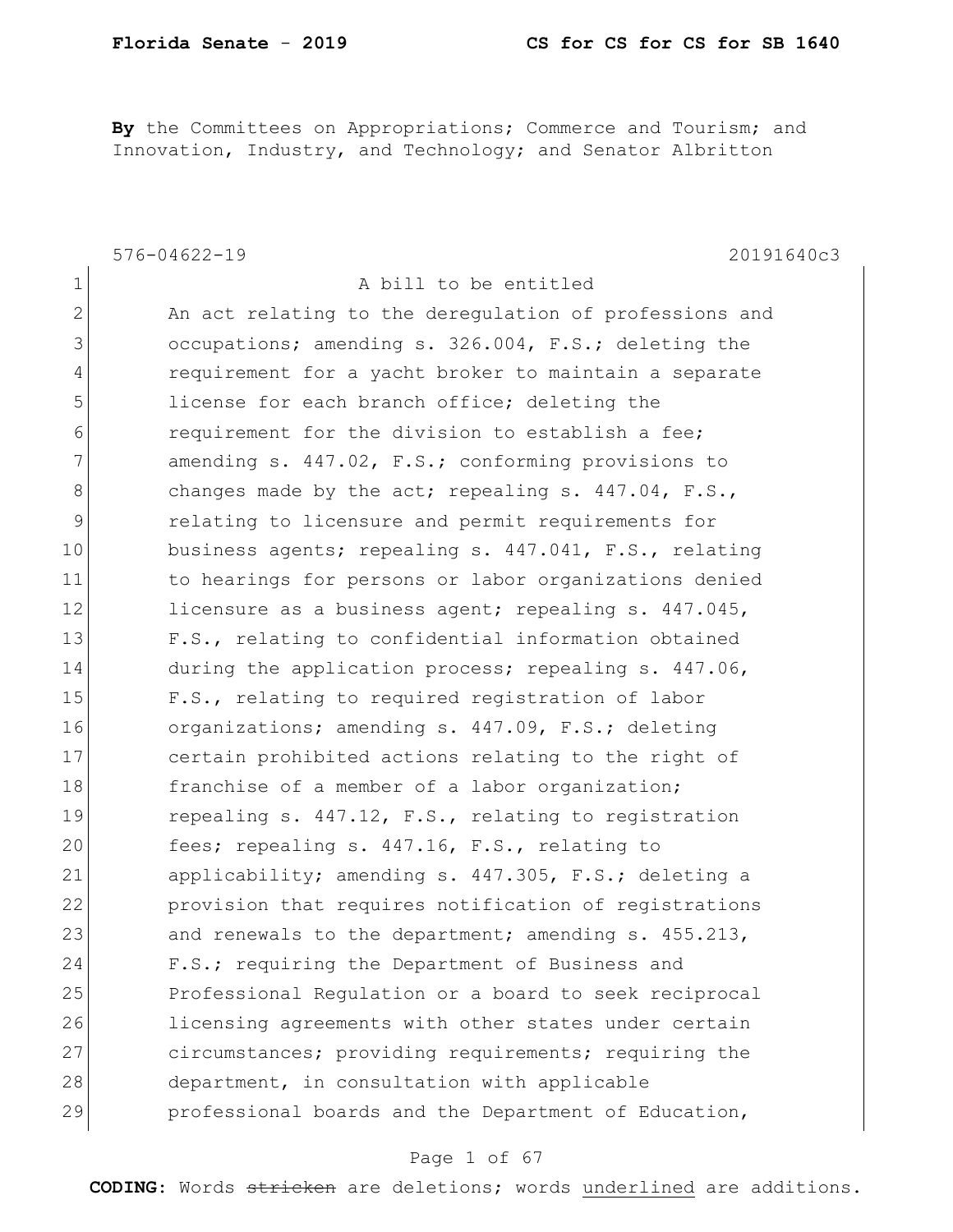|    | $576 - 04622 - 19$<br>20191640c3                       |
|----|--------------------------------------------------------|
| 30 | to conduct a specified review of certain               |
| 31 | apprenticeship programs; requiring the Department of   |
| 32 | Business and Professional Regulation to submit a       |
| 33 | report to the Governor and the Legislature by a        |
| 34 | specified date; amending s. 468.385, F.S.; revising    |
| 35 | requirements relating to businesses auctioning or      |
| 36 | offering to auction property in this state; amending   |
| 37 | s. 468.401, F.S.; redefining the term "talent agency"; |
| 38 | amending s. 468.408, F.S.; conforming provisions to    |
| 39 | changes made by the act; amending s. $468.412$ , F.S.; |
| 40 | requiring employees of talent agencies to complete     |
| 41 | level 1 background screenings; amending s. 468.415,    |
| 42 | F.S.; prohibiting any agent, owner, or operator who    |
| 43 | commits sexual misconduct in the operation of a talent |
| 44 | agency from acting as an agent, owner, or operator of  |
| 45 | a Florida talent agency; amending s. 468.524, F.S.;    |
| 46 | deleting specified exemptions from the time            |
| 47 | restriction for an employee leasing company to reapply |
| 48 | for licensure; amending s. 468.613, F.S.; providing    |
| 49 | for waiver of specified requirements for certification |
| 50 | under certain circumstances; amending s. 468.8314,     |
| 51 | F.S.; requiring an applicant for a license by          |
| 52 | endorsement to maintain a specified insurance policy;  |
| 53 | requiring the department to certify an applicant who   |
| 54 | holds a specified license issued by another state or   |
| 55 | territory of the United States under certain           |
| 56 | circumstances; amending s. 468.8414, F.S.; providing   |
| 57 | additional licensure requirements for mold             |
| 58 | remediators; amending s. 469.006, F.S.; providing      |
|    |                                                        |

# Page 2 of 67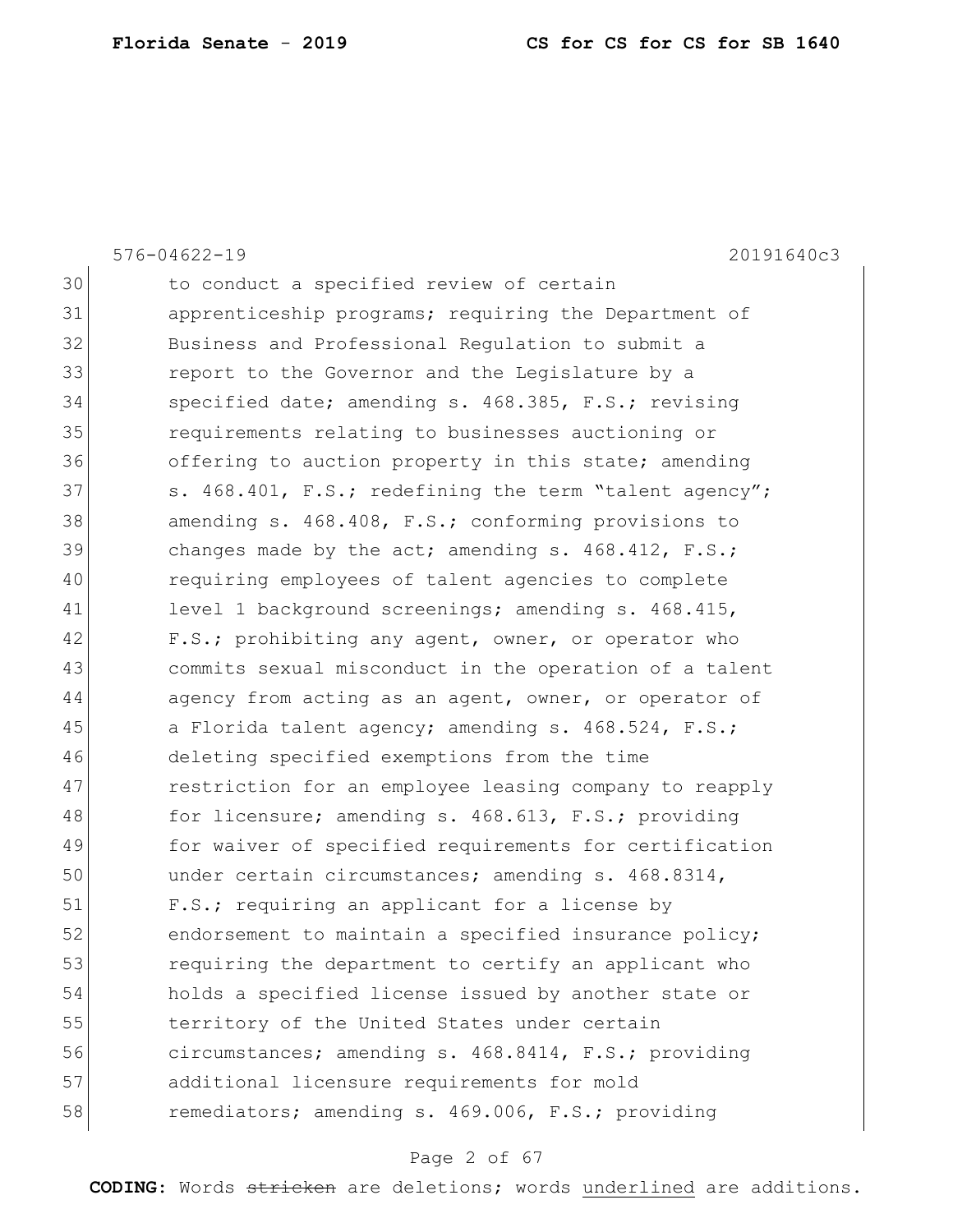|    | $576 - 04622 - 19$<br>20191640c3                       |
|----|--------------------------------------------------------|
| 59 | additional licensure requirements for asbestos         |
| 60 | abatement consulting or contracting as a partnership,  |
| 61 | corporation, business trust, or other legal entity;    |
| 62 | amending s. 469.009, F.S.; conforming provisions to    |
| 63 | changes made by the act; amending s. $471.005$ , F.S.; |
| 64 | revising definitions; amending s. 471.011, F.S.;       |
| 65 | conforming a provision to changes made by the act;     |
| 66 | amending s. 471.015, F.S.; revising licensure          |
| 67 | requirements for engineers who hold specified licenses |
| 68 | in another state; amending s. 471.023, F.S.; providing |
| 69 | requirements for qualification of a business           |
| 70 | organization; providing requirements for a qualifying  |
| 71 | agent; deleting the administration of disciplinary     |
| 72 | action against a business organization; amending s.    |
| 73 | 473.308, F.S.; deleting continuing education           |
| 74 | requirements for license by endorsement for certified  |
| 75 | public accountants; amending s. 474.202, F.S.;         |
| 76 | revising the definition of the term "limited-service   |
| 77 | veterinary medical practice" to include certain        |
| 78 | vaccinations or immunizations; amending s. $474.207$ , |
| 79 | F.S.; revising education requirements for licensure by |
| 80 | examination; amending s. 474.217, F.S.; requiring the  |
| 81 | Department of Business and Professional Requlation to  |
| 82 | issue a license by endorsement to certain applicants   |
| 83 | who successfully complete a specified examination;     |
| 84 | amending s. 476.144, F.S.; requiring the department to |
| 85 | license an applicant who is licensed to practice       |
| 86 | barbering in another state; amending s. 477.013, F.S.; |
| 87 | revising the definition of the term "hair braiding";   |

# Page 3 of 67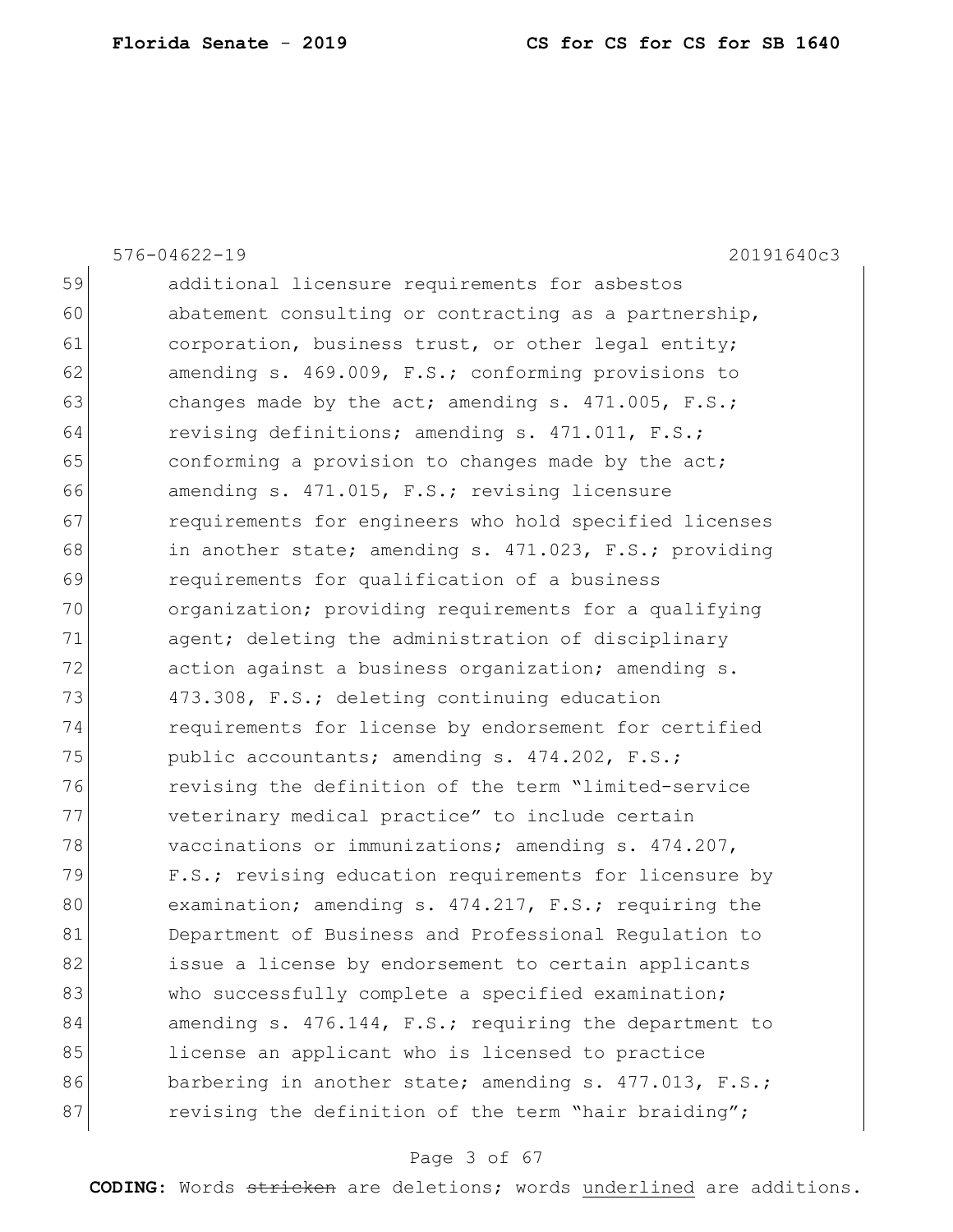|     | $576 - 04622 - 19$<br>20191640c3                       |
|-----|--------------------------------------------------------|
| 88  | repealing s. 477.0132, F.S., relating to registration  |
| 89  | for hair braiding, hair wrapping, and body wrapping;   |
| 90  | amending s. 477.0135, F.S.; providing additional       |
| 91  | exemptions from license or registration requirements   |
| 92  | for specified occupations or practices; amending s.    |
| 93  | 477.019, F.S.; conforming provisions to changes made   |
| 94  | by the act; amending s. 477.026, F.S.; conforming      |
| 95  | provisions to changes made by the act; amending s.     |
| 96  | 477.0263, F.S.; providing certain cosmetology services |
| 97  | may be performed in a location other than a licensed   |
| 98  | salon under certain circumstances; amending ss.        |
| 99  | 477.0265 and 477.029, F.S.; conforming provisions to   |
| 100 | changes made by the act; amending s. $481.203$ , F.S.; |
| 101 | revising definitions; amending s. 481.215, F.S.;       |
| 102 | conforming provisions to changes made by the act;      |
| 103 | revising requirements relating to the renewal of an    |
| 104 | interior designer license; specifying that the Board   |
| 105 | of Architecture and Interior Design shall only approve |
| 106 | certain continuing education; providing exceptions;    |
| 107 | amending s. 481.219, F.S.; conforming provisions to    |
| 108 | changes made by the act; requiring certain licensees   |
| 109 | and applicants to qualify a business organization upon |
| 110 | approval of the board; providing requirements for      |
| 111 | business organizations engaging in the practice of     |
| 112 | architecture or interior design and for the qualifying |
| 113 | agents of such business organizations; revising        |
| 114 | construction; amending s. 481.221, F.S.; conforming    |
| 115 | provisions to changes made by the act; requiring a     |
| 116 | registered architect, an interior designer, and a      |

# Page 4 of 67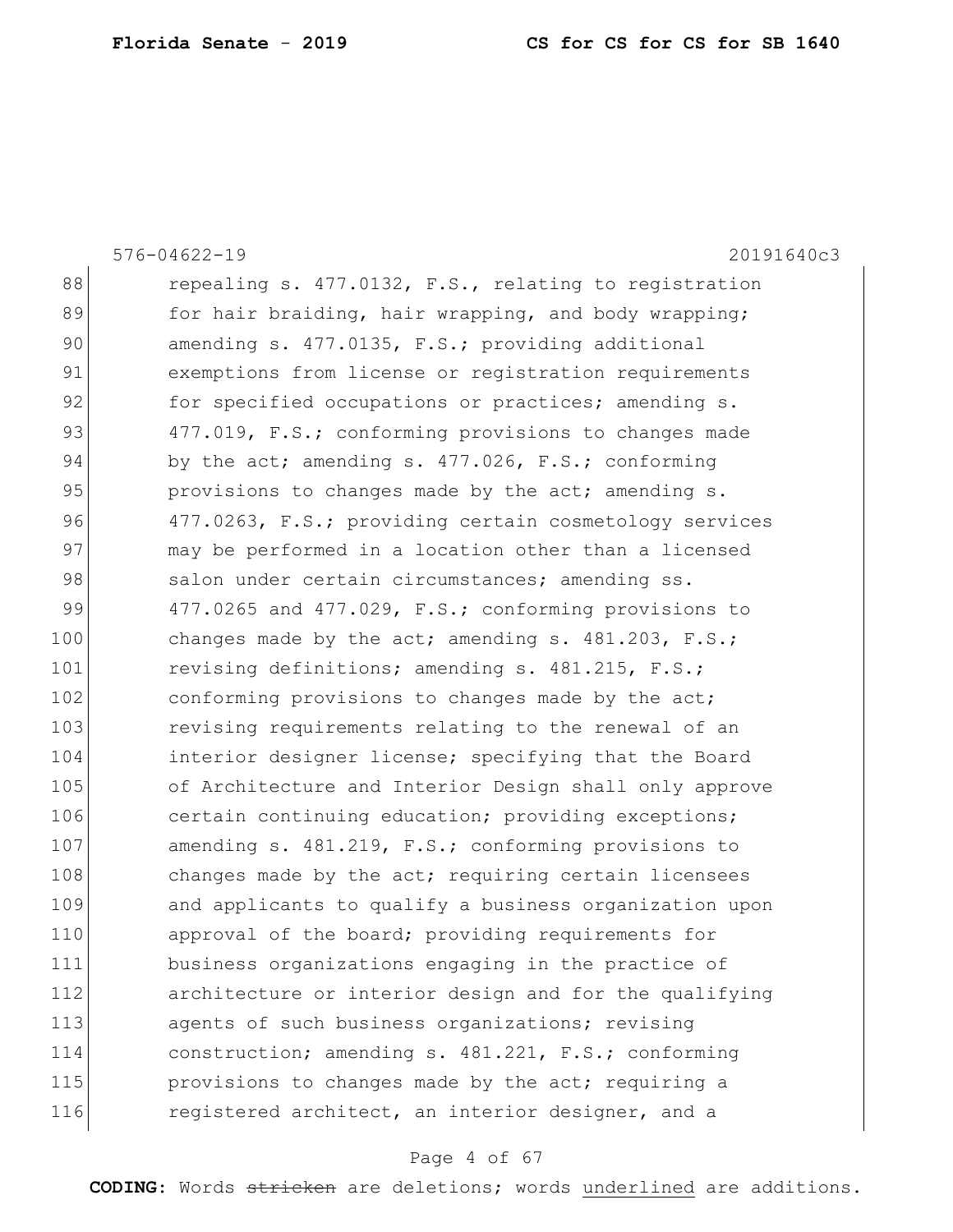|     | $576 - 04622 - 19$<br>20191640c3                       |
|-----|--------------------------------------------------------|
| 117 | business organization to display certain license       |
| 118 | numbers in specified advertisements; providing an      |
| 119 | exception; amending s. 481.229, F.S.; conforming       |
| 120 | provisions to changes made by the act; amending s.     |
| 121 | 481.303, F.S.; deleting the definition of the term     |
| 122 | "certificate of authorization"; amending s. 481.310,   |
| 123 | F.S.; providing that an applicant who holds certain    |
| 124 | degrees is not required to demonstrate 1 year of       |
| 125 | practical experience for licensure; amending s.        |
| 126 | 481.311, F.S.; requiring the Board of Landscape        |
| 127 | Architecture to certify an applicant who holds a       |
| 128 | specified license issued by another state or territory |
| 129 | of the United States under certain circumstances;      |
| 130 | conforming provisions to changes made by the act;      |
| 131 | amending s. 481.317, F.S.; conforming provisions to    |
| 132 | changes made by the act; amending s. 481.319, F.S.;    |
| 133 | deleting the requirement for a certificate of          |
| 134 | authorization; authorizing landscape architects to     |
| 135 | practice through a corporation or partnership;         |
| 136 | amending s. 481.321, F.S.; requiring a landscape       |
| 137 | architect to display their certificate number in       |
| 138 | specified advertisements; amending s. 481.329, F.S.;   |
| 139 | conforming a cross-reference; amending s. 489.103,     |
| 140 | F.S.; revising certain contract prices for exemption;  |
| 141 | amending s. 489.111, F.S.; revising provisions         |
| 142 | relating to eligibility for licensure; amending s.     |
| 143 | 489.115, F.S.; requiring the Construction Industry     |
| 144 | Licensing Board to certify any applicant who holds a   |
| 145 | specified license to practice contracting issued by    |

# Page 5 of 67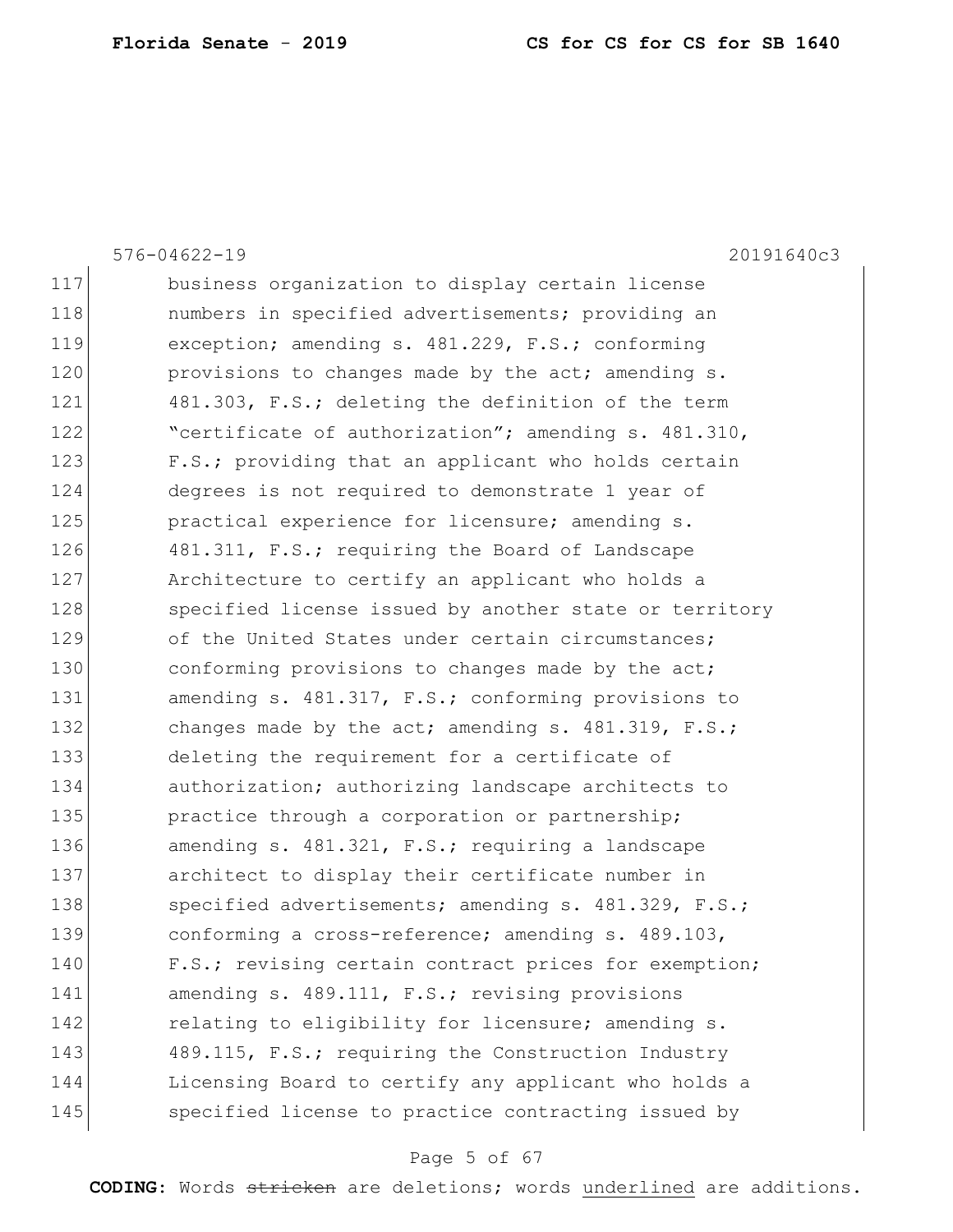|     | $576 - 04622 - 19$<br>20191640c3                       |
|-----|--------------------------------------------------------|
| 146 | another state or territory of the United States under  |
| 147 | certain circumstances; amending s. 489.511, F.S.;      |
| 148 | requiring the board to certify as qualified for        |
| 149 | certification by endorsement any applicant who holds a |
| 150 | specified license to practice electrical or alarm      |
| 151 | system contracting issued by another state or          |
| 152 | territory of the United States under certain           |
| 153 | circumstances; amending s. 489.517, F.S.; providing a  |
| 154 | reduction in certain continuing education hours        |
| 155 | required for registered contractors; amending s.       |
| 156 | 489.518, F.S.; requiring a person to have completed a  |
| 157 | specified amount of training within a certain time     |
| 158 | period to perform the duties of an alarm system agent; |
| 159 | amending s. 492.104, F.S.; conforming provisions to    |
| 160 | changes made by the act; amending s. $492.108$ , F.S.; |
| 161 | requiring the department to issue a license by         |
| 162 | endorsement to any applicant who has held a specified  |
| 163 | license to practice geology in another state, trust,   |
| 164 | territory, or possession of the United States for a    |
| 165 | certain period of time; providing that an applicant    |
| 166 | may take the examination required by the board if they |
| 167 | have not met the specified examination requirement;    |
| 168 | amending s. 492.111, F.S.; deleting the requirements   |
| 169 | for a certificate of authorization for a professional  |
| 170 | geologist; amending ss. 492.113 and 492.115, F.S.;     |
| 171 | conforming provisions to changes made by the act;      |
| 172 | amending s. 548.003, F.S.; deleting the requirement    |
| 173 | that the Florida State Boxing Commission adopt rules   |
| 174 | relating to a knockdown timekeeper; amending s.        |

# Page 6 of 67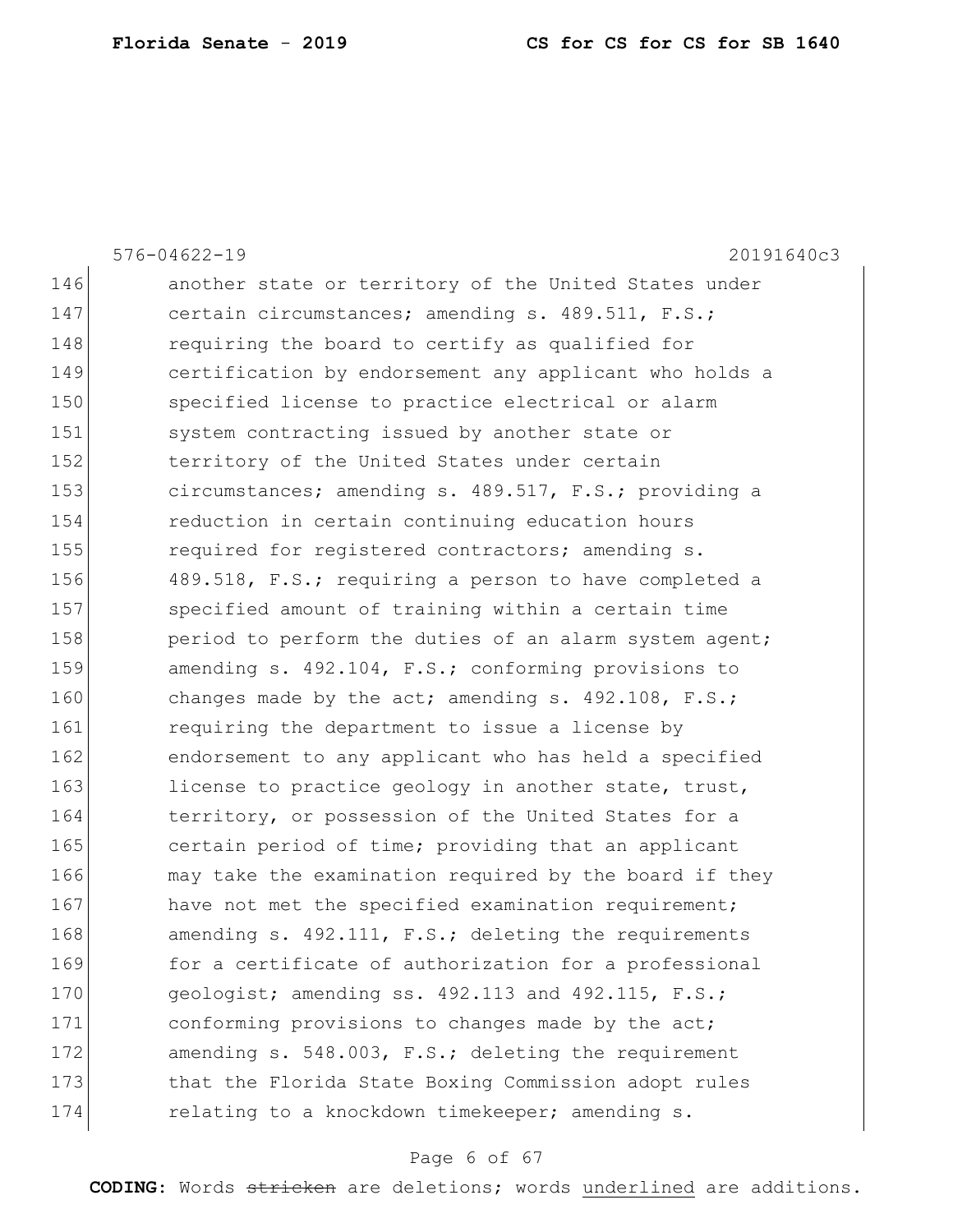|     | $576 - 04622 - 19$<br>20191640c3                                 |
|-----|------------------------------------------------------------------|
| 175 | 548.017, F.S.; deleting the licensure requirement for            |
| 176 | a timekeeper or an announcer; amending s. 553.74,                |
| 177 | F.S.; revising the membership and qualifications of              |
| 178 | the Florida Building Commission; amending ss. 559.25             |
| 179 | and 287.055, F.S.; conforming provisions to changes              |
| 180 | made by the act; providing effective dates.                      |
| 181 |                                                                  |
| 182 | Be It Enacted by the Legislature of the State of Florida:        |
| 183 |                                                                  |
| 184 | Section 1. Subsection (13) of section 326.004, Florida           |
| 185 | Statutes, is amended to read:                                    |
| 186 | $326.004$ Licensing.-                                            |
| 187 | (13) Each broker must maintain a principal place of              |
| 188 | business in this state and may establish branch offices in the   |
|     |                                                                  |
| 189 | state. A separate license must be maintained for each branch     |
| 190 | office. The division shall establish by rule a fee not to exceed |
| 191 | \$100 for each branch office license.                            |
| 192 | Section 2. Subsection (3) of section 447.02, Florida             |
| 193 | Statutes, is amended to read:                                    |
| 194 | 447.02 Definitions. - The following terms, when used in this     |
| 195 | chapter, shall have the meanings ascribed to them in this        |
| 196 | section:                                                         |
| 197 | The term "department" means the Department of Business           |
| 198 | and Professional Requlation.                                     |
| 199 | Section 3. Section 447.04, Florida Statutes, is repealed.        |
| 200 | Section 4. Section 447.041, Florida Statutes, is repealed.       |
| 201 | Section 5. Section 447.045, Florida Statutes, is repealed.       |
| 202 | Section 6. Section 447.06, Florida Statutes, is repealed.        |

# Page 7 of 67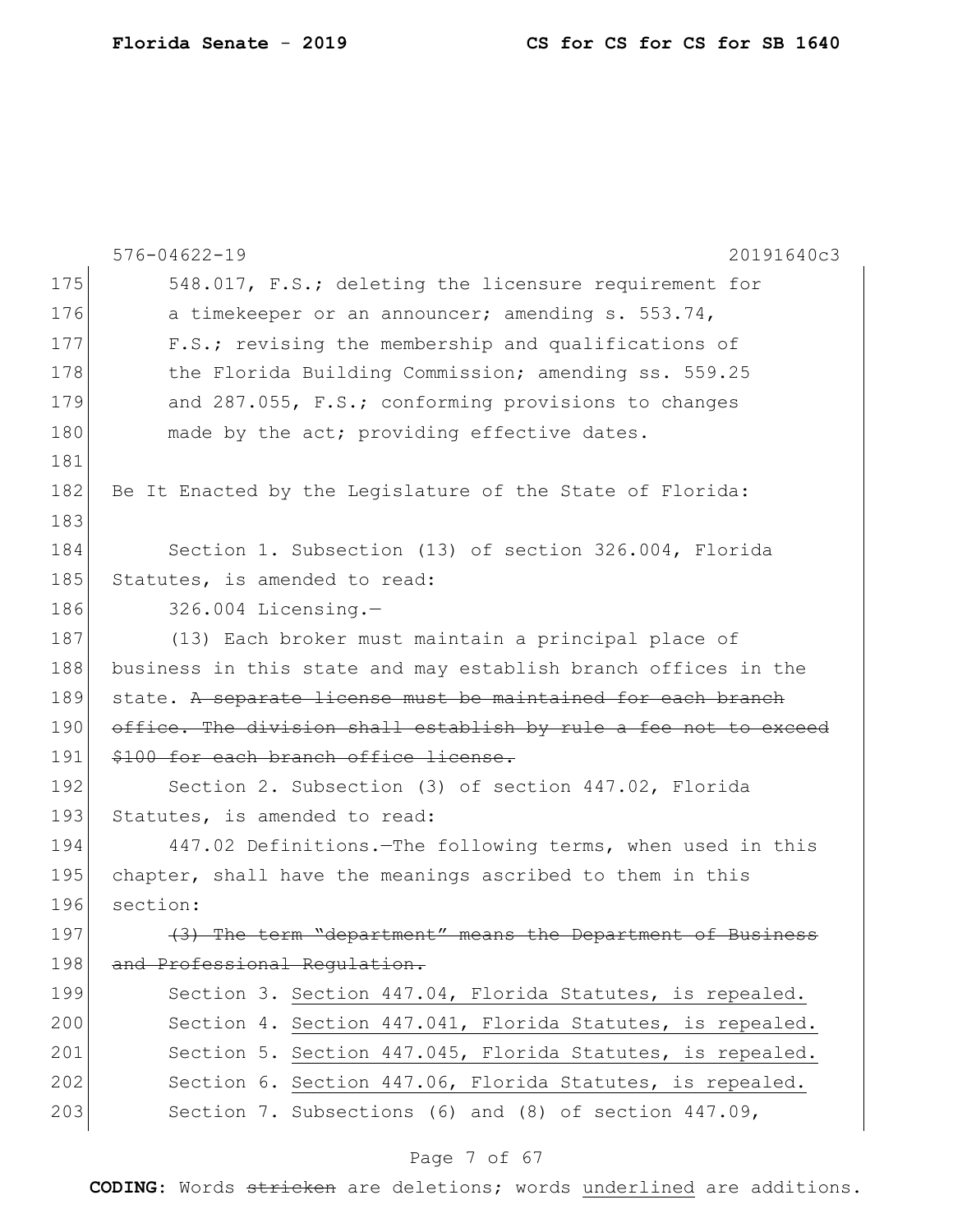|     | $576 - 04622 - 19$<br>20191640c3                                 |
|-----|------------------------------------------------------------------|
| 204 | Florida Statutes, are amended to read:                           |
| 205 | 447.09 Right of franchise preserved; penalties. It shall be      |
| 206 | unlawful for any person:                                         |
| 207 | (6) To act as a business agent without having obtained and       |
| 208 | possessing a valid and subsisting license or permit.             |
| 209 | (8) To make any false statement in an application for a          |
| 210 | $\pm i$ cense.                                                   |
| 211 | Section 8. Section 447.12, Florida Statutes, is repealed.        |
| 212 | Section 9. Section 447.16, Florida Statutes, is repealed.        |
| 213 | Section 10. Subsection (4) of section 447.305, Florida           |
| 214 | Statutes, is amended to read:                                    |
| 215 | 447.305 Registration of employee organization.-                  |
| 216 | (4) Notification of registrations and renewals of                |
| 217 | registration shall be furnished at regular intervals by the      |
| 218 | commission to the Department of Business and Professional        |
| 219 | Regulation.                                                      |
| 220 | Section 11. Subsections (13) and (14) are added to section       |
| 221 | 455.213, Florida Statutes, to read:                              |
| 222 | 455.213 General licensing provisions.-                           |
| 223 | (13) The department or a board must enter into a reciprocal      |
| 224 | licensing agreement with other states if the practice act within |
| 225 | the purview of this chapter permits such agreement. If a         |
| 226 | reciprocal licensing agreement exists or if the department or    |
| 227 | board has determined another state's licensing requirements or   |
| 228 | examinations to be substantially equivalent or more stringent to |
| 229 | those under the practice act, the department or board must post  |
| 230 | on its website which jurisdictions have such reciprocal          |
| 231 | licensing agreements or substantially similar licenses.          |
| 232 | (14) Notwithstanding any other law, the department, in           |

# Page 8 of 67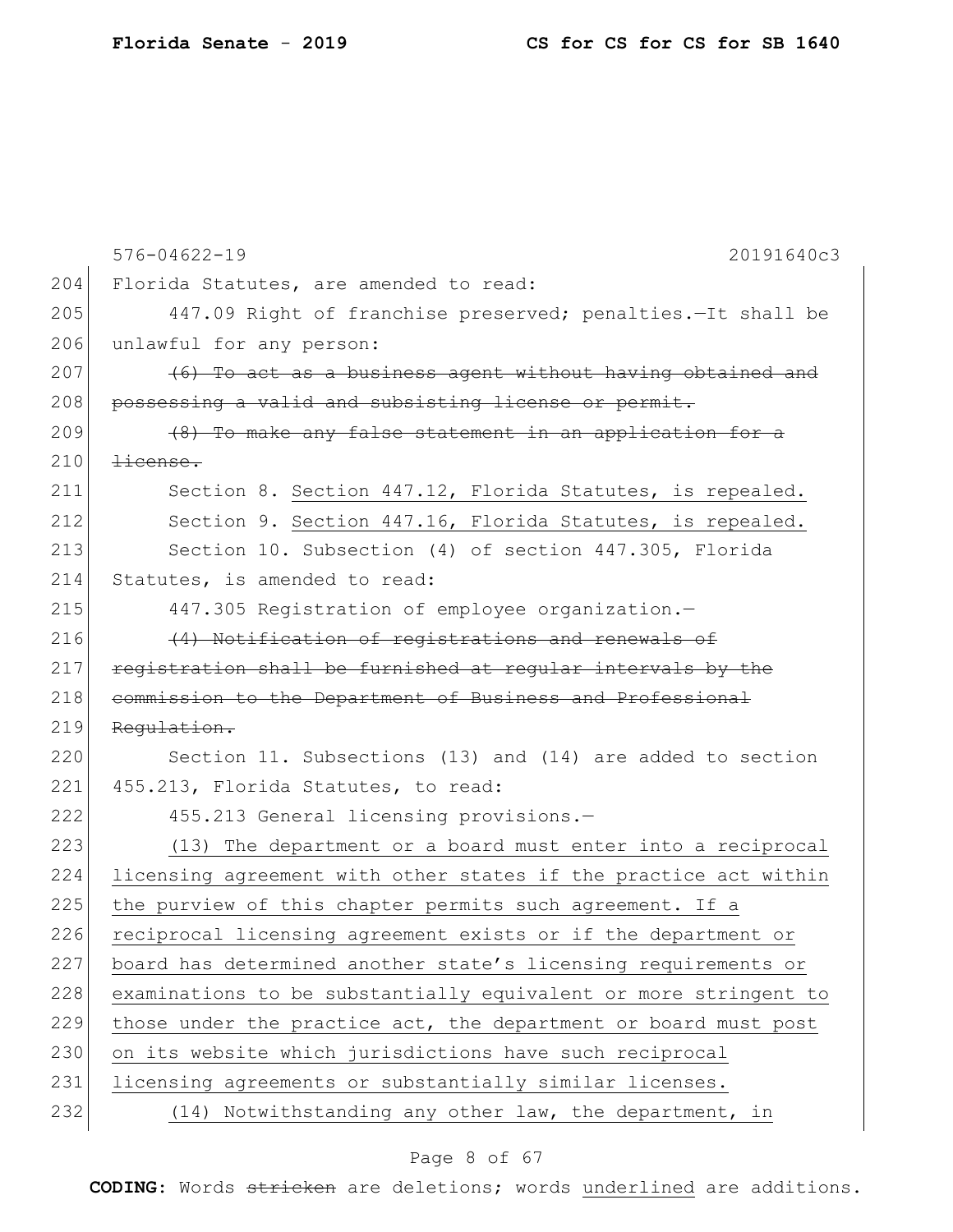|     | $576 - 04622 - 19$<br>20191640c3                                 |
|-----|------------------------------------------------------------------|
| 233 | consultation with the applicable board and the Department of     |
| 234 | Education, shall conduct a review of existing apprenticeship     |
| 235 | programs registered under chapter 446 or with the United States  |
| 236 | Department of Labor for each of the professions licensed under   |
| 237 | parts XV and XVI of chapter 468 and chapters 476, 477, and 489   |
| 238 | to determine which programs, if completed by an applicant, could |
| 239 | substitute for the required educational training otherwise       |
| 240 | required for licensure. The department shall submit a report of  |
| 241 | its findings and recommendations to the Governor, the President  |
| 242 | of the Senate, and the Speaker of the House of Representatives   |
| 243 | by December 31, 2019.                                            |
| 244 | Section 12. Paragraph (b) of subsection (7) of section           |
| 245 | 468.385, Florida Statutes, is amended to read:                   |
| 246 | 468.385 Licenses required; qualifications; examination.-         |
| 247 | (7)                                                              |
| 248 | (b) A No business may not shall auction or offer to auction      |
| 249 | any property in this state unless it is owned by an auctioneer   |
| 250 | who is licensed as an auction business by the department board   |
| 251 | or is exempt from licensure under this act. Each application for |
| 252 | licensure must shall include the names of the owner and the      |
| 253 | business, the business mailing address and location, and any     |
| 254 | other information which the board may require. The owner of an   |
| 255 | auction business shall report to the board within 30 days of any |
| 256 | change in this required information.                             |
| 257 | Section 13. Subsection (1) of section 468.401, Florida           |
| 258 | Statutes, is amended to read:                                    |
| 259 | 468.401 Regulation of talent agencies; definitions.-As used      |
| 260 | in this part or any rule adopted pursuant hereto:                |
| 261 | (1) "Talent agency" means any person who, for compensation,      |
|     |                                                                  |

# Page 9 of 67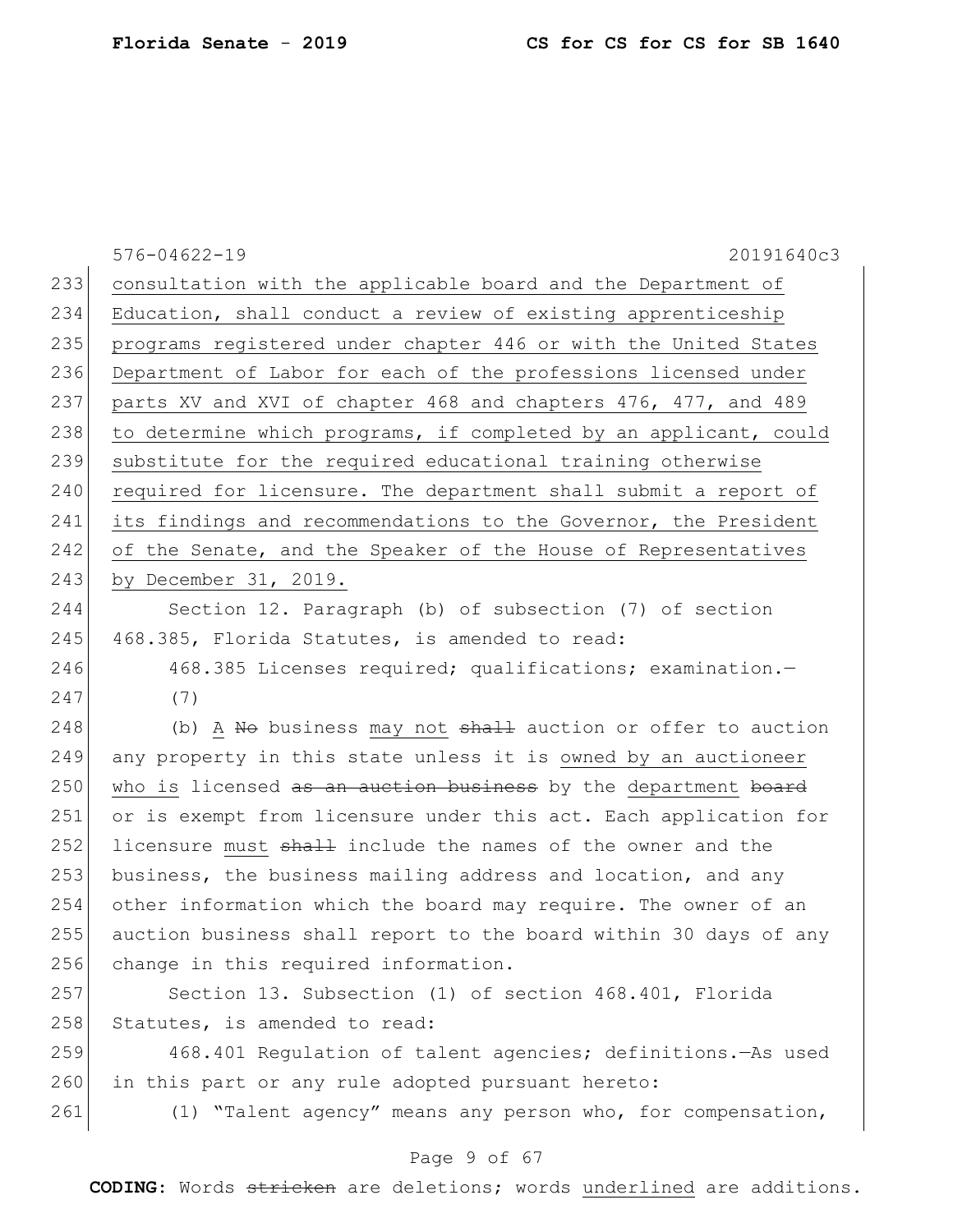|     | $576 - 04622 - 19$<br>20191640c3                                       |
|-----|------------------------------------------------------------------------|
| 262 | engages in the occupation or business of procuring or attempting       |
| 263 | to procure engagements for an artist who is younger than 18            |
| 264 | years of age.                                                          |
| 265 | Section 14. Subsection (1) of section 468.408, Florida                 |
| 266 | Statutes, is amended to read:                                          |
| 267 | 468.408 Bond required.-                                                |
| 268 | (1) An owner or operator of a <del>There shall be filed with the</del> |
| 269 | department for each talent agency shall file Hicense a bond in         |
| 270 | the form of a surety by a reputable company engaged in the             |
| 271 | bonding business and authorized to do business in this state.          |
| 272 | The bond shall be for the penal sum of \$5,000, with one or more       |
| 273 | sureties to be approved by the department, and be conditioned          |
| 274 | that the owner or operator of the talent agency applicant              |
| 275 | conform to and not violate any of the duties, terms, conditions,       |
| 276 | provisions, or requirements of this part.                              |
| 277 | (a) If any person is aggrieved by the misconduct of any                |
| 278 | talent agency, the person may maintain an action in his or her         |
| 279 | own name upon the bond of the agency in any court having               |
| 280 | jurisdiction of the amount claimed. All such claims shall be           |
| 281 | assignable, and the assignee shall be entitled to the same             |
| 282 | remedies, upon the bond of the agency or otherwise, as the             |
| 283 | person aggrieved would have been entitled to if such claim had         |
| 284 | not been assigned. Any claim or claims so assigned may be              |
| 285 | enforced in the name of such assignee.                                 |
|     |                                                                        |

286 (b) The bonding company shall notify the department of any 287 claim against such bond, and a copy of such notice shall be sent  $288$  to the talent agency against which the claim is made.

289 Section 15. Subsection (12) is added to section 468.412, 290 Florida Statutes, to read:

### Page 10 of 67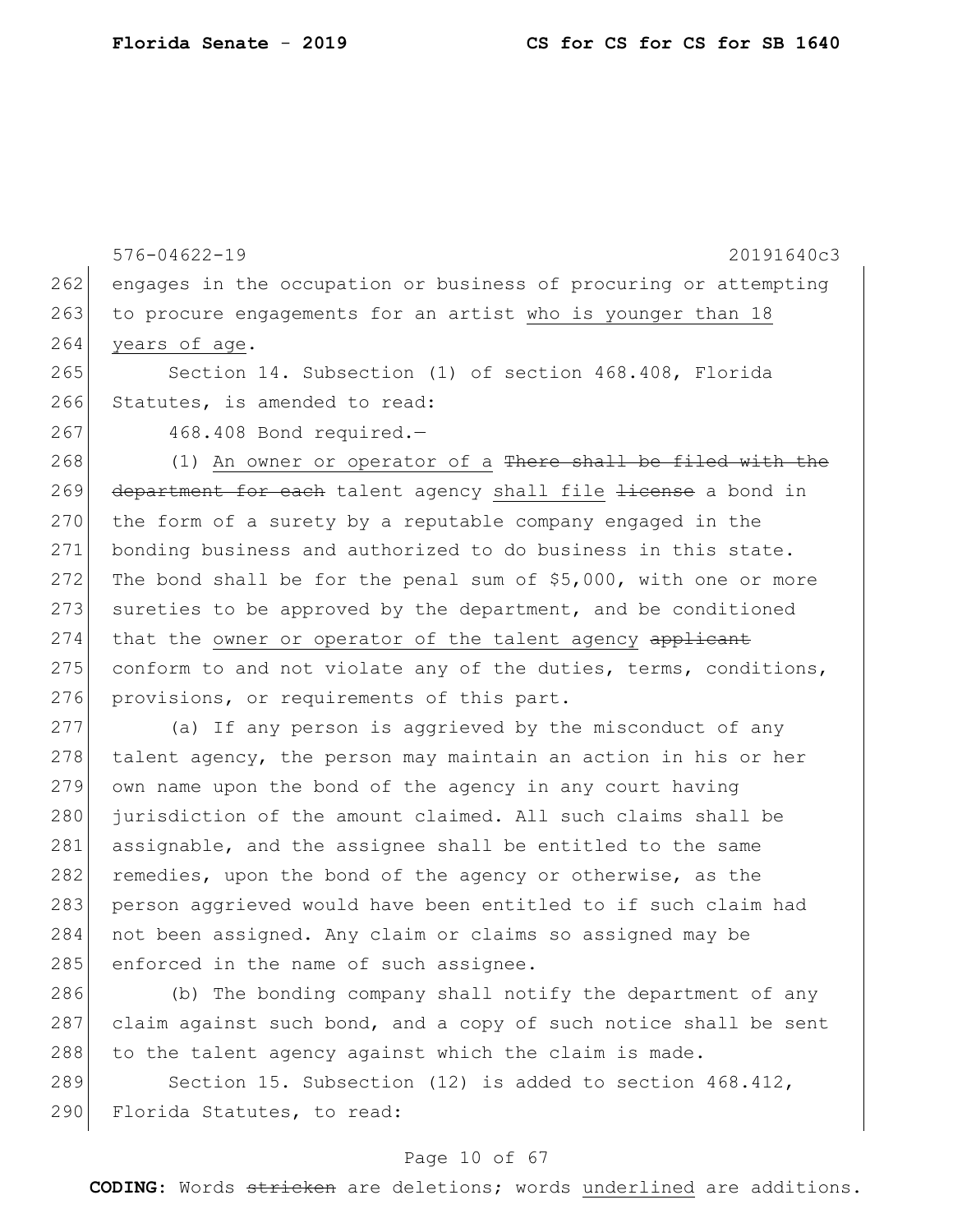|     | $576 - 04622 - 19$<br>20191640c3                                     |
|-----|----------------------------------------------------------------------|
| 291 | 468.412 Talent agency regulations; prohibited acts.-                 |
| 292 | (12) Each employee of a talent agency must complete a level          |
| 293 | 1 background screening pursuant to s. 435.03.                        |
| 294 | Section 16. Section 468.415, Florida Statutes, is amended            |
| 295 | to read:                                                             |
| 296 | 468.415 Sexual misconduct in the operation of a talent               |
| 297 | agency. The talent agent-artist relationship is founded on           |
| 298 | mutual trust. Sexual misconduct in the operation of a talent         |
| 299 | agency means violation of the talent agent-artist relationship       |
| 300 | through which the talent agent uses the relationship to induce       |
| 301 | or attempt to induce the artist to engage or attempt to engage       |
| 302 | in sexual activity. Sexual misconduct is prohibited in the           |
| 303 | operation of a talent agency. $H \oplus N$ agent, owner, or operator |
| 304 | of a <del>licensed</del> talent agency who commits is found to have  |
| 305 | committed sexual misconduct in the operation of a talent agency-     |
| 306 | the agency license shall be permanently revoked. Such agent,         |
| 307 | owner, or operator shall be permanently prohibited from acting       |
| 308 | disqualified from present and future licensure as an agent,          |
| 309 | owner, or operator of a Florida talent agency.                       |
| 310 | Section 17. Subsection (4) of section 468.524, Florida               |
| 311 | Statutes, is amended to read:                                        |
| 312 | 468.524 Application for license.-                                    |
| 313 | (4) A An applicant or licensee is ineligible to reapply for          |
| 314 | a license for a period of 1 year following final agency action       |
| 315 | on the denial or revocation of a license applied for or issued       |
| 316 | under this part. This time restriction does not apply to             |
| 317 | administrative denials or revocations entered because:               |
| 318 | (a) The applicant or licensee has made an inadvertent error          |
| 319 | or omission on the application;                                      |

# Page 11 of 67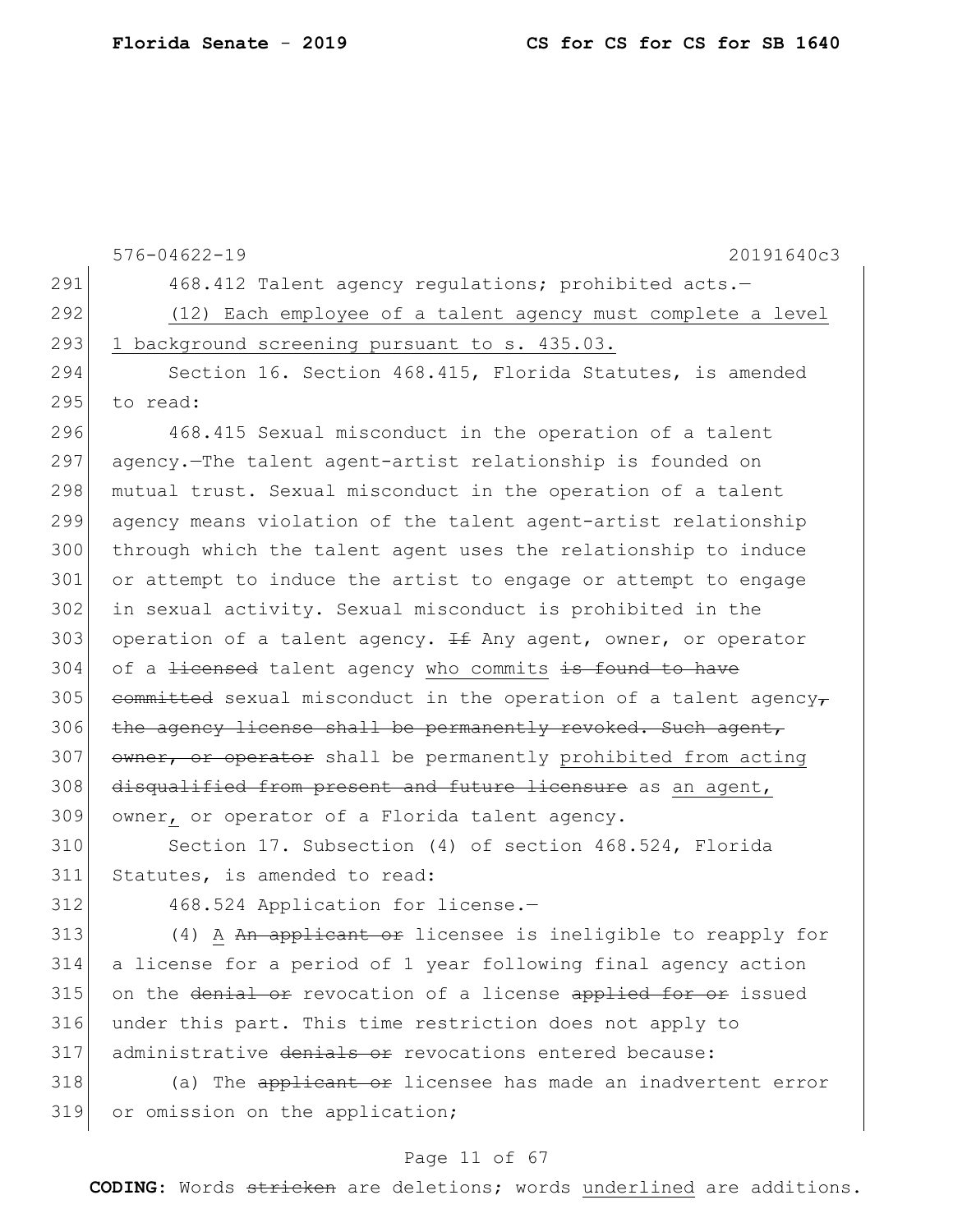576-04622-19 20191640c3 320 (b) The experience documented to the board was insufficient 321 at the time of the previous application; or  $322$   $\left($  c) The department is unable to complete the criminal 323 background investigation because of insufficient information 324 from the Florida Department of Law Enforcement, the Federal 325 Bureau of Investigation, or any other applicable law enforcement  $326$  agency:  $327$  (c)  $(d)$  The applicant or licensee has failed to submit 328 required fees.<del>; or</del> 329 **(e)** An applicant or licensed employee leasing company has 330 been deemed ineligible for a license because of the lack of good 331 moral character of an individual or individuals when such 332 individual or individuals are no longer employed in a capacity 333 that would require their licensing under this part. 334 Section 18. Section 468.613, Florida Statutes, is amended 335 to read: 336 468.613 Certification by endorsement.—The board shall 337 examine other certification or training programs, as applicable, 338 upon submission to the board for its consideration of an 339 application for certification by endorsement. The board shall 340 waive its examination, qualification, education, or training 341 requirements, to the extent that such examination, 342 qualification, education, or training requirements of the 343 applicant are determined by the board to be comparable with 344 those established by the board. The board shall waive its 345 examination, qualification, education, or training requirements 346 if an applicant for certification by endorsement is at least 18 347 years of age; is of good moral character; has held a valid 348 building administrator, inspector, plans examiner, or the

#### Page 12 of 67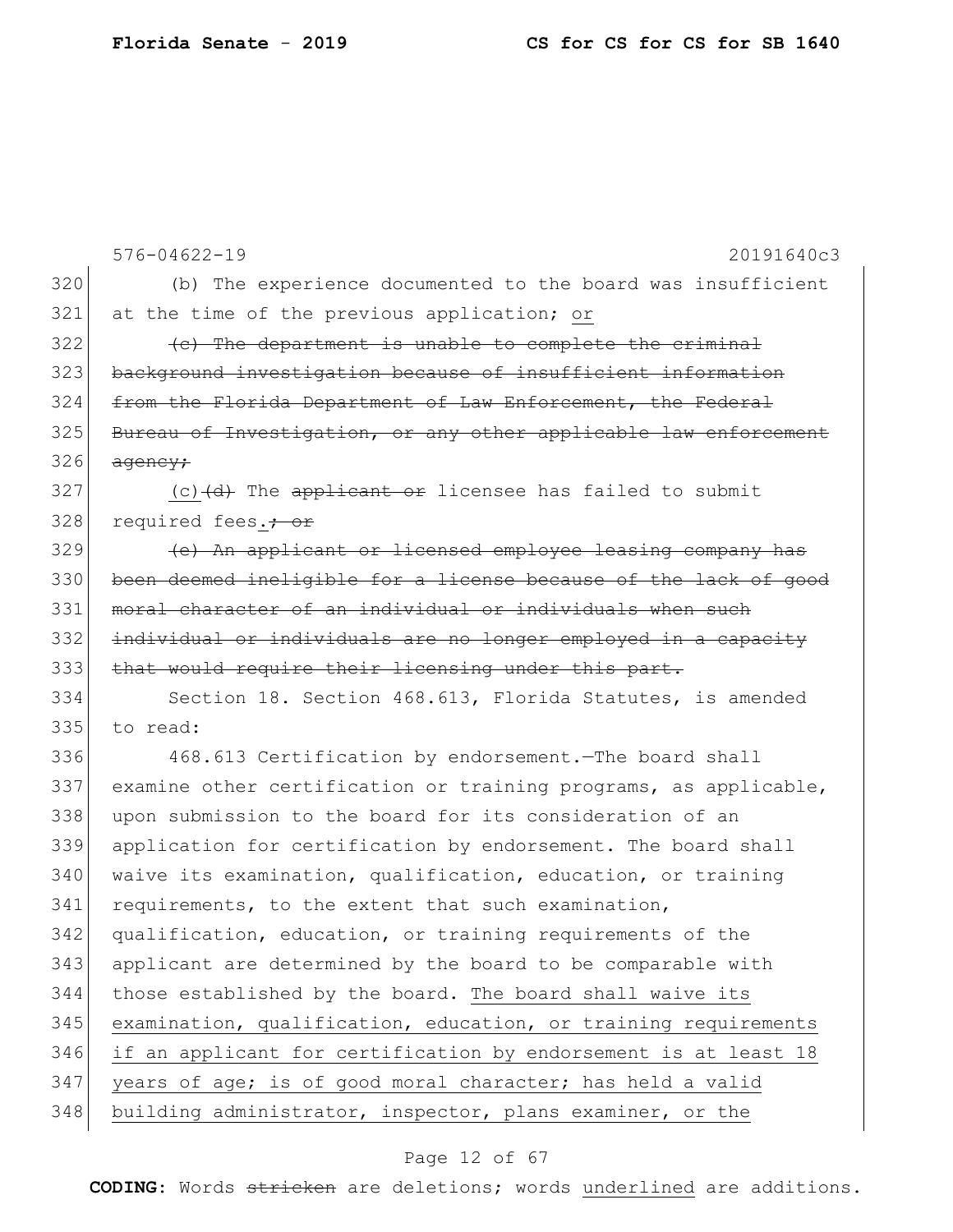|     | $576 - 04622 - 19$<br>20191640c3                                 |
|-----|------------------------------------------------------------------|
| 349 | equivalent, certification issued by another state or territory   |
| 350 | of the United States for at least 10 years before the date of    |
| 351 | application; and has successfully passed an applicable           |
| 352 |                                                                  |
| 353 | examination administered by the International Codes Council.     |
|     | Section 19. Subsection (3) of section 468.8314, Florida          |
| 354 | Statutes, is amended to read:                                    |
| 355 | 468.8314 Licensure.-                                             |
| 356 | (3) The department shall certify as qualified for a license      |
| 357 | by endorsement an applicant who is of good moral character as    |
| 358 | determined in s. 468.8313, who maintains an insurance policy as  |
| 359 | required by s. 468.8322, and who:+                               |
| 360 | (a) Holds a valid license to practice home inspection            |
| 361 | services in another state or territory of the United States,     |
| 362 | whose educational requirements are substantially equivalent to   |
| 363 | those required by this part; and has passed a national,          |
| 364 | regional, state, or territorial licensing examination that is    |
| 365 | substantially equivalent to the examination required by this     |
| 366 | part; or                                                         |
| 367 | (b) Has held a valid license to practice home inspection         |
| 368 | services issued by another state or territory of the United      |
| 369 | States for at least 10 years before the date of application.     |
| 370 | Section 20. Subsection (3) of section 468.8414, Florida          |
| 371 | Statutes, is amended to read:                                    |
| 372 | 468.8414 Licensure.-                                             |
| 373 | (3) The department shall certify as qualified for a license      |
| 374 | by endorsement an applicant who is of good moral character, who  |
| 375 | has the insurance coverage required under s. 468.8421, and who:  |
| 376 | (a) Is qualified to take the examination as set forth in s.      |
| 377 | 468.8413 and has passed a certification examination offered by a |
|     |                                                                  |

# Page 13 of 67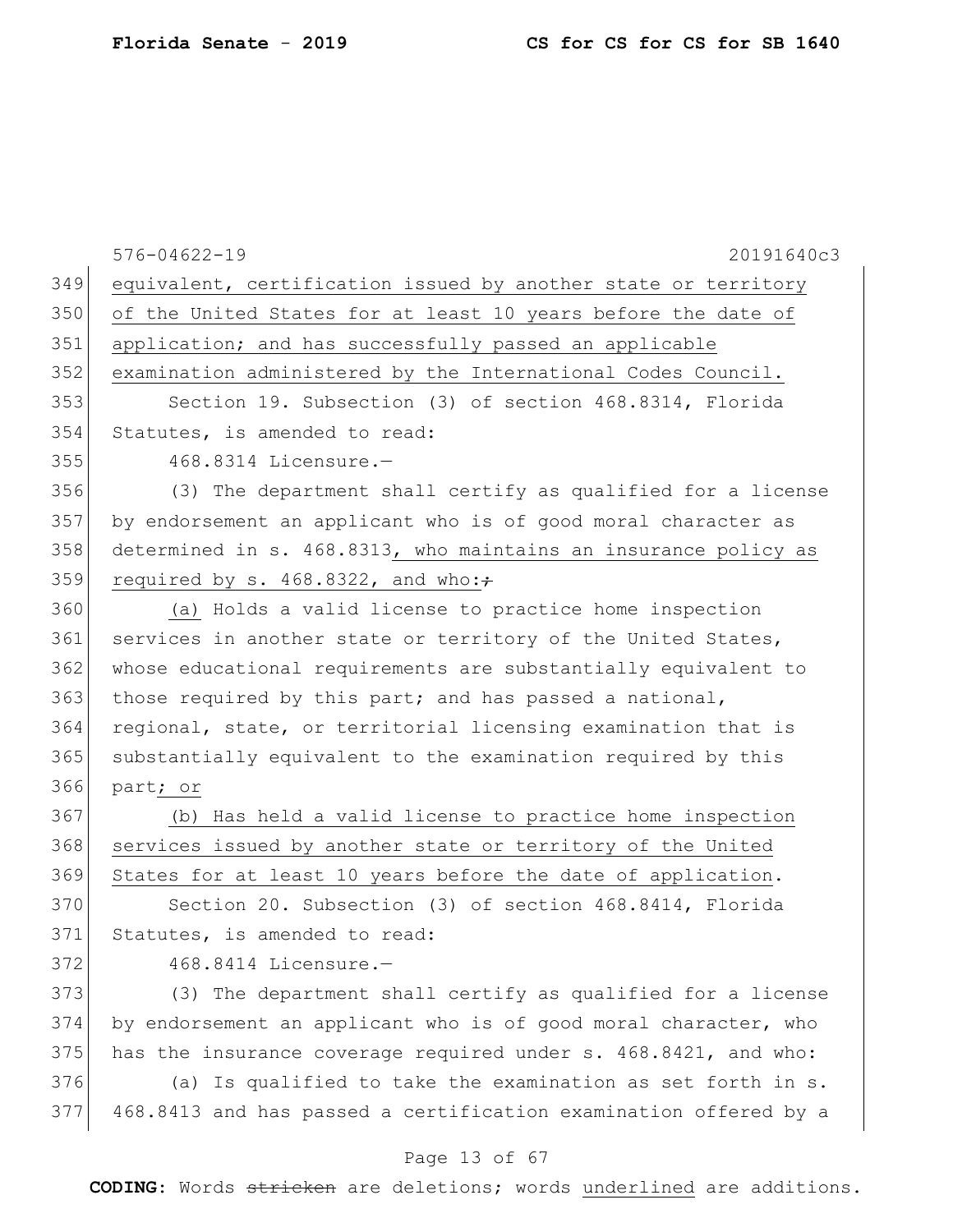|     | $576 - 04622 - 19$<br>20191640c3                                        |
|-----|-------------------------------------------------------------------------|
| 378 | nationally recognized organization that certifies persons in the        |
| 379 | specialty of mold assessment or mold remediation that has been          |
| 380 | approved by the department as substantially equivalent to the           |
| 381 | requirements of this part and s. 455.217; or                            |
| 382 | (b) Holds a valid license to practice mold assessment or                |
| 383 | mold remediation issued by another state or territory of the            |
| 384 | United States if the criteria for issuance of the license were          |
| 385 | substantially the same as the licensure criteria that is                |
| 386 | established by this part as determined by the department; or            |
| 387 | (c) Has held a valid license to practice as a mold assessor             |
| 388 | or a mold remediator issued by another state or territory of the        |
| 389 | United States for at least 10 years before the date of                  |
| 390 | application.                                                            |
| 391 | Section 21. Paragraphs (a) and (e) of subsection (2),                   |
| 392 | subsection $(3)$ , paragraph $(b)$ of subsection $(4)$ , and subsection |
| 393 | (6) of section 469.006, Florida Statutes, are amended to read:          |
| 394 | 469.006 Licensure of business organizations; qualifying                 |
| 395 | agents.-                                                                |
| 396 | $(2)$ (a) If the applicant proposes to engage in consulting or          |
| 397 | contracting as a partnership, corporation, business trust, or           |
| 398 | other legal entity, or in any name other than the applicant's           |
| 399 | legal name, the legal entity must apply for licensure through a         |
| 400 | qualifying agent or the individual applicant must qualify apply         |
| 401 | for licensure under the business organization fictitious name.          |
| 402 | (e) A The license, when issued upon application of a                    |
| 403 | business organization, must be in the name of the qualifying            |
| 404 | agent business organization, and the name of the business               |
| 405 | organization qualifying agent must be noted on the license              |
| 406 | thereon. If there is a change in any information that is                |

# Page 14 of 67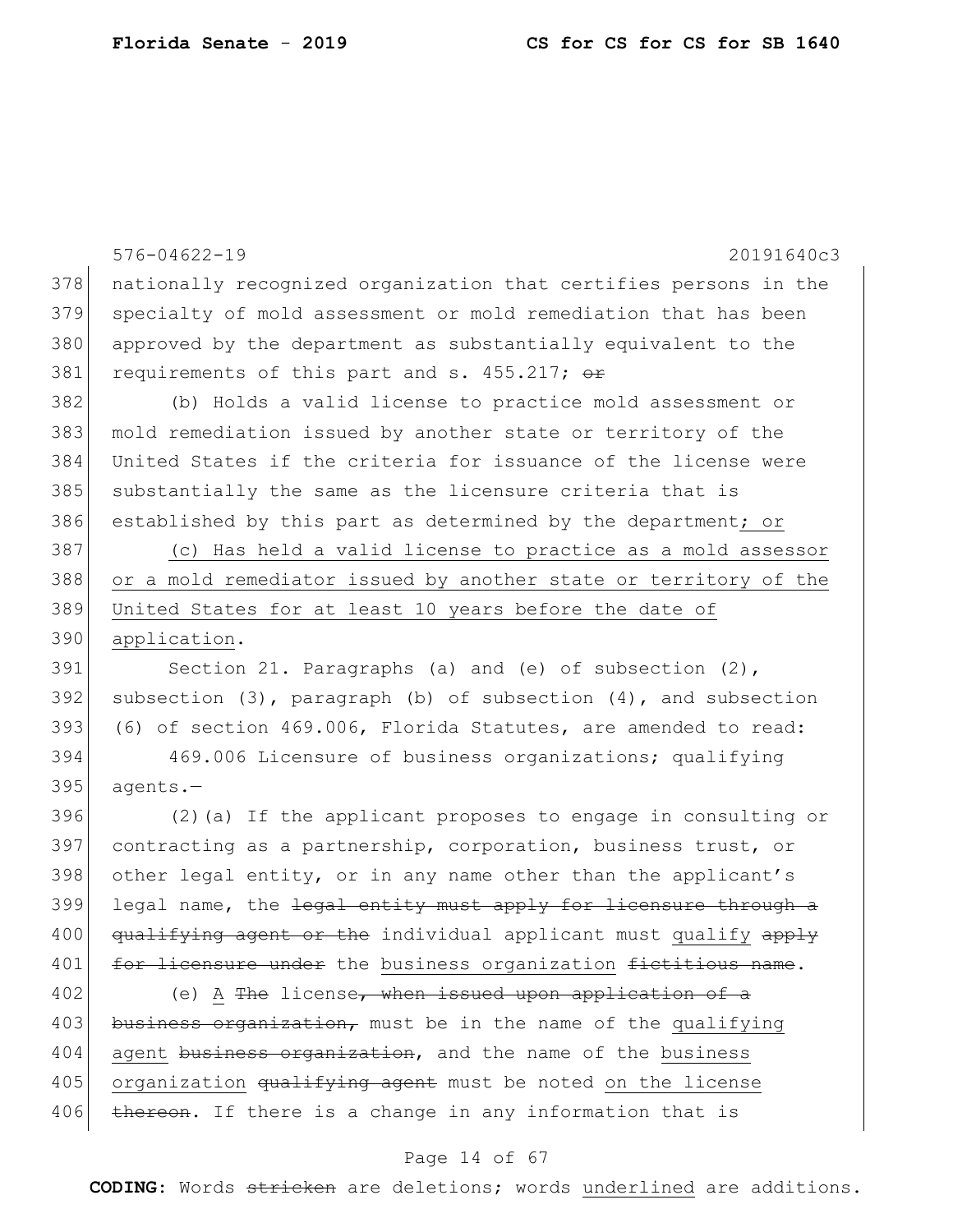576-04622-19 20191640c3 407 required to be stated on the application, the qualifying agent 408 business organization shall, within 45 days after such change 409 occurs, mail the correct information to the department. 410 (3) The qualifying agent must shall be licensed under this 411 chapter in order for the business organization to be qualified 412 <del>licensed</del> in the category of the business conducted for which the 413 qualifying agent is licensed. If any qualifying agent ceases to 414 be affiliated with such business organization, the agent shall  $415$  so inform the department. In addition, if such qualifying agent 416 is the only licensed individual affiliated with the business 417 organization, the business organization shall notify the 418 department of the termination of the qualifying agent and has 419 shall have 60 days after from the date of termination of the 420 qualifying agent's affiliation with the business organization  $\pm n$ 421 which to employ another qualifying agent. The business 422 organization may not engage in consulting or contracting until a 423 qualifying agent is employed, unless the department has granted 424 a temporary nonrenewable license to the financially responsible 425 officer, the president, the sole proprietor, a partner, or, in 426 the case of a limited partnership, the general partner, who 427 assumes all responsibilities of a primary qualifying agent for 428 the entity. This temporary license only allows shall only allow 429 the entity to proceed with incomplete contracts.

430 (4)

431 (b) Upon a favorable determination by the department, after 432 investigation of the financial responsibility, credit, and 433 business reputation of the qualifying agent and the new business 434 organization, the department shall issue, without any 435 examination, a new license in the qualifying agent's business

#### Page 15 of 67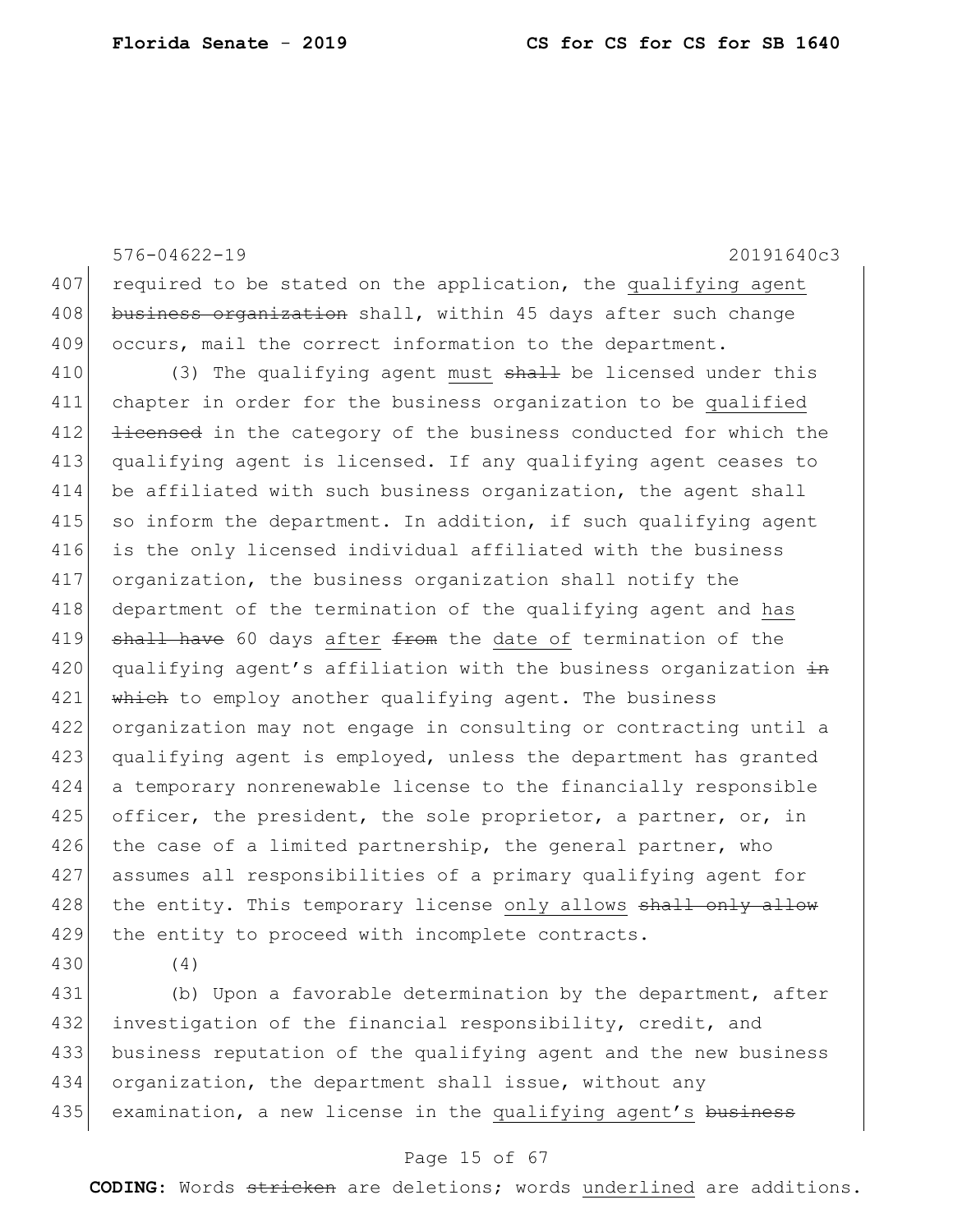576-04622-19 20191640c3 436 organization's name, and the name of the business organization 437  $qualitying agent shall be noted the region.$ 438 (6) Each qualifying agent shall pay the department an 439 amount equal to the original fee for licensure of a new business 440 organization. if the qualifying agent for a business 441 organization desires to qualify additional business 442 organizations. $\tau$  The department shall require the agent to 443 present evidence of supervisory ability and financial 444 responsibility of each such organization. Allowing a licensee to 445 qualify more than one business organization must shall be 446 conditioned upon the licensee showing that the licensee has both 447 the capacity and intent to adequately supervise each business 448 organization. The department may shall not limit the number of 449 business organizations that  $\frac{1}{2}$  which the licensee may qualify 450 except upon the licensee's failure to provide such information 451 as is required under this subsection or upon a finding that the 452 such information or evidence as is supplied is incomplete or 453 unpersuasive in showing the licensee's capacity and intent to 454 comply with the requirements of this subsection. A qualification 455 for an additional business organization may be revoked or 456 suspended upon a finding by the department that the licensee has 457 failed in the licensee's responsibility to adequately supervise 458 the operations of the business organization. Failure to 459 adequately supervise the operations of a business organization 460 is shall be grounds for denial to qualify additional business 461 organizations. 462 Section 22. Subsection (1) of section 469.009, Florida

463 Statutes, is amended to read:

464 469.009 License revocation, suspension, and denial of

#### Page 16 of 67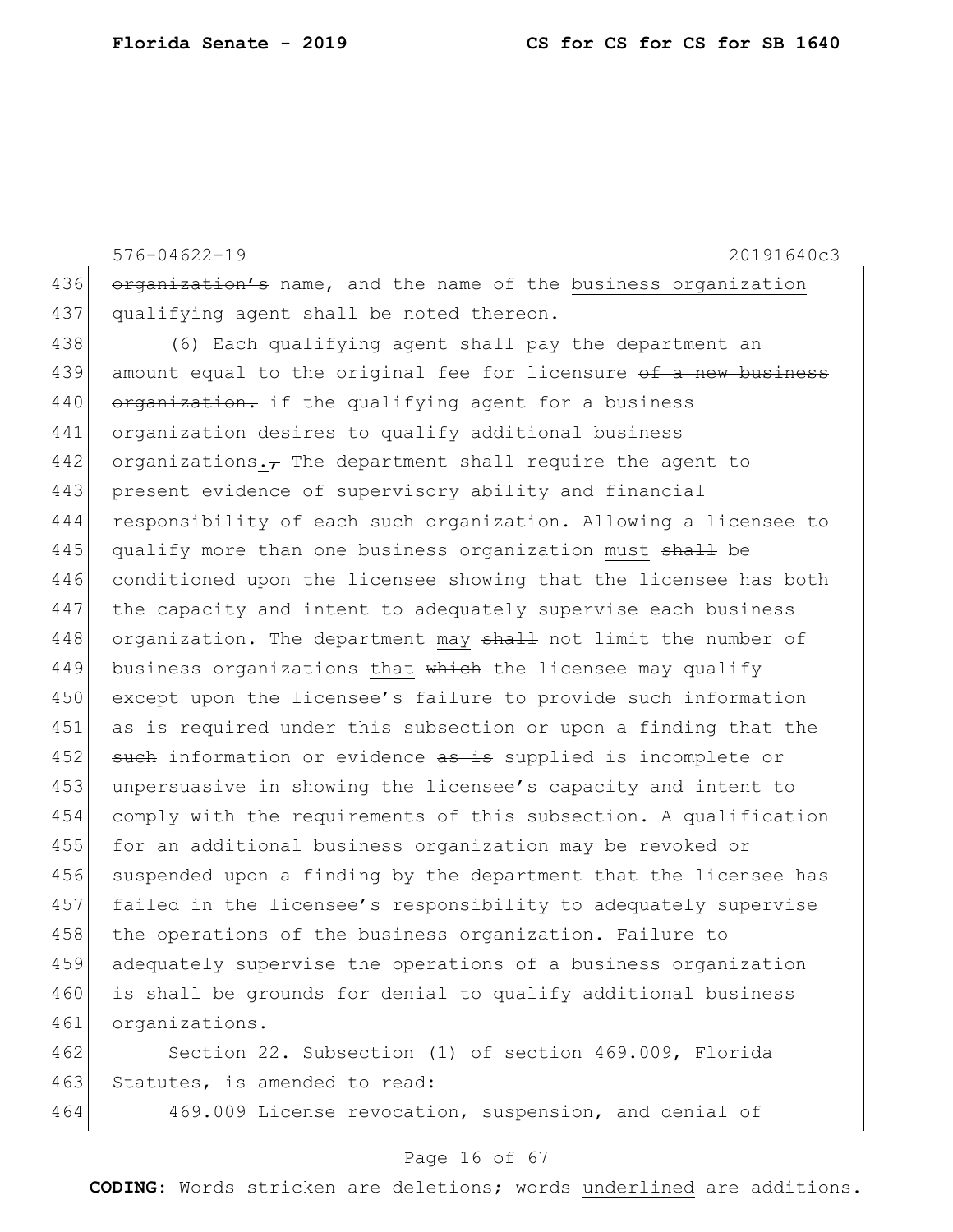576-04622-19 20191640c3

465 issuance or renewal.-

466 (1) The department may revoke, suspend, or deny the 467 issuance or renewal of a license; reprimand, censure, or place 468 on probation any contractor, consultant, or financially 469 responsible officer, or business organization; require financial 470 restitution to a consumer; impose an administrative fine not to 471 exceed \$5,000 per violation; require continuing education; or 472 assess costs associated with any investigation and prosecution 473 if the contractor or consultant, or business organization or 474 officer or agent thereof, is found guilty of any of the 475 following acts:

476 (a) Willfully or deliberately disregarding or violating the 477 health and safety standards of the Occupational Safety and 478 Health Act of 1970, the Construction Safety Act, the National 479 Emission Standards for Asbestos, the Environmental Protection 480 Agency Asbestos Abatement Projects Worker Protection Rule, the 481 Florida Statutes or rules promulgated thereunder, or any 482 ordinance enacted by a political subdivision of this state.

483 (b) Violating any provision of chapter 455.

484 (c) Failing in any material respect to comply with the 485 provisions of this chapter or any rule promulgated hereunder.

486 (d) Acting in the capacity of an asbestos contractor or 487 asbestos consultant under any license issued under this chapter 488 except in the name of the licensee as set forth on the issued 489 license.

490 (e) Proceeding on any job without obtaining all applicable 491 approvals, authorizations, permits, and inspections.

492 (f) Obtaining a license by fraud or misrepresentation.

493 (g) Being convicted or found guilty of, or entering a plea

#### Page 17 of 67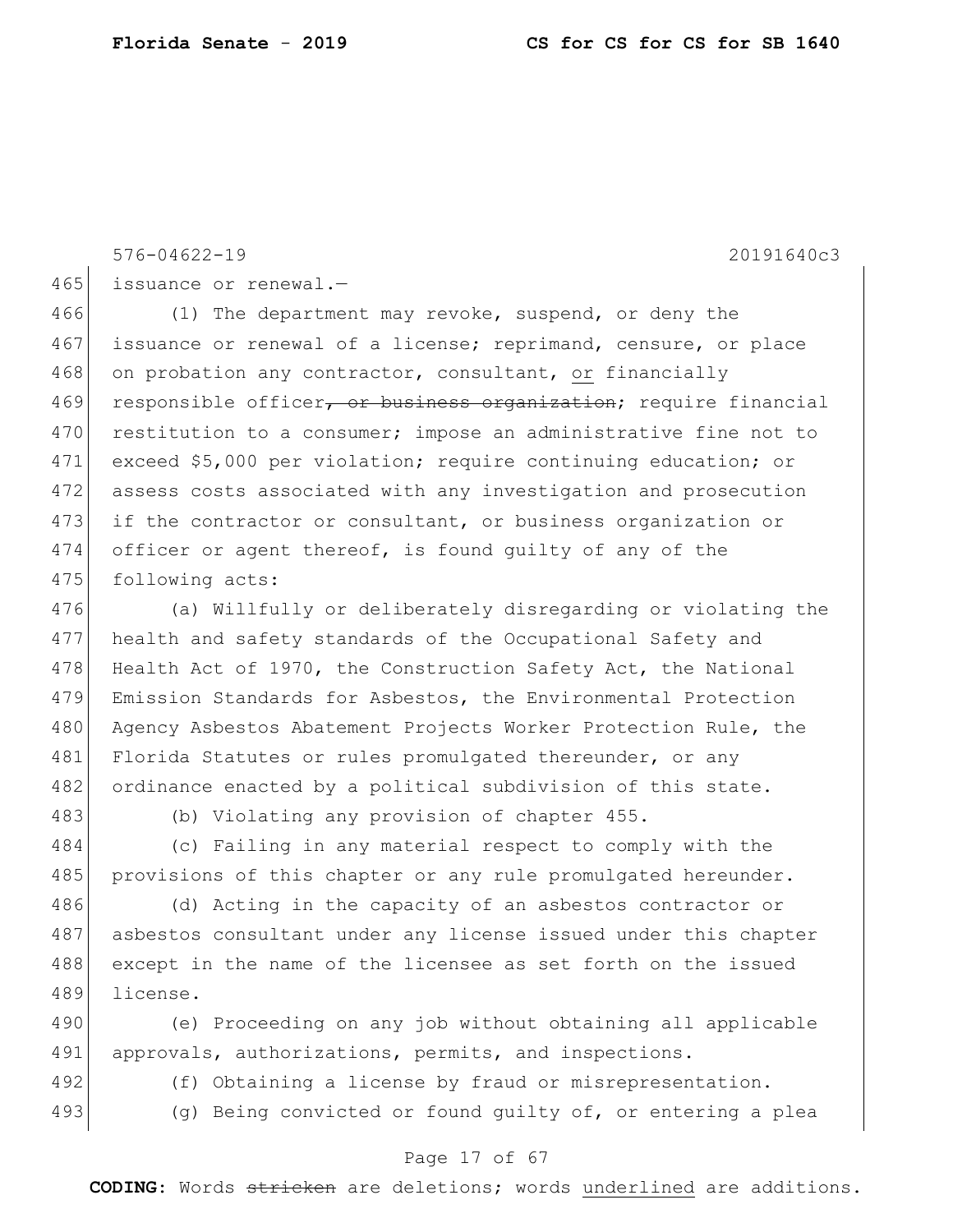576-04622-19 20191640c3 494 of nolo contendere to, regardless of adjudication, a crime in 495 any jurisdiction which directly relates to the practice of 496 asbestos consulting or contracting or the ability to practice 497 asbestos consulting or contracting. 498 (h) Knowingly violating any building code, lifesafety code, 499 or county or municipal ordinance relating to the practice of 500 asbestos consulting or contracting. 501 (i) Performing any act which assists a person or entity in 502 engaging in the prohibited unlicensed practice of asbestos 503 consulting or contracting, if the licensee knows or has 504 reasonable grounds to know that the person or entity was 505 unlicensed. 506 (j) Committing mismanagement or misconduct in the practice 507 of contracting that causes financial harm to a customer. 508 Financial mismanagement or misconduct occurs when: 509 1. Valid liens have been recorded against the property of a 510 contractor's customer for supplies or services ordered by the 511 contractor for the customer's job; the contractor has received 512 funds from the customer to pay for the supplies or services; and 513 the contractor has not had the liens removed from the property, 514 by payment or by bond, within 75 days after the date of such 515 liens; 516 2. The contractor has abandoned a customer's job and the 517 percentage of completion is less than the percentage of the 518 total contract price paid to the contractor as of the time of 519 abandonment, unless the contractor is entitled to retain such 520 funds under the terms of the contract or refunds the excess 521 funds within 30 days after the date the job is abandoned; or

Page 18 of 67

522 3. The contractor's job has been completed, and it is shown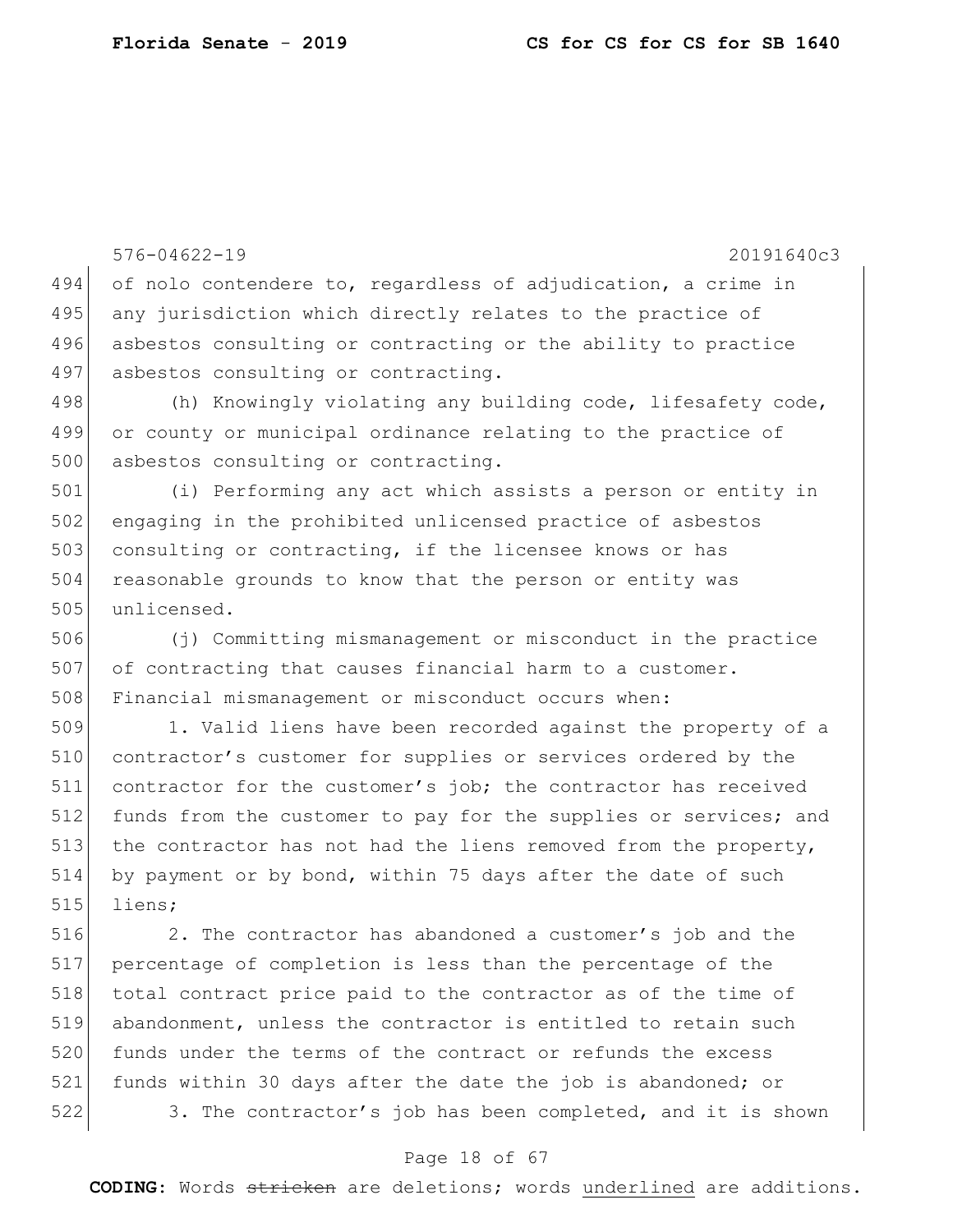576-04622-19 20191640c3 523 that the customer has had to pay more for the contracted job 524 than the original contract price, as adjusted for subsequent 525 change orders, unless such increase in cost was the result of 526 circumstances beyond the control of the contractor, was the 527 result of circumstances caused by the customer, or was otherwise 528 permitted by the terms of the contract between the contractor 529 and the customer. 530 (k) Being disciplined by any municipality or county for an 531 act or violation of this chapter. 532 (l) Failing in any material respect to comply with the 533 provisions of this chapter, or violating a rule or lawful order 534 of the department. 535 (m) Abandoning an asbestos abatement project in which the 536 asbestos contractor is engaged or under contract as a 537 contractor. A project may be presumed abandoned after 20 days if 538 the contractor terminates the project without just cause and 539 without proper notification to the owner, including the reason 540 for termination; if the contractor fails to reasonably secure 541 the project to safeguard the public while work is stopped; or if 542 the contractor fails to perform work without just cause for 20 543 days. 544 (n) Signing a statement with respect to a project or 545 contract falsely indicating that the work is bonded; falsely 546 indicating that payment has been made for all subcontracted 547 work, labor, and materials which results in a financial loss to 548 the owner, purchaser, or contractor; or falsely indicating that 549 workers' compensation and public liability insurance are

550 provided.

551 (o) Committing fraud or deceit in the practice of asbestos

### Page 19 of 67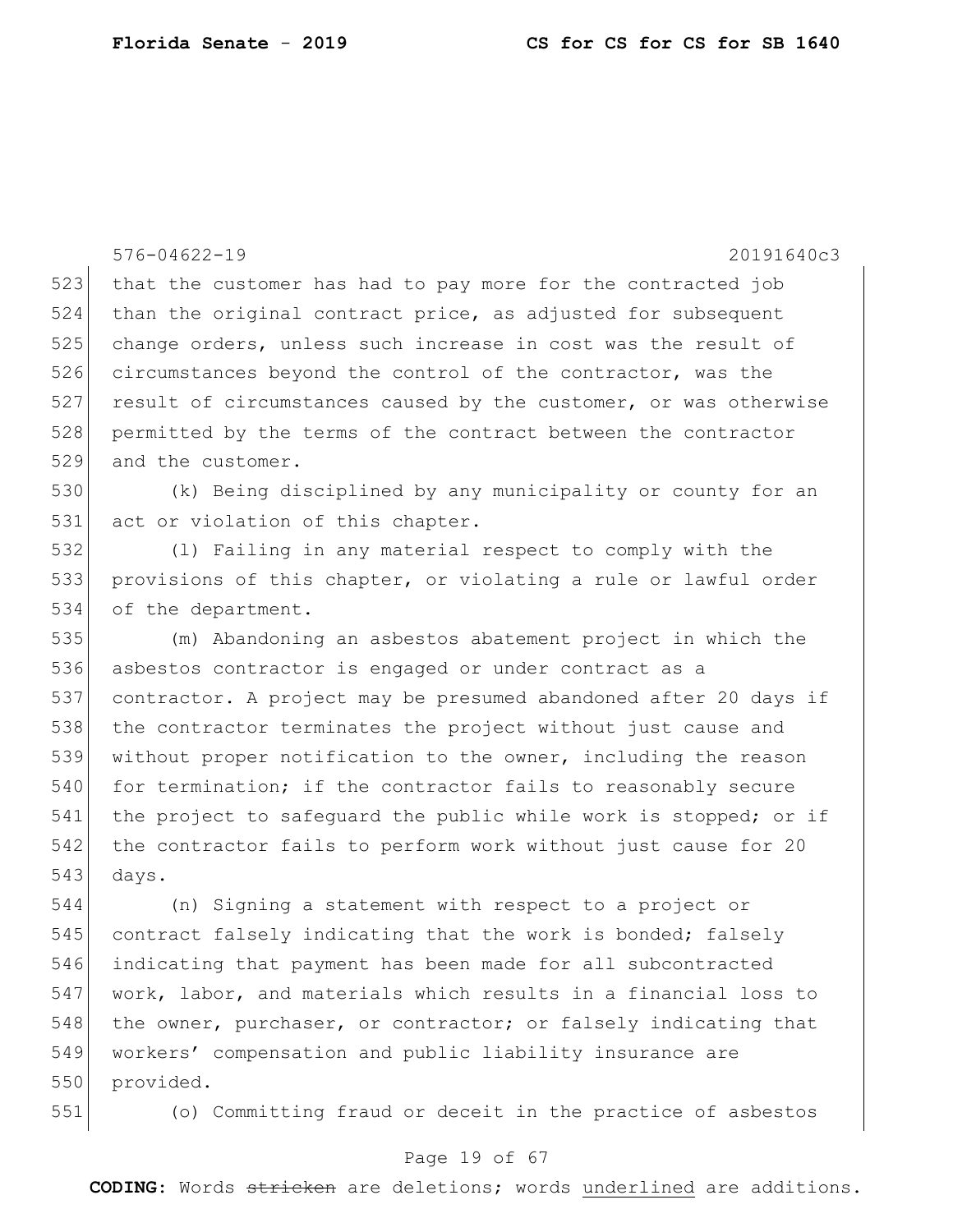576-04622-19 20191640c3 552 consulting or contracting. 553 (p) Committing incompetency or misconduct in the practice 554 of asbestos consulting or contracting. 555 (q) Committing gross negligence, repeated negligence, or 556 negligence resulting in a significant danger to life or property 557 in the practice of asbestos consulting or contracting. 558 (r) Intimidating, threatening, coercing, or otherwise 559 discouraging the service of a notice to owner under part I of 560 chapter 713 or a notice to contractor under chapter 255 or part 561 I of chapter 713. 562 (s) Failing to satisfy, within a reasonable time, the terms 563 of a civil judgment obtained against the licensee, or the 564 business organization qualified by the licensee, relating to the 565 practice of the licensee's profession. 566 567 For the purposes of this subsection, construction is considered 568 to be commenced when the contract is executed and the contractor 569 has accepted funds from the customer or lender. 570 Section 23. Subsection (13) of section 471.005, Florida 571 Statutes, is renumbered as subsection (3), and present 572 subsection (3) and subsection (8) of that section are amended, 573 to read: 574 471.005 Definitions.—As used in this chapter, the term: 575 (3) "Certificate of authorization" means a license to 576 practice engineering issued by the management corporation to a 577 corporation or partnership. 578 (8) "License" means the licensing of engineers or 579 certification of businesses to practice engineering in this 580 state.

#### Page 20 of 67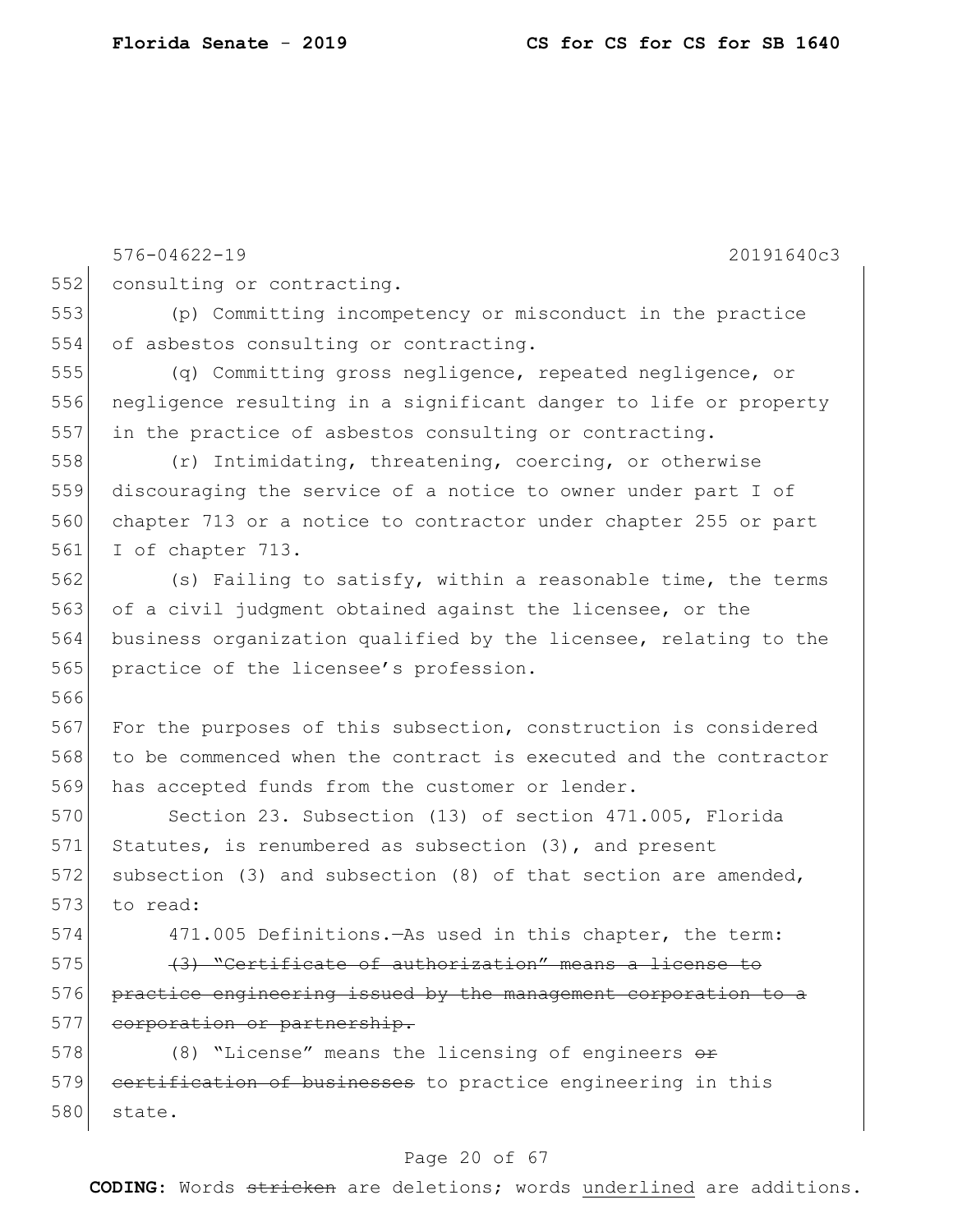576-04622-19 20191640c3 Page 21 of 67 581 Section 24. Subsection (4) of section 471.011, Florida 582 Statutes, is amended to read: 583 471.011 Fees.— 584 (4) The fee for a certificate of authorization shall not  $585$  exceed  $$125.$ 586 Section 25. Subsection (5) of section 471.015, Florida 587 Statutes, is amended to read: 588 471.015 Licensure.— 589 (5)(a) The board shall deem that an applicant who seeks 590 licensure by endorsement has passed an examination substantially 591 equivalent to the fundamentals examination when such applicant 592 has held a valid professional engineer's license in another 593 state for 10 <del>15</del> years and has had 20 years of continuous 594 professional-level engineering experience. 595 (b) The board shall deem that an applicant who seeks 596 licensure by endorsement has passed an examination substantially 597 equivalent to the fundamentals examination and the principles 598 and practices examination when such applicant has held a valid 599 professional engineer's license in another state for 15 25 years 600 and has had 30 years of continuous professional-level 601 engineering experience. 602 Section 26. Section 471.023, Florida Statutes, is amended  $603$  to read: 604 471.023 Qualification Certification of business 605 organizations. $606$  (1) The practice of, or the offer to practice, engineering 607 by licensees or offering engineering services to the public 608 through a business organization, including a partnership, 609 corporation, business trust, or other legal entity or by a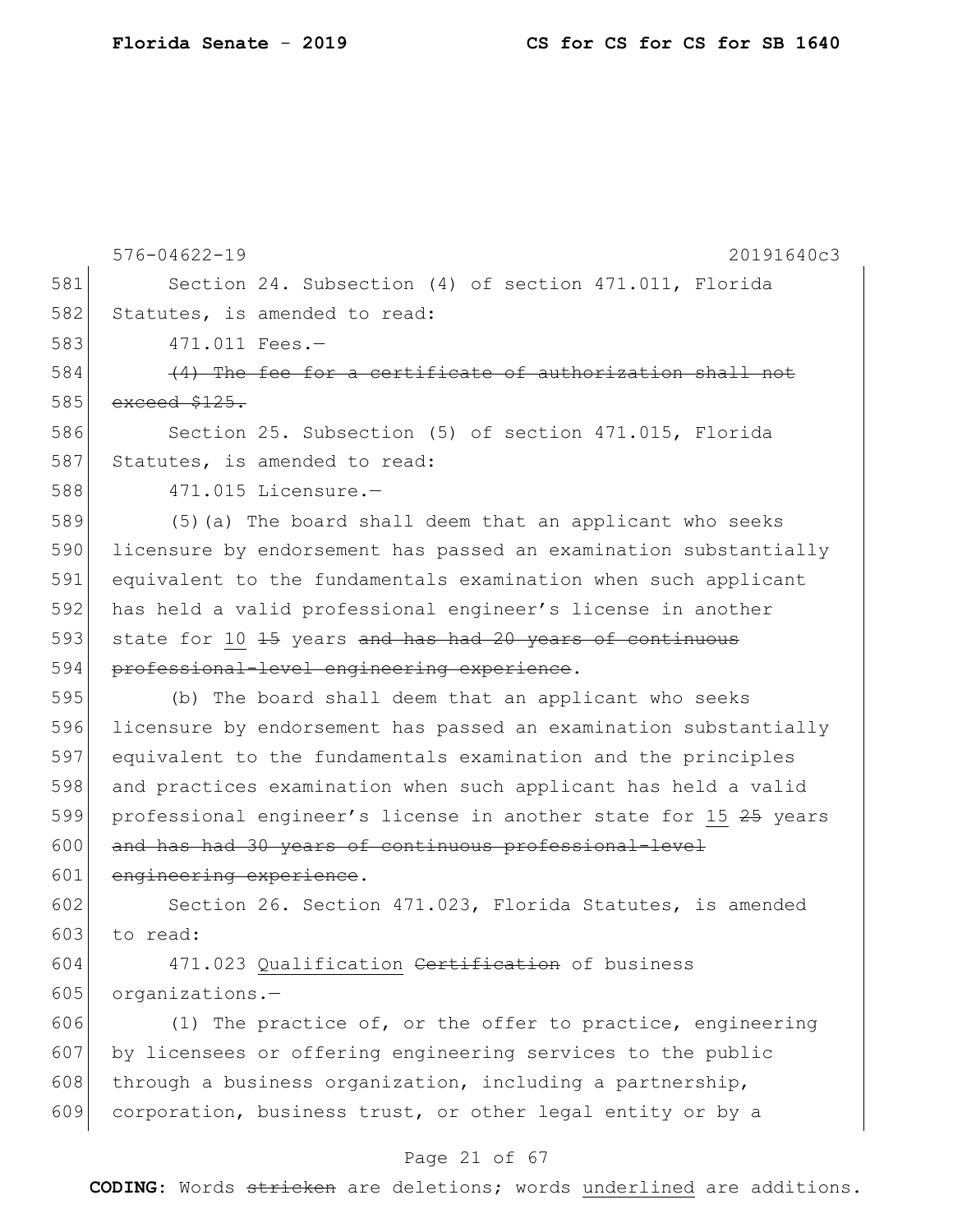576-04622-19 20191640c3 610 business organization, including a corporation, partnership, business trust, or other legal entity offering such services to 612 the public through licensees under this chapter as agents, employees, officers, or partners is permitted only if the business organization is qualified by an engineer licensed under this chapter possesses a certification issued by the management corporation pursuant to qualification by the board, subject to the provisions of this chapter. One or more of the principal officers of the business organization or one or more partners of the partnership and all personnel of the business organization 620 who act in its behalf as engineers in this state shall be 621 licensed as provided by this chapter. All final drawings, specifications, plans, reports, or documents involving practices licensed under this chapter which are prepared or approved for the use of the business organization or for public record within the state shall be dated and shall bear the signature and seal 626 of the licensee who prepared or approved them. Nothing in this 627 section shall be construed to mean that a license to practice 628 engineering shall be held by a business organization. Nothing herein prohibits business organizations from joining together to 630 offer engineering services to the public, if each business organization otherwise meets the requirements of this section. No business organization shall be relieved of responsibility for the conduct or acts of its agents, employees, or officers by reason of its compliance with this section, nor shall any individual practicing engineering be relieved of responsibility 636 for professional services performed by reason of his or her employment or relationship with a business organization.  $(2)$  For the purposes of this section, a <del>certificate of</del>

#### Page 22 of 67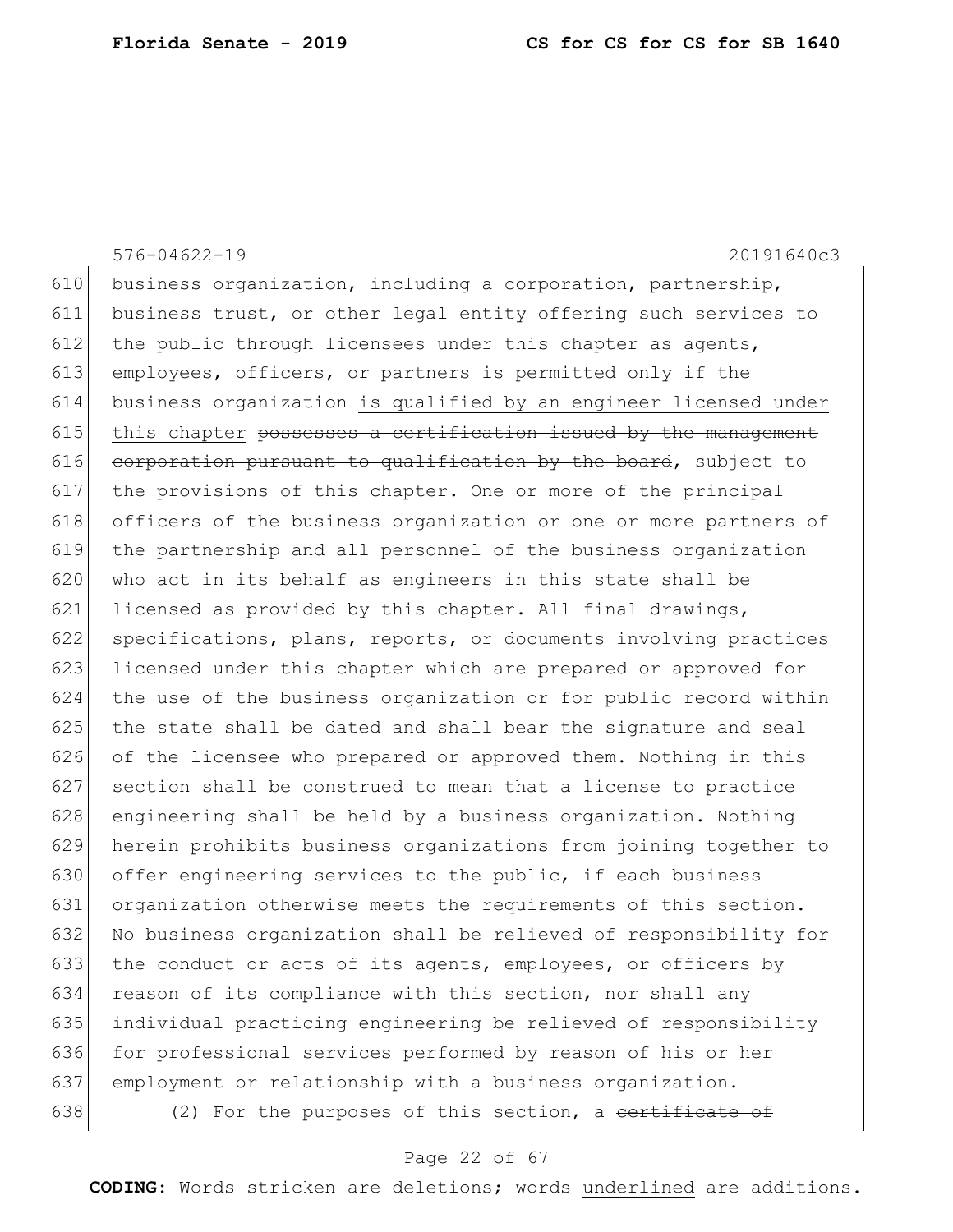576-04622-19 20191640c3 639 authorization shall be required for any business organization or 640 other person practicing under a fictitious name, offering 641 engineering services to the public must be qualified by an 642 engineer licensed under this chapter. However, when an 643 individual is practicing engineering in his or her own given  $644$  name, he or she shall not be required to be licensed under this  $645$  section. 646 (3) Except as provided in s. 558.0035, the fact that a 647 licensed engineer practices through a business organization does 648 not relieve the licensee from personal liability for negligence, 649 misconduct, or wrongful acts committed by him or her. 650 Partnerships and all partners shall be jointly and severally 651 liable for the negligence, misconduct, or wrongful acts 652 committed by their agents, employees, or partners while acting 653 in a professional capacity. Any officer, agent, or employee of a 654 business organization other than a partnership shall be 655 personally liable and accountable only for negligent acts, 656 wrongful acts, or misconduct committed by him or her or 657 committed by any person under his or her direct supervision and 658 control, while rendering professional services on behalf of the 659 business organization. The personal liability of a shareholder 660 or owner of a business organization, in his or her capacity as 661 shareholder or owner, shall be no greater than that of a 662 shareholder-employee of a corporation incorporated under chapter 663 607. The business organization shall be liable up to the full

664 value of its property for any negligent acts, wrongful acts, or 665 misconduct committed by any of its officers, agents, or 666 employees while they are engaged on its behalf in the rendering 667 of professional services.

#### Page 23 of 67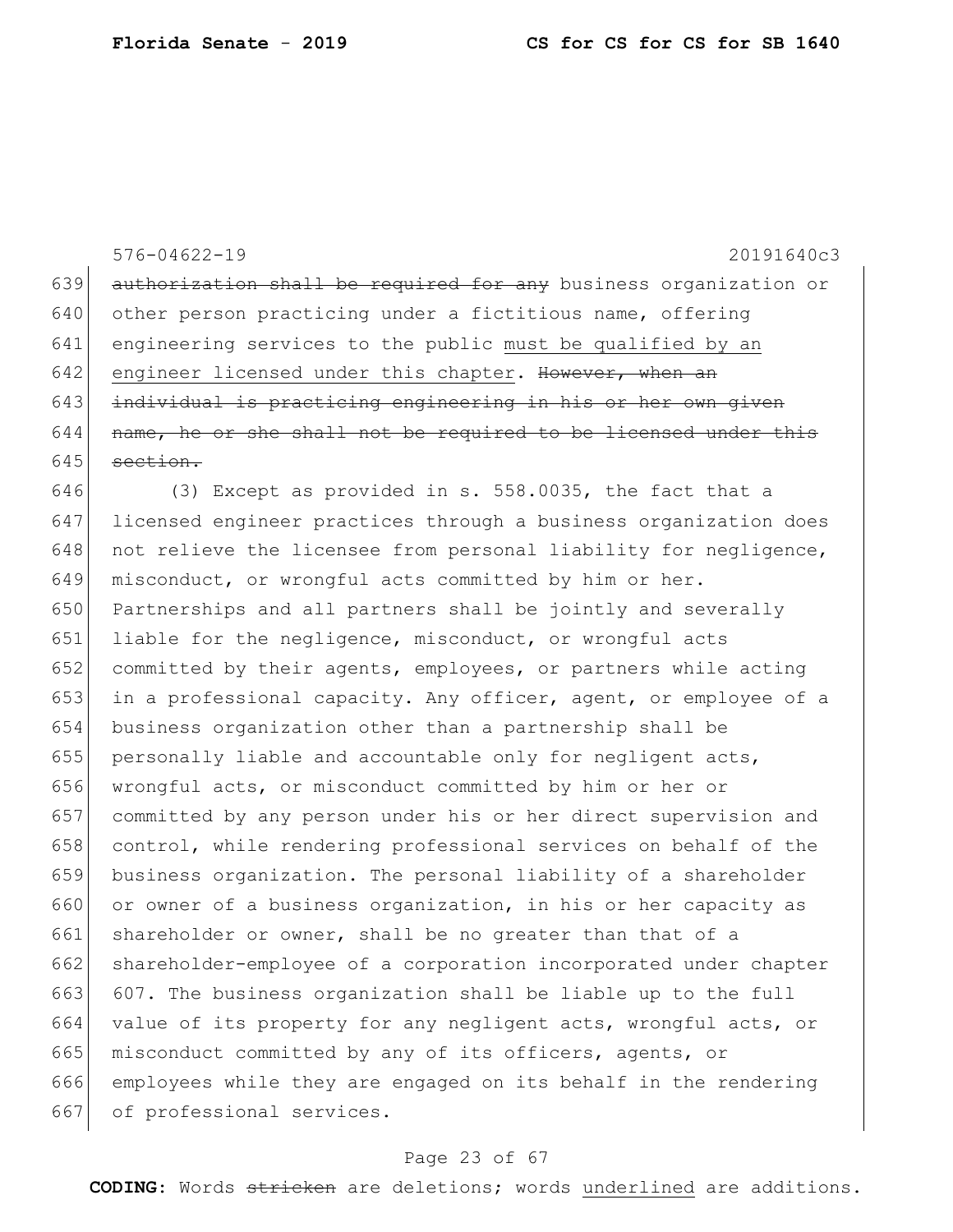|     | $576 - 04622 - 19$<br>20191640c3                                      |
|-----|-----------------------------------------------------------------------|
| 668 | (4) Each certification of authorization shall be renewed              |
| 669 | every 2 years. Each qualifying agent of a business organization       |
| 670 | qualified cortified under this section must notify the board          |
| 671 | within 30 days <del>1 month</del> after any change in the information |
| 672 | contained in the application upon which the certification is          |
| 673 | based.                                                                |
| 674 | (a) A qualifying agent who terminates an affiliation with a           |
| 675 | qualified business organization shall notify the management           |
| 676 | corporation of such termination within 24 hours. If such              |
| 677 | qualifying agent is the only qualifying agent for that business       |
| 678 | organization, the business organization must be qualified by          |
| 679 | another qualifying agent within 60 days after the termination.        |
| 680 | Except as provided in paragraph (b), the business organization        |
| 681 | may not engage in the practice of engineering until it is             |
| 682 | qualified by another qualifying agent.                                |
| 683 | (b) In the event a qualifying agent ceases employment with            |
| 684 | a qualified business organization and such qualifying agent is        |
| 685 | the only licensed individual affiliated with the business             |
| 686 | organization, the executive director of the management                |
| 687 | corporation or the chair of the board may authorize another           |
| 688 | licensee employed by the business organization to temporarily         |
| 689 | serve as its qualifying agent for a period of no more than 60         |
| 690 | days to proceed with incomplete contracts. The business               |
| 691 | organization is not authorized to operate beyond such period          |
| 692 | under this chapter absent replacement of the qualifying agent.        |
| 693 | (c) A qualifying agent shall notify the department in                 |
| 694 | writing before engaging in the practice of engineering in the         |
| 695 | licensee's name or in affiliation with a different business           |
| 696 | organization.                                                         |

# Page 24 of 67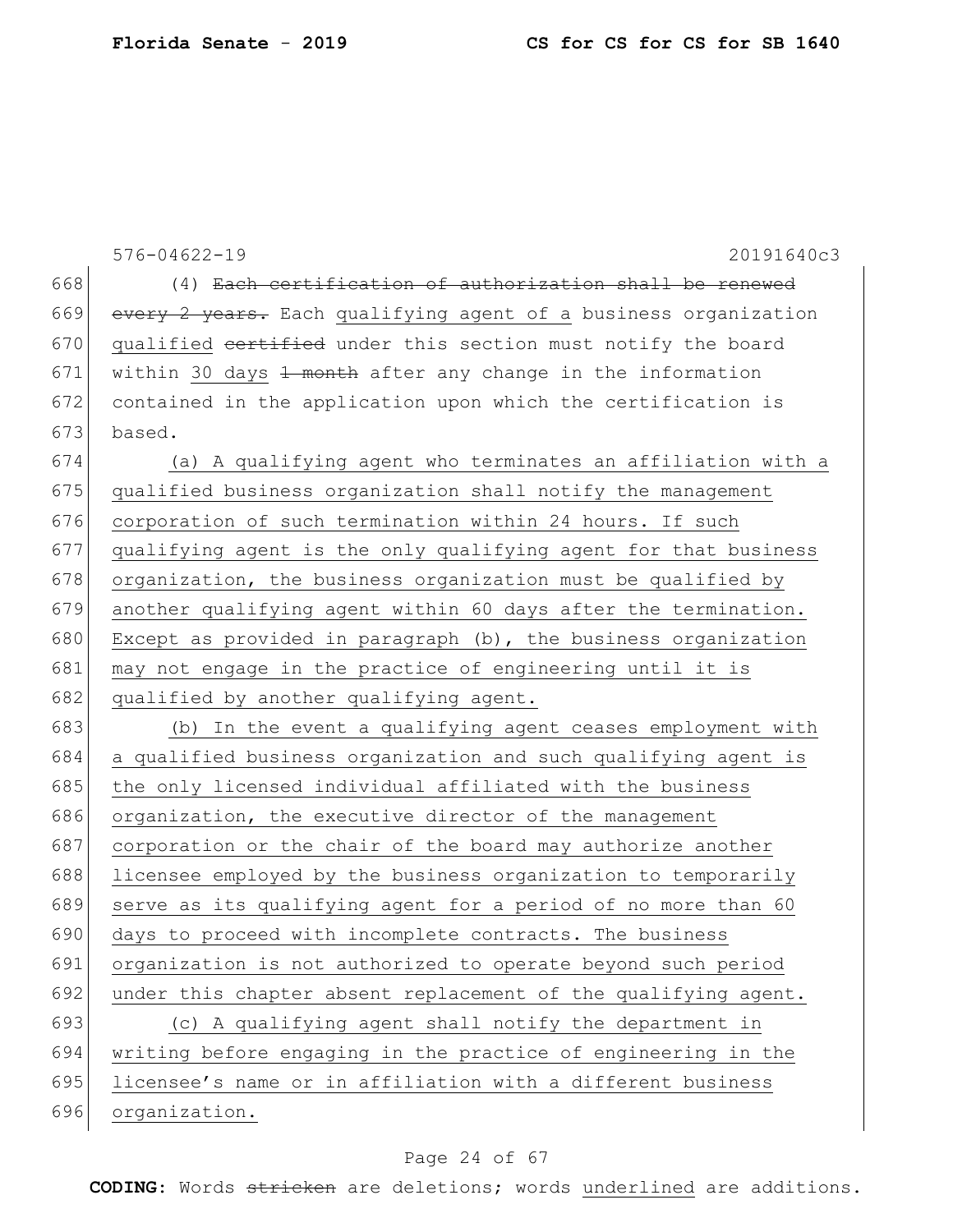576-04622-19 20191640c3 697  $(5)$  Disciplinary action against a business organization  $698$  shall be administered in the same manner and on the same grounds 699 as disciplinary action against a licensed engineer. 700 Section 27. Subsection (7) of section 473.308, Florida 701 Statutes, is amended to read: 702 473.308 Licensure. 703 (7) The board shall certify as qualified for a license by 704 endorsement an applicant who:  $705$  (a) $\frac{1}{1}$ . Is not licensed and has not been licensed in another 706 state or territory and who has met the requirements of this 707 section for education, work experience, and good moral character 708 and has passed a national, regional, state, or territorial 709 licensing examination that is substantially equivalent to the 710 examination required by s.  $473.306$ ; or and  $711$   $2.$  Has completed such continuing education courses as the 712 board deems appropriate, within the limits for each applicable  $713$   $2$ -year period as set forth in s.  $473.312$ , but at least such 714 courses as are equivalent to the continuing education 715 **requirements for a Florida certified public accountant licensed** 716 in this state during the 2 years immediately preceding her or 717 his application for licensure by endorsement; or 718 (b)1.<del>a.</del> Holds a valid license to practice public accounting 719 issued by another state or territory of the United States, if 720 the criteria for issuance of such license were substantially 721 equivalent to the licensure criteria that existed in this state 722 at the time the license was issued: 723  $\vert$  2.b. Holds a valid license to practice public accounting 724 issued by another state or territory of the United States but

#### Page 25 of 67

725 the criteria for issuance of such license did not meet the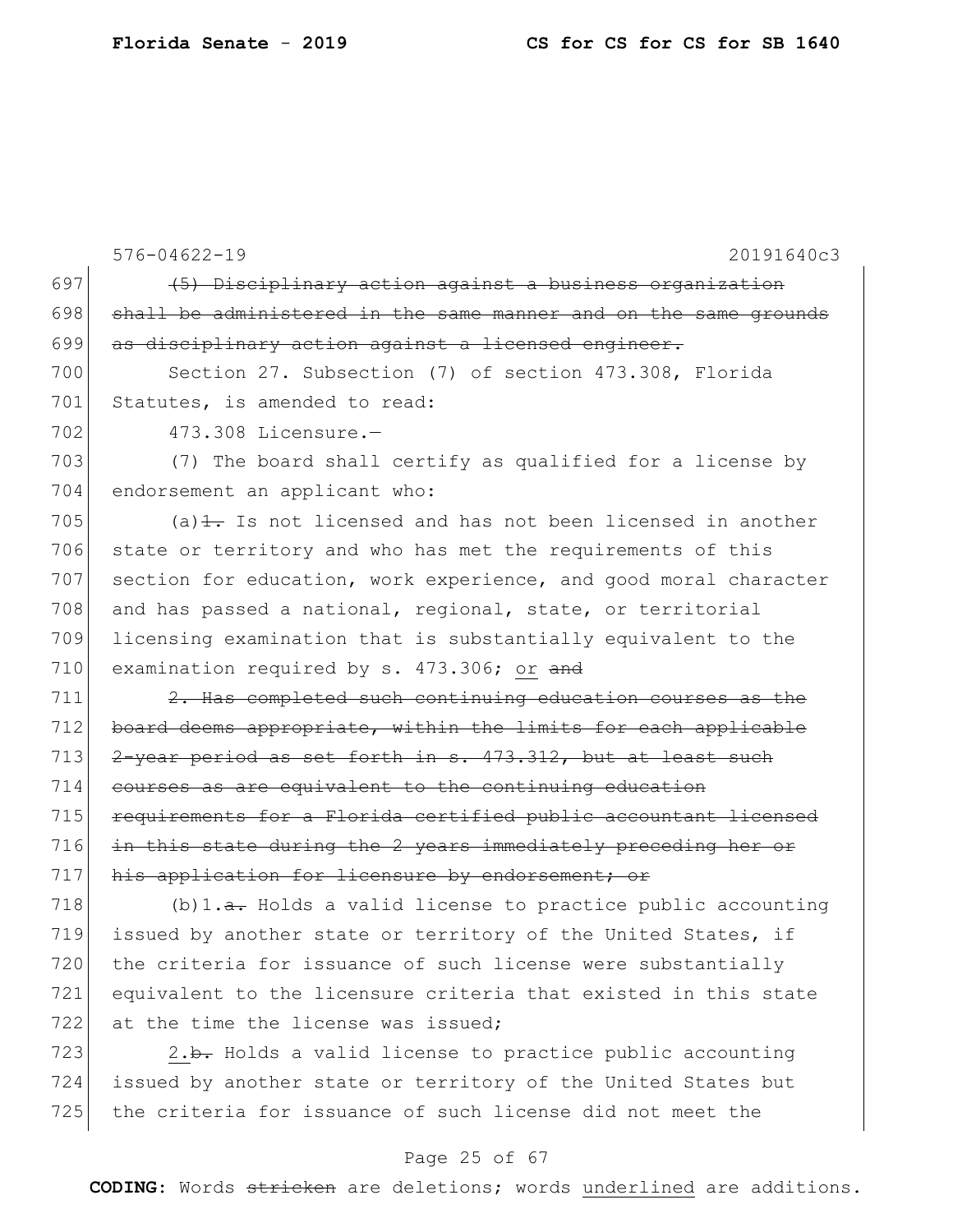576-04622-19 20191640c3 726 requirements of sub-subparagraph a.; has met the requirements of 727 this section for education, work experience, and good moral 728 character; and has passed a national, regional, state, or 729 territorial licensing examination that is substantially 730 equivalent to the examination required by s. 473.306; or 731 3.<del>c.</del> Has held Holds a valid license to practice public 732 accounting issued by another state or territory of the United 733 States for at least 10 years before the date of application; has 734 passed a national, regional, state, or territorial licensing 735 examination that is substantially equivalent to the examination 736 required by s. 473.306; and has met the requirements of this 737 section for good moral character. + and 738 2. Has completed continuing education courses that are 739 equivalent to the continuing education requirements for a 740 Florida certified public accountant licensed in this state 741 during the 2 years immediately preceding her or his application 742 for licensure by endorsement. 743 Section 28. Subsection (6) of section 474.202, Florida 744 Statutes, is amended to read: 745 474.202 Definitions.—As used in this chapter: 746 (6) "Limited-service veterinary medical practice" means 747 offering or providing veterinary services at any location that 748 has a primary purpose other than that of providing veterinary 749 medical service at a permanent or mobile establishment permitted 750 by the board; provides veterinary medical services for privately 751 owned animals that do not reside at that location; operates for 752 a limited time; and provides limited types of veterinary medical 753 services, including vaccinations or immunizations against 754 disease, preventative procedures for parasitic control, and

#### Page 26 of 67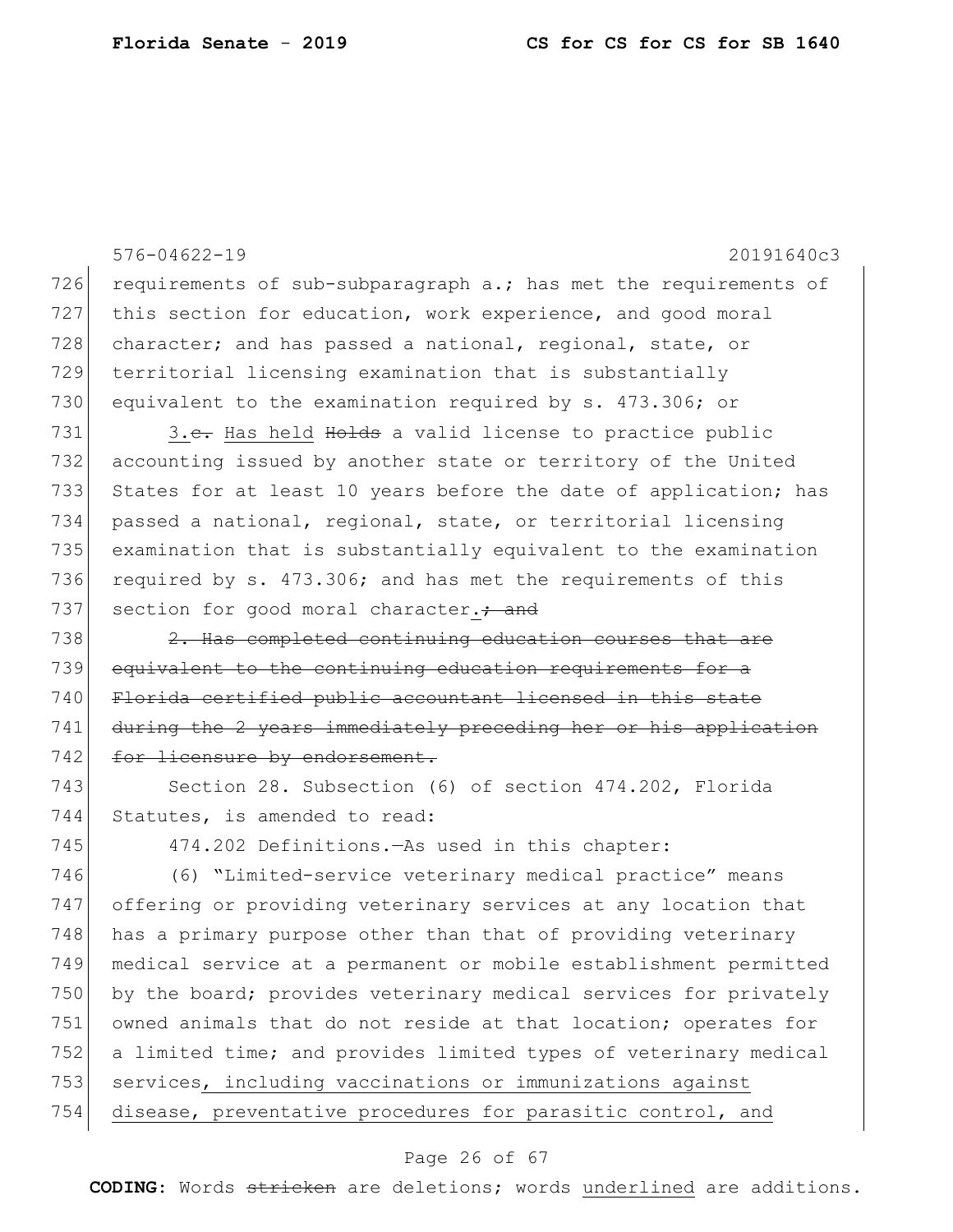|     | $576 - 04622 - 19$<br>20191640c3                                                |
|-----|---------------------------------------------------------------------------------|
| 755 | microchipping.                                                                  |
| 756 | Section 29. Paragraph (b) of subsection (2) of section                          |
| 757 | 474.207, Florida Statutes, is amended to read:                                  |
| 758 |                                                                                 |
|     | 474.207 Licensure by examination.-                                              |
| 759 | (2) The department shall license each applicant who the<br>board certifies has: |
| 760 |                                                                                 |
| 761 | (b) 1. Graduated from a college of veterinary medicine                          |
| 762 | accredited by the American Veterinary Medical Association                       |
| 763 | Council on Education; or                                                        |
| 764 | 2. Graduated from a college of veterinary medicine listed                       |
| 765 | in the American Veterinary Medical Association Roster of                        |
| 766 | Veterinary Colleges of the World and obtained a certificate from                |
| 767 | the Education Commission for Foreign Veterinary Graduates or the                |
| 768 | Program for the Assessment of Veterinary Education Equivalence.                 |
| 769 |                                                                                 |
| 770 | The department shall not issue a license to any applicant who is                |
| 771 | under investigation in any state or territory of the United                     |
| 772 | States or in the District of Columbia for an act which would                    |
| 773 | constitute a violation of this chapter until the investigation                  |
| 774 | is complete and disciplinary proceedings have been terminated,                  |
| 775 | at which time the provisions of s. 474.214 shall apply.                         |
| 776 | Section 30. Subsection (1) of section 474.217, Florida                          |
| 777 | Statutes, is amended to read:                                                   |
| 778 | 474.217 Licensure by endorsement.-                                              |
| 779 | (1) The department shall issue a license by endorsement to                      |
| 780 | any applicant who, upon applying to the department and remitting                |
| 781 | a fee set by the board, demonstrates to the board that she or                   |
| 782 | he:                                                                             |
| 783 | (a) Has demonstrated, in a manner designated by rule of the                     |
|     |                                                                                 |

# Page 27 of 67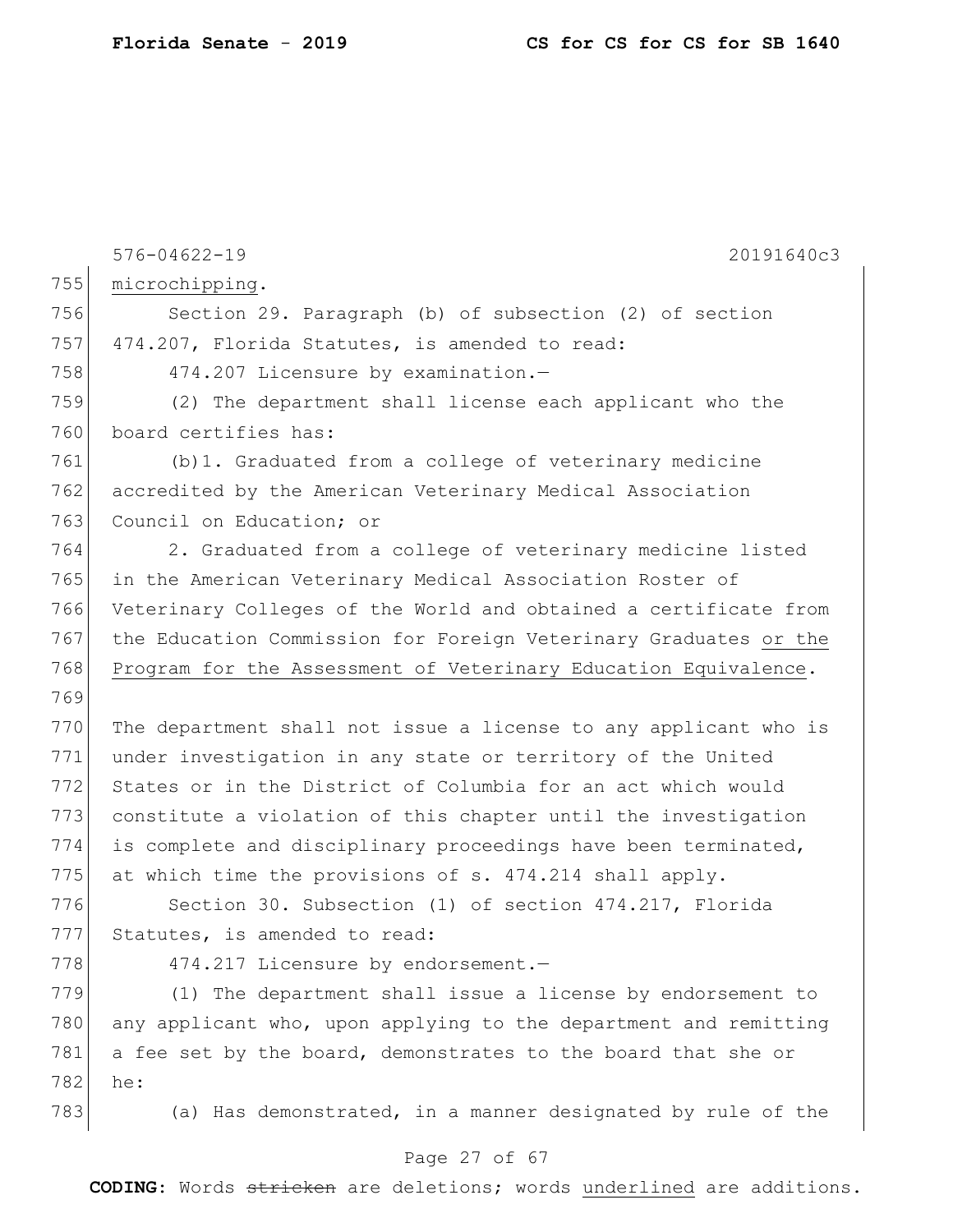576-04622-19 20191640c3 784 board, knowledge of the laws and rules governing the practice of 785 veterinary medicine in this state; and 786 (b)1.  $E\text{ther}$  Holds, and has held for the 3 years 787 immediately preceding the application for licensure, a valid, 788 active license to practice veterinary medicine in another state 789 of the United States, the District of Columbia, or a territory 790 of the United States, provided that the applicant has 791 successfully completed a state, regional, national, or other 792 examination that is equivalent to or more stringent than the 793 examination required by the board requirements for licensure in 794 the issuing state, district, or territory are equivalent to or 795 more stringent than the requirements of this chapter; or

796 2. Meets the qualifications of s.  $474.207(2)$  (b) and has 797 successfully completed a state, regional, national, or other 798 examination which is equivalent to or more stringent than the 799 examination given by the department and has passed the board's 800 clinical competency examination or another clinical competency 801 examination specified by rule of the board.

802 Section 31. Subsection (5) of section 476.144, Florida 803 Statutes, is amended to read:

804 476.144 Licensure.

805 (5) The board shall certify as qualified for licensure by 806 endorsement as a barber in this state an applicant who holds a 807 current active license to practice barbering in another state. 808 The board shall adopt rules specifying procedures for the 809 licensure by endorsement of practitioners desiring to be 810 licensed in this state who hold a current active license in 811 another state or country and who have met qualifications 812 substantially similar to, equivalent to, or greater than the

#### Page 28 of 67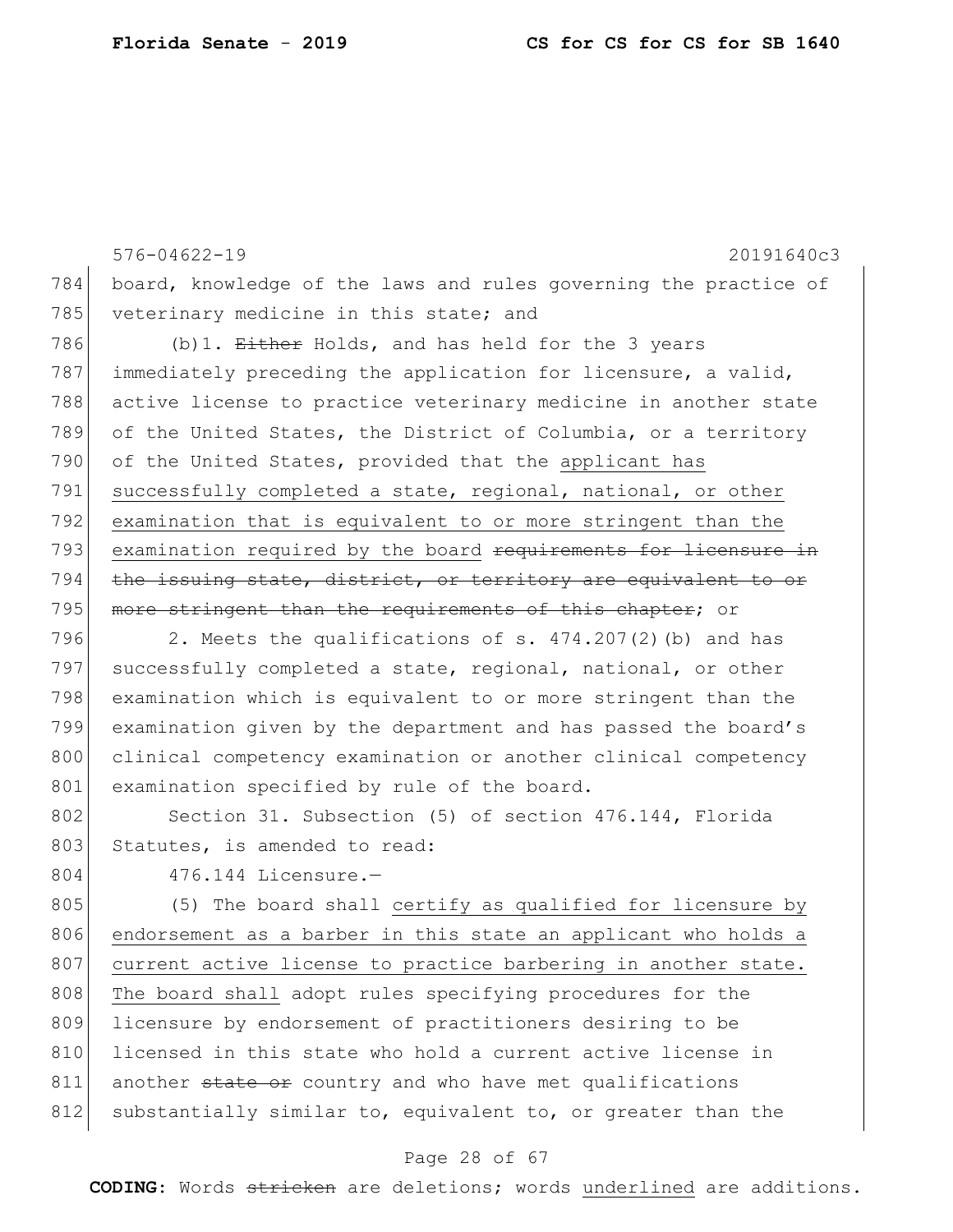|     | $576 - 04622 - 19$<br>20191640c3                                 |
|-----|------------------------------------------------------------------|
| 813 | qualifications required of applicants from this state.           |
| 814 | Section 32. Subsection (9) of section 477.013, Florida           |
| 815 | Statutes, is amended to read:                                    |
| 816 | 477.013 Definitions. - As used in this chapter:                  |
| 817 | (9) "Hair braiding" means the weaving or interweaving of         |
| 818 | natural human hair or commercial hair, including the use of hair |
| 819 | extensions or wefts, for compensation without cutting, coloring, |
| 820 | permanent waving, relaxing, removing, or chemical treatment and  |
| 821 | does not include the use of hair extensions or wefts.            |
| 822 | Section 33. Section 477.0132, Florida Statutes, is               |
| 823 | repealed.                                                        |
| 824 | Section 34. Subsections (7) through (11) are added to            |
| 825 | section 477.0135, Florida Statutes, to read:                     |
| 826 | 477.0135 Exemptions.-                                            |
| 827 | (7) A license or registration is not required for a person       |
| 828 | whose occupation or practice is confined solely to hair braiding |
| 829 | as defined in s. 477.013(9).                                     |
| 830 | (8) A license or registration is not required for a person       |
| 831 | whose occupation or practice is confined solely to hair wrapping |
| 832 | as defined in s. 477.013(10).                                    |
| 833 | (9) A license or registration is not required for a person       |
| 834 | whose occupation or practice is confined solely to body wrapping |
| 835 | as defined in s. 477.013(12).                                    |
| 836 | (10) A license or registration is not required for a person      |
| 837 | whose occupation or practice is confined solely to applying      |
| 838 | polish to fingernails and toenails.                              |
| 839 | (11) A license or registration is not required for a person      |
| 840 | whose occupation or practice is confined solely to makeup        |
| 841 | application.                                                     |

# Page 29 of 67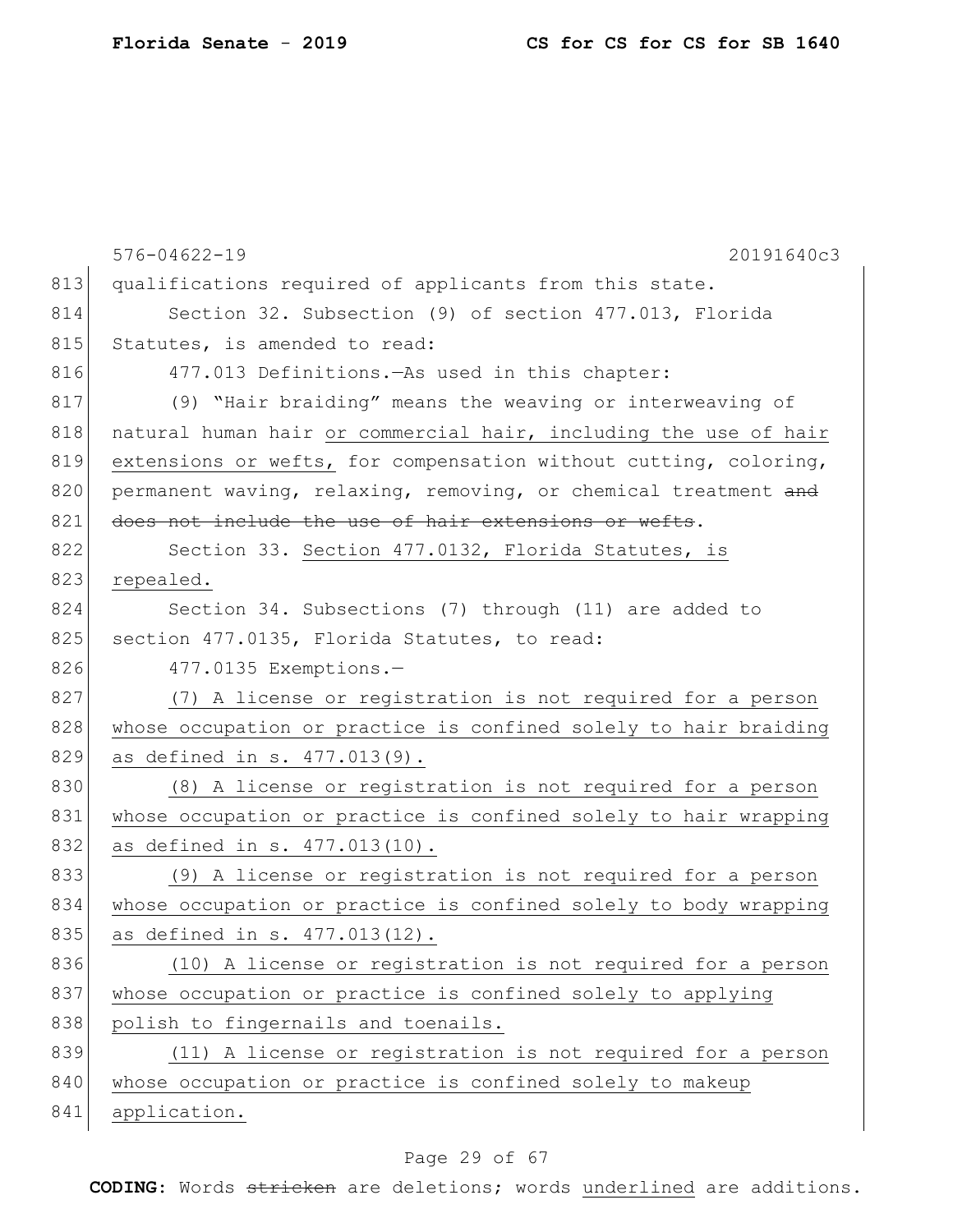576-04622-19 20191640c3 842 Section 35. Subsections (6) and (7) of section 477.019, 843 Florida Statutes, are amended to read: 844 477.019 Cosmetologists; qualifications; licensure; 845 supervised practice; license renewal; endorsement; continuing 846 education.-847 (6) The board shall certify as qualified for licensure by 848 endorsement as a cosmetologist in this state an applicant who 849 holds a current active license to practice cosmetology in 850 another state. The board may not require proof of educational 851 hours if the license was issued in a state that requires 1,200 852 or more hours of prelicensure education and passage of a written 853 examination. This subsection does not apply to applicants who 854 received their license in another state through an 855 apprenticeship program. 856 (7) (a) The board shall prescribe by rule continuing 857 education requirements intended to ensure protection of the 858 public through updated training of licensees and registered 859 specialists, not to exceed 10  $\frac{16}{16}$  hours biennially, as a 860 condition for renewal of a license or registration as a 861 specialist under this chapter. Continuing education courses 862 shall include, but not be limited to, the following subjects as 863 they relate to the practice of cosmetology: human 864 immunodeficiency virus and acquired immune deficiency syndrome; 865 Occupational Safety and Health Administration requiations; 866 workers' compensation issues; state and federal laws and rules

867 as they pertain to cosmetologists, cosmetology, salons, 868 specialists, specialty salons, and booth renters; chemical

- 869 makeup as it pertains to hair, skin, and nails; and
- 870 environmental issues. Courses given at cosmetology conferences

#### Page 30 of 67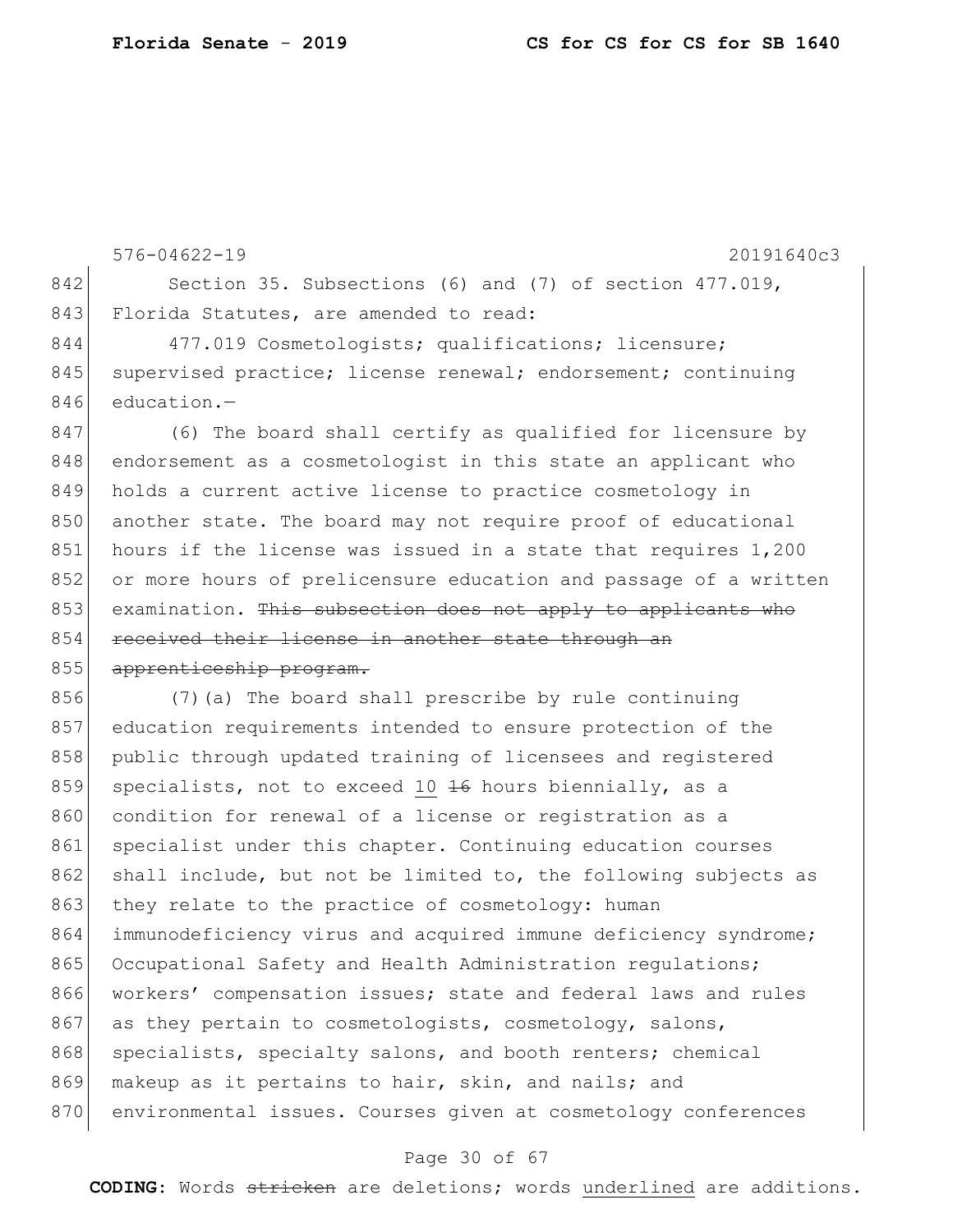|     | $576 - 04622 - 19$<br>20191640c3                                       |
|-----|------------------------------------------------------------------------|
| 871 | may be counted toward the number of continuing education hours         |
| 872 | required if approved by the board.                                     |
| 873 | (b) Any person whose occupation or practice is confined                |
| 874 | solely to hair braiding, hair wrapping, or body wrapping is            |
| 875 | exempt from the continuing education requirements of this              |
| 876 | subsection.                                                            |
| 877 | (b) $\left\{e\right\}$ The board may, by rule, require any licensee in |
| 878 | violation of a continuing education requirement to take a              |
| 879 | refresher course or refresher course and examination in addition       |
| 880 | to any other penalty. The number of hours for the refresher            |
| 881 | course may not exceed 48 hours.                                        |
| 882 | Section 36. Paragraph (f) of subsection (1) of section                 |
| 883 | 477.026, Florida Statutes, is amended to read:                         |
| 884 | 477.026 Fees; disposition.-                                            |
| 885 | (1) The board shall set fees according to the following                |
| 886 | schedule:                                                              |
| 887 | (f) For hair braiders, hair wrappers, and body wrappers,               |
| 888 | fees for registration shall not exceed \$25.                           |
| 889 | Section 37. Subsection (4) of section 477.0263, Florida                |
| 890 | Statutes, is amended, and subsection (5) is added to that              |
| 891 | section, to read:                                                      |
| 892 | 477.0263 Cosmetology services to be performed in licensed              |
| 893 | salon; exceptions.-                                                    |
| 894 | (4) Pursuant to rules adopted by the board, any cosmetology            |
| 895 | or specialty service may be performed in a location other than a       |
| 896 | licensed salon when the service is performed in connection with        |
| 897 | a special event and is performed by a person who is employed by        |
| 898 | a licensed salon and who holds the proper license or specialty         |
| 899 | registration. An appointment for the performance of any such           |
|     |                                                                        |

# Page 31 of 67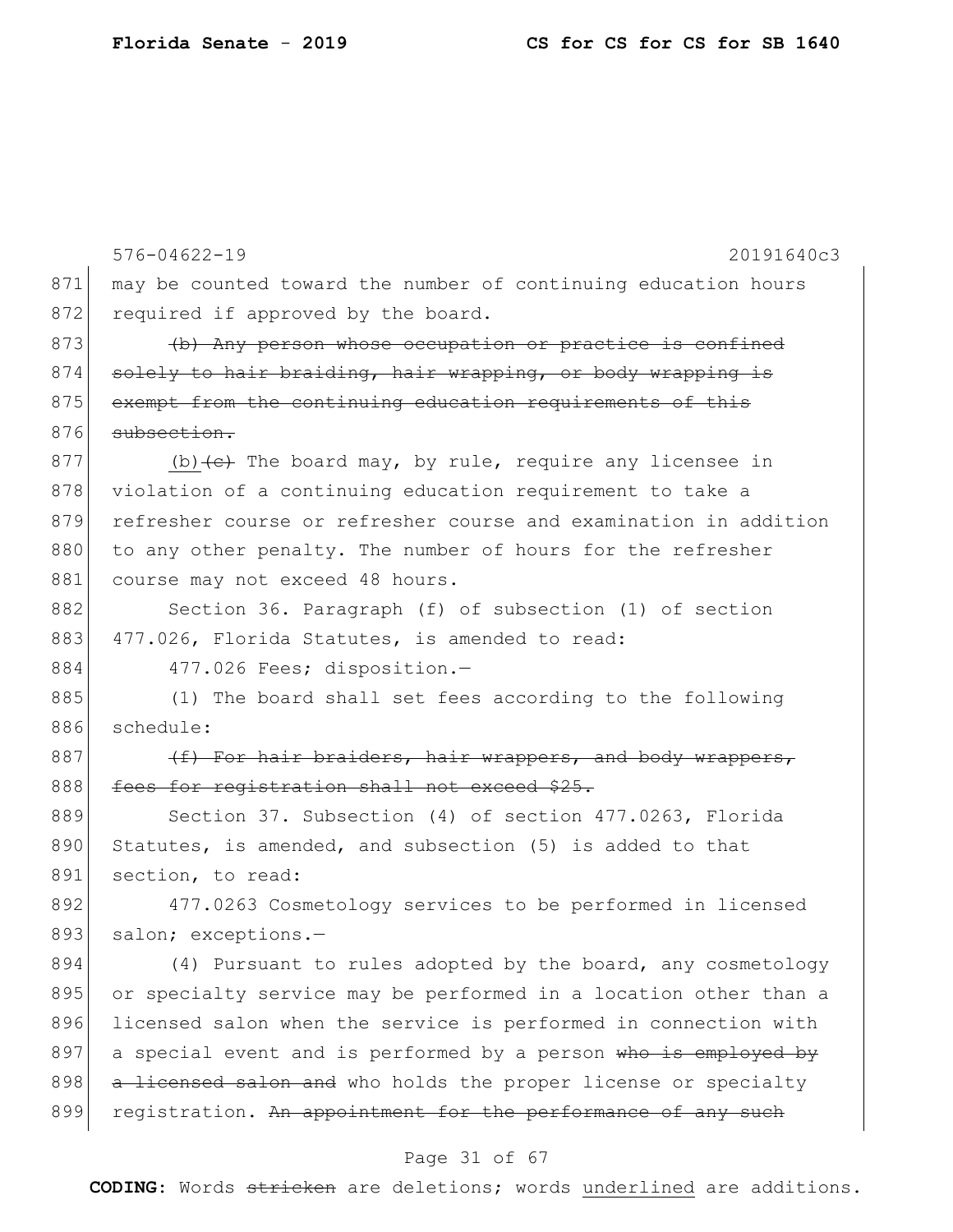|     | $576 - 04622 - 19$<br>20191640c3                                   |
|-----|--------------------------------------------------------------------|
| 900 | service in a location other than a licensed salon must be made     |
| 901 | through a licensed salon.                                          |
| 902 | (5) Hair shampooing, hair cutting, and hair arranging may          |
| 903 | be performed in a location other than a licensed salon when the    |
| 904 | service is performed by a person who holds the proper license.     |
| 905 | Section 38. Paragraph (f) of subsection (1) of section             |
| 906 | 477.0265, Florida Statutes, is amended to read:                    |
| 907 | 477.0265 Prohibited acts.-                                         |
| 908 | (1) It is unlawful for any person to:                              |
| 909 | (f) Advertise or imply that skin care services or body             |
| 910 | wrapping, as performed under this chapter, have any relationship   |
| 911 | to the practice of massage therapy as defined in s. $480.033(3)$ , |
| 912 | except those practices or activities defined in s. 477.013.        |
| 913 | Section 39. Paragraph (a) of subsection (1) of section             |
| 914 | 477.029, Florida Statutes, is amended to read:                     |
| 915 | $477.029$ Penalty.-                                                |
| 916 | (1) It is unlawful for any person to:                              |
| 917 | (a) Hold himself or herself out as a cosmetologist or $\tau$       |
| 918 | specialist, hair wrapper, hair braider, or body wrapper unless     |
| 919 | duly licensed or registered, or otherwise authorized, as           |
| 920 | provided in this chapter.                                          |
| 921 | Section 40. Subsection (5) of section 481.203, Florida             |
| 922 | Statutes, is amended to read:                                      |
| 923 | 481.203 Definitions. - As used in this part:                       |
| 924 | (5) "Business organization" means a partnership, a limited         |
| 925 | liability company, a corporation, or an individual operating       |
| 926 | under a fictitious name "Certificate of authorization" means a     |
| 927 | certificate issued by the department to a corporation or           |
| 928 | partnership to practice architecture or interior design.           |
|     |                                                                    |

#### Page 32 of 67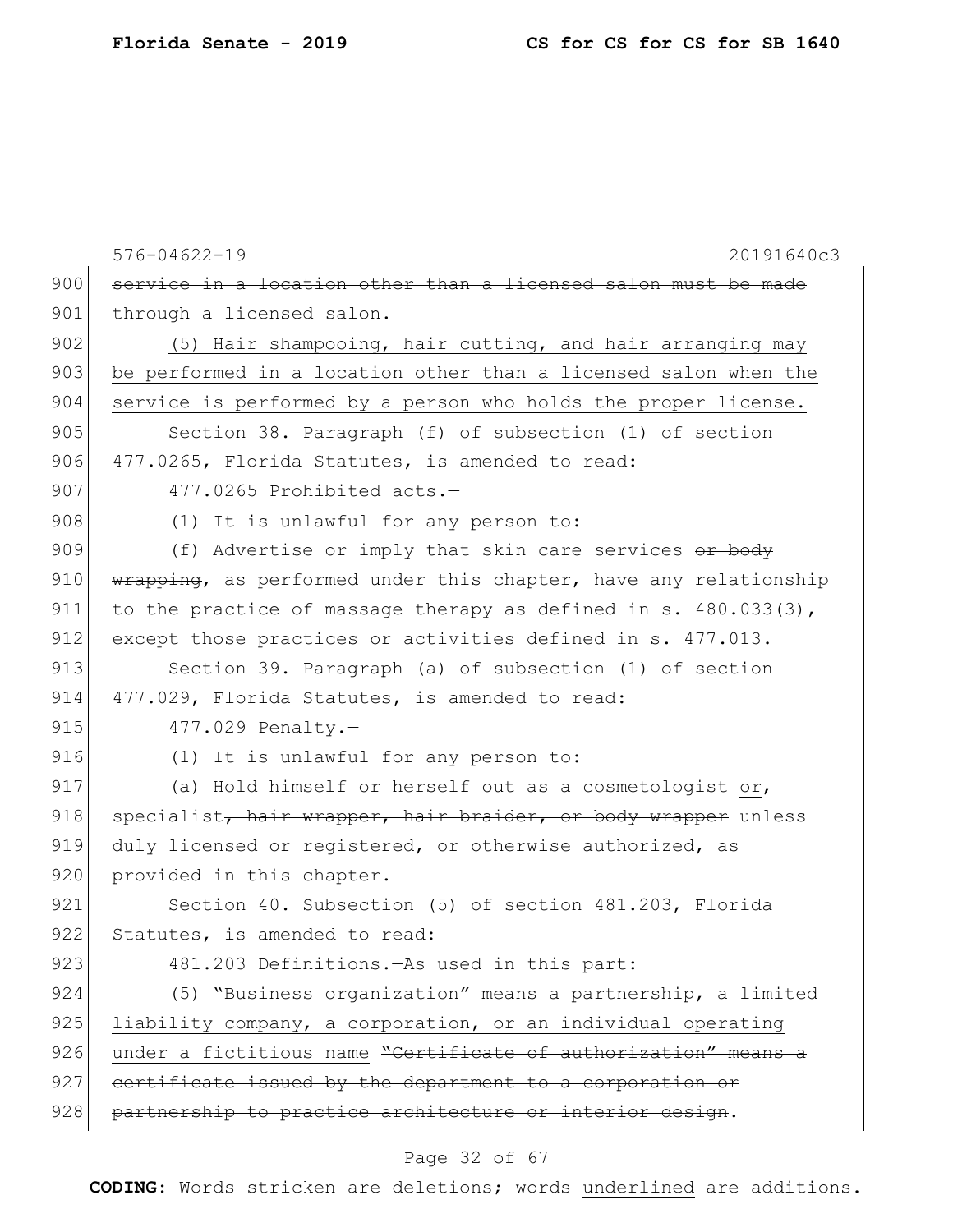|     | $576 - 04622 - 19$<br>20191640c3                                 |
|-----|------------------------------------------------------------------|
| 929 | Section 41. Present subsection (4) of section 481.215,           |
| 930 | Florida Statutes, is redesignated as subsection $(6)$ , a new    |
| 931 | subsection (4) is added to that section, and subsections (3) and |
| 932 | (5) of that section are amended, to read:                        |
| 933 | 481.215 Renewal of license.-                                     |
| 934 | (3) A No license renewal may not shall be issued to an           |
| 935 | architect or an interior designer by the department until the    |
| 936 | licensee submits proof satisfactory to the department that,      |
| 937 | during the 2 years before prior to application for renewal, the  |
| 938 | licensee participated per biennium in not less than 20 hours of  |
| 939 | at least 50 minutes each per biennium of continuing education    |
| 940 | approved by the board. The board shall approve only continuing   |
| 941 | education that builds upon the basic knowledge of architecture   |
| 942 | or interior design. The board may make exception from the        |
| 943 | requirements of continuing education in emergency or hardship    |
| 944 | cases.                                                           |
| 945 | (4) The department may not issue a license renewal to an         |
| 946 | interior designer until the licensee submits proof satisfactory  |
| 947 | to the department that during the 2 years before the application |
| 948 | for renewal the licensee participated per biennium in not less   |
| 949 | than 16 continuing education hours of at least 50 minutes each   |
| 950 | of continuing education approved by the board. The licensee      |
| 951 | shall provide documentation of successful completion of the      |
| 952 | continuing education units from the board-approved providers     |
| 953 | which focused on one or more of the following subjects:          |
| 954 | (a) Public safety, including application of state and local      |
| 955 | building codes and regulations.                                  |
| 956 | (b) Application of federal, state, and local laws relating       |
| 957 | to accessibility standards, including the Americans with         |

# Page 33 of 67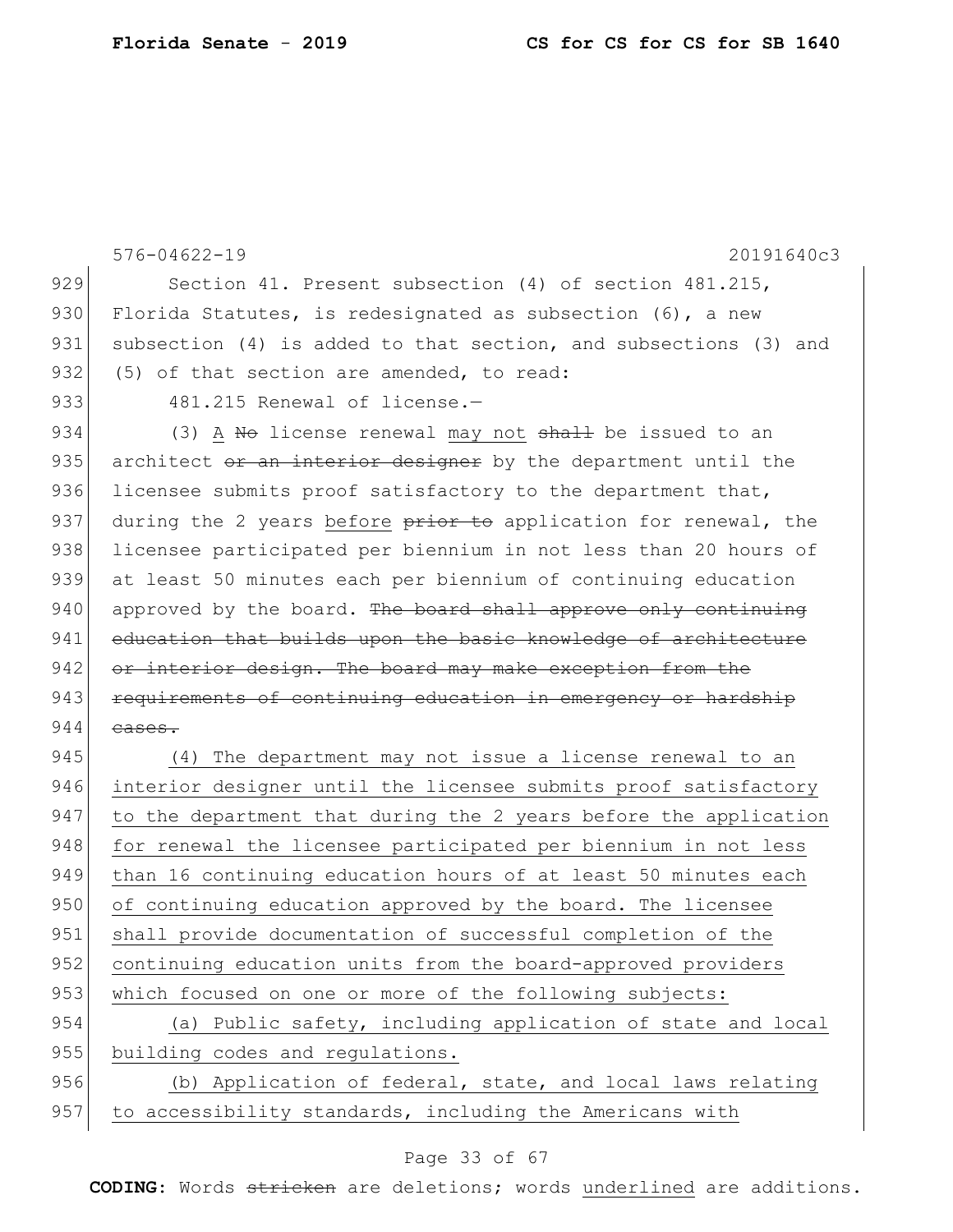|     | $576 - 04622 - 19$<br>20191640c3                                 |
|-----|------------------------------------------------------------------|
| 958 | Disabilities Act.                                                |
| 959 | (c) Any other topic related to the health, safety, and           |
| 960 | welfare of building occupants.                                   |
| 961 | (5) The board shall only approve continuing education that       |
| 962 | builds upon the basic knowledge of architecture or interior      |
| 963 | design. The board may make exceptions to the requirements of     |
| 964 | continuing education in emergency or hardship cases. The board   |
| 965 | shall require, by rule adopted pursuant to ss. 120.536(1) and    |
| 966 | 120.54, a specified number of hours in specialized or advanced   |
| 967 | courses, approved by the Florida Building Commission, on any     |
| 968 | portion of the Florida Building Code, adopted pursuant to part   |
| 969 | IV of chapter 553, relating to the licensee's respective area of |
| 970 | practice.                                                        |
| 971 | Section 42. Section 481.219, Florida Statutes, is amended        |
| 972 | to read:                                                         |
| 973 | 481.219 Qualification of business organizations                  |
| 974 | eertification of partnerships, limited liability companies, and  |
| 975 | corporations.-                                                   |
| 976 | (1) A licensee may The practice of or the offer to practice      |
| 977 | architecture or interior design by licensees through a qualified |
| 978 | business organization that offers corporation, limited liability |
| 979 | company, or partnership offering architectural or interior       |
| 980 | design services to the public, or by a corporation, limited      |
| 981 | liability company, or partnership offering architectural or      |
| 982 | interior design services to the public through licensees under   |
| 983 | this part as agents, employees, officers, or partners, is        |
| 984 | permitted, subject to the provisions of this section.            |
| 985 | (2) If a licensee or an applicant proposes to engage in the      |
| 986 | practice of architecture or interior design as a business        |

# Page 34 of 67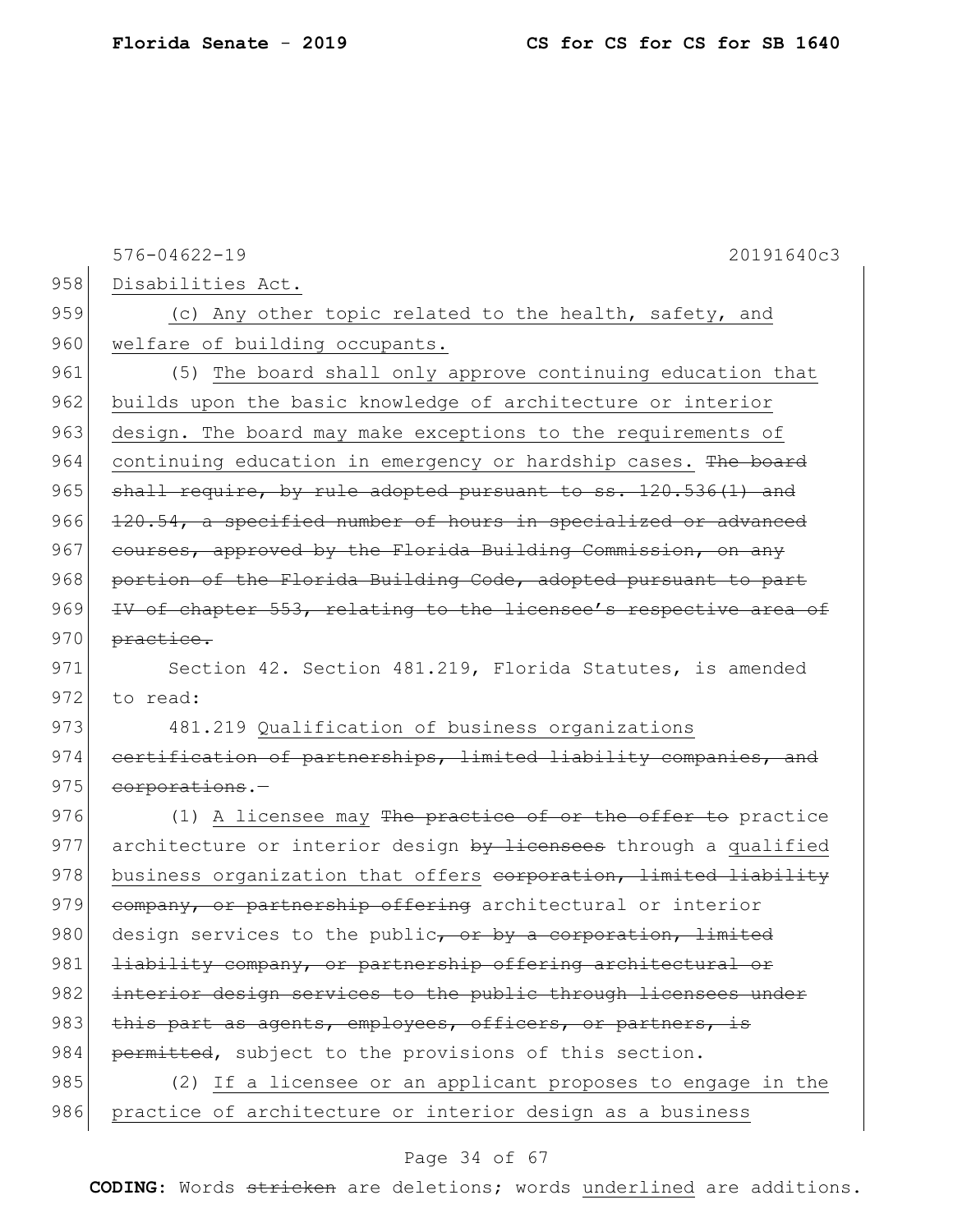|      | $576 - 04622 - 19$<br>20191640c3                                 |
|------|------------------------------------------------------------------|
| 987  | organization, the licensee or applicant shall qualify the        |
| 988  | business organization upon approval of the board For the         |
| 989  | purposes of this section, a certificate of authorization shall   |
| 990  | be required for a corporation, limited liability company,        |
| 991  | partnership, or person practicing under a fictitious name,       |
| 992  | offering architectural services to the public jointly or         |
| 993  | separately. However, when an individual is practicing            |
| 994  | architecture in her or his own name, she or he shall not be      |
| 995  | required to be certified under this section. Certification under |
| 996  | this subsection to offer architectural services shall include    |
| 997  | all the rights and privileges of certification under subsection  |
| 998  | (3) to offer interior design services.                           |
| 999  | (3) (a) A business organization may not engage in the            |
| 1000 | practice of architecture unless its qualifying agent is a        |
| 1001 | registered architect under this part. A business organization    |
| 1002 | may not engage in the practice of interior design unless its     |
| 1003 | qualifying agent is a registered architect or a registered       |
| 1004 | interior designer under this part. A qualifying agent who        |
| 1005 | terminates an affiliation with a qualified business organization |
| 1006 | shall immediately notify the department of such termination. If  |
| 1007 | such qualifying agent is the only qualifying agent for that      |
| 1008 | business organization, the business organization must be         |
| 1009 | qualified by another qualifying agent within 60 days after the   |
| 1010 | termination. Except as provided in paragraph (b), the business   |
| 1011 | organization may not engage in the practice of architecture or   |
| 1012 | interior design until it is qualified by another qualifying      |
| 1013 | agent.                                                           |
| 1014 | In the event a qualifying agent ceases employment with<br>(b)    |
| 1015 | a qualified business organization, the executive director or the |

# Page 35 of 67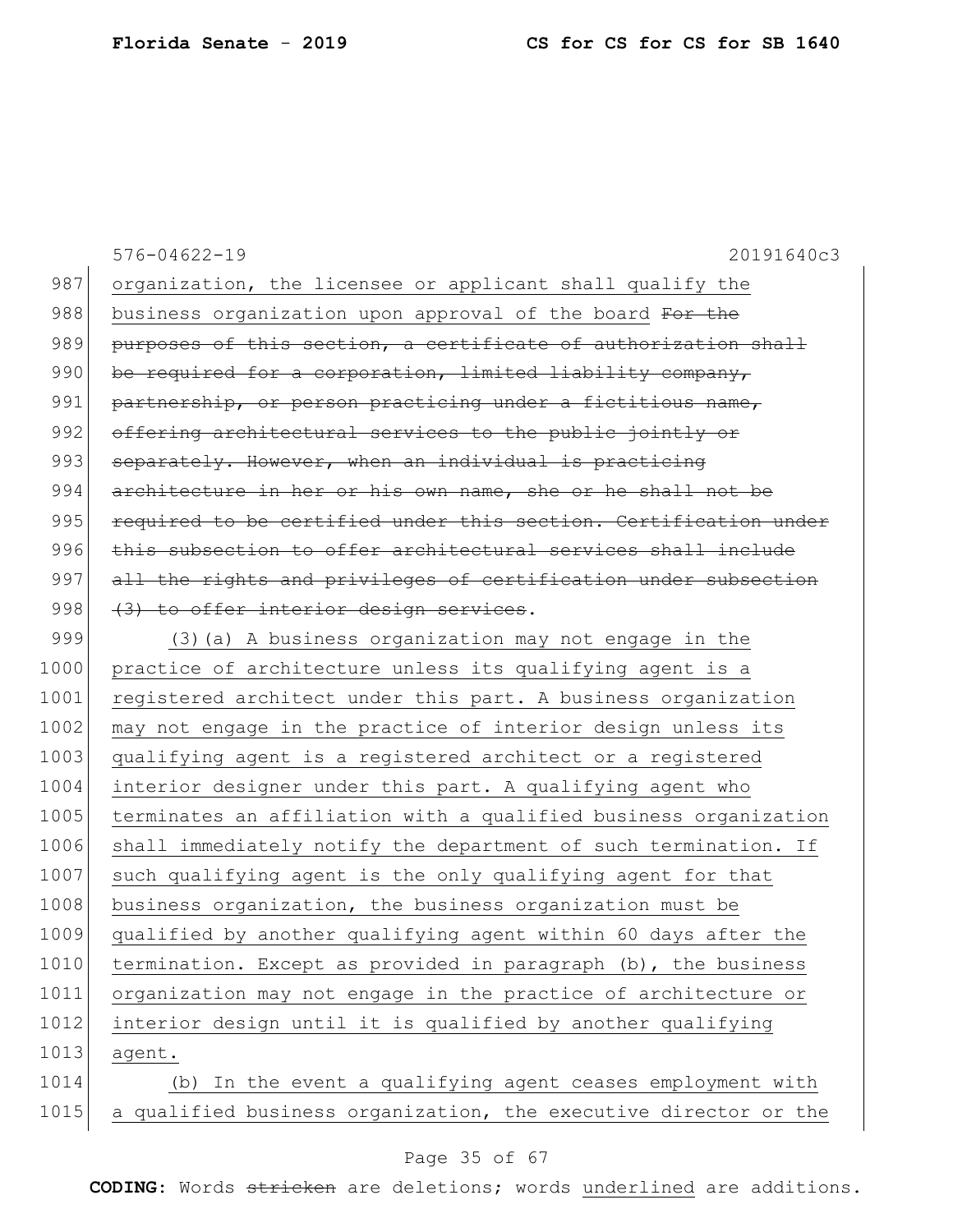|      | $576 - 04622 - 19$<br>20191640c3                                 |
|------|------------------------------------------------------------------|
| 1016 | chair of the board may authorize another registered architect or |
| 1017 | interior designer employed by the business organization to       |
| 1018 | temporarily serve as its qualifying agent for a period of no     |
| 1019 | more than 60 days. The business organization is not authorized   |
| 1020 | to operate beyond such period under this chapter absent          |
| 1021 | replacement of the qualifying agent who has ceased employment.   |
| 1022 | (c) A qualifying agent shall notify the department in            |
| 1023 | writing before engaging in the practice of architecture or       |
| 1024 | interior design in her or his own name or in affiliation with a  |
| 1025 | different business organization, and she or he or such business  |
| 1026 | organization shall supply the same information to the department |
| 1027 | as required of applicants under this part.                       |
| 1028 | (3) For the purposes of this section, a certificate of           |
| 1029 | authorization shall be required for a corporation, limited       |
| 1030 | liability company, partnership, or person operating under a      |
| 1031 | fictitious name, offering interior design services to the public |
| 1032 | jointly or separately. However, when an individual is practicing |
| 1033 | interior design in her or his own name, she or he shall not be   |
| 1034 | required to be certified under this section.                     |
| 1035 | (4) All final construction documents and instruments of          |
| 1036 | service which include drawings, specifications, plans, reports,  |
| 1037 | or other papers or documents that involve involving the practice |
| 1038 | of architecture which are prepared or approved for the use of    |
| 1039 | the business organization corporation, limited liability         |
| 1040 | company, or partnership and filed for public record within the   |
| 1041 | state must shall bear the signature and seal of the licensee who |
| 1042 | prepared or approved them and the date on which they were        |
| 1043 | sealed.                                                          |
| 1044 | (5) All drawings, specifications, plans, reports, or other       |

# Page 36 of 67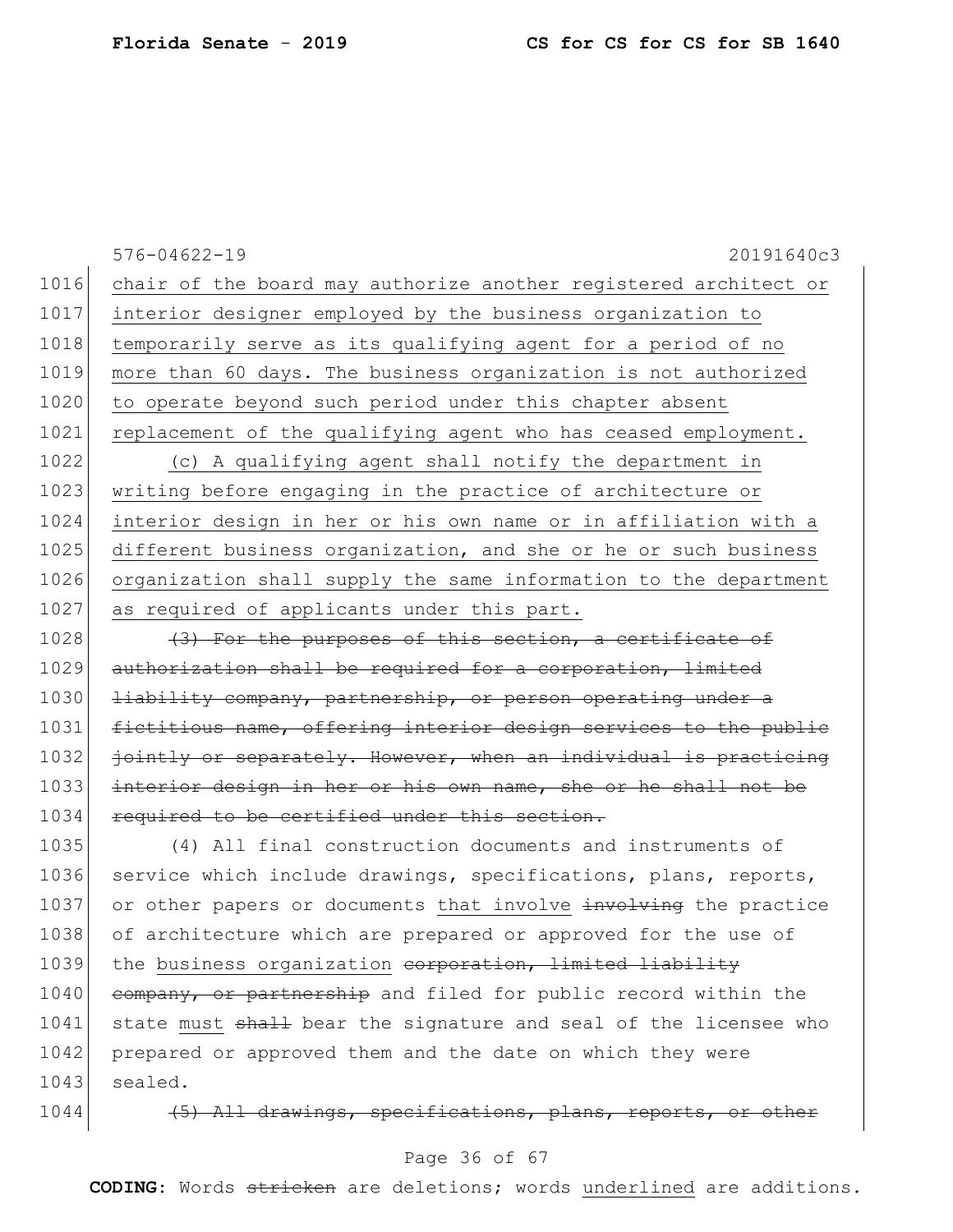576-04622-19 20191640c3 1045 papers or documents prepared or approved for the use of the 1046 corporation, limited liability company, or partnership by an 1047 interior designer in her or his professional capacity and filed 1048 for public record within the state shall bear the signature and 1049 seal of the licensee who prepared or approved them and the date 1050 on which they were sealed. 1051 (6) The department shall issue a certificate of 1052 authorization to any applicant who the board certifies as 1053 qualified for a certificate of authorization and who has paid 1054 the fee set in s. 481.207. 1055 (5) $(7)$  The board shall allow a licensee or certify an 1056 applicant to qualify one or more business organizations as 1057 qualified for a certificate of authorization to offer 1058 architectural or interior design services, or to use a 1059 fictitious name to offer such services, if provided that: 1060 (a) One or more of the principal officers of the 1061 corporation or limited liability company, or one or more 1062 partners of the partnership, and all personnel of the 1063 corporation, limited liability company, or partnership who act 1064 in its behalf in this state as architects, are registered as 1065 provided by this part; or 1066 (b) One or more of the principal officers of the 1067 corporation or one or more partners of the partnership, and all 1068 personnel of the corporation, limited liability company, or 1069 partnership who act in its behalf in this state as interior 1070 designers, are registered as provided by this part. 1071 (8) The department shall adopt rules establishing a 1072 procedure for the biennial renewal of certificates of 1073 authorization.

#### Page 37 of 67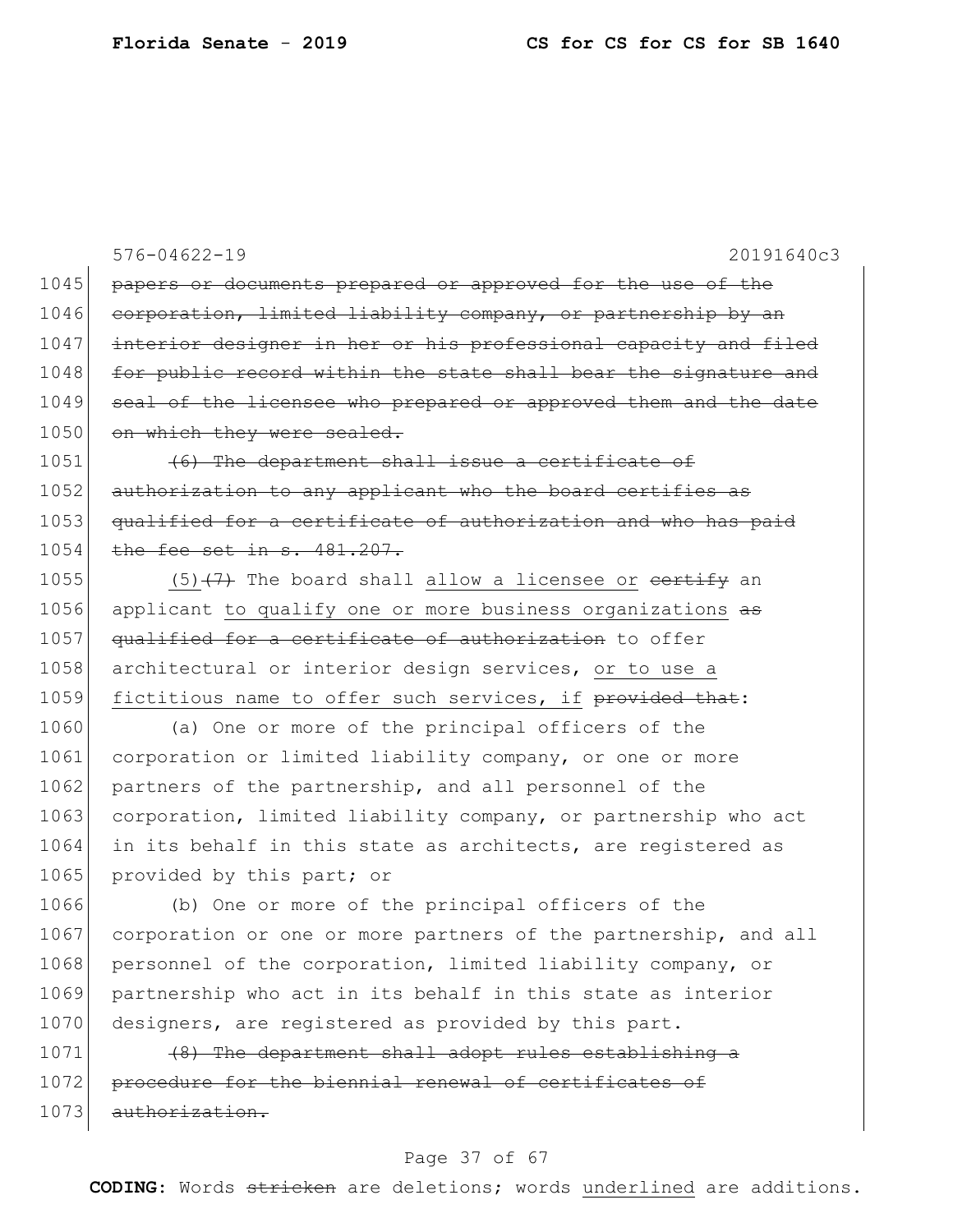576-04622-19 20191640c3 1074 (9) The department shall renew a certificate of 1075 authorization upon receipt of the renewal application and 1076 biennial renewal fee. 1077  $(6)$  (40) Each qualifying agent who qualifies a business 1078 organization, partnership, limited liability company, or and 1079 corporation certified under this section shall notify the 1080 department within 30 days after  $\theta$  any change in the information 1081 contained in the application upon which the qualification 1082 certification is based. Any registered architect or interior 1083 designer who qualifies the business organization shall ensure 1084 corporation, limited liability company, or partnership as 1085 provided in subsection (7) shall be responsible for ensuring 1086 responsible supervising control of projects of the business 1087 organization entity and shall notify the department of the upon 1088 termination of her or his employment with a business 1089 organization qualified partnership, limited liability company, 1090 or corporation certified under this section shall notify the 1091 department of the termination within 30 days after such 1092 termination. 1093  $(7)$   $(11)$  A business organization is not No corporation, 1094 <del>limited liability company, or partnership shall be</del> relieved of 1095 responsibility for the conduct or acts of its agents, employees, 1096 or officers by reason of its compliance with this section.

1097 However, except as provided in s. 558.0035, the architect who 1098 signs and seals the construction documents and instruments of 1099 service is shall be liable for the professional services 1100 performed, and the interior designer who signs and seals the 1101 interior design drawings, plans, or specifications shall be 1102 liable for the professional services performed.

#### Page 38 of 67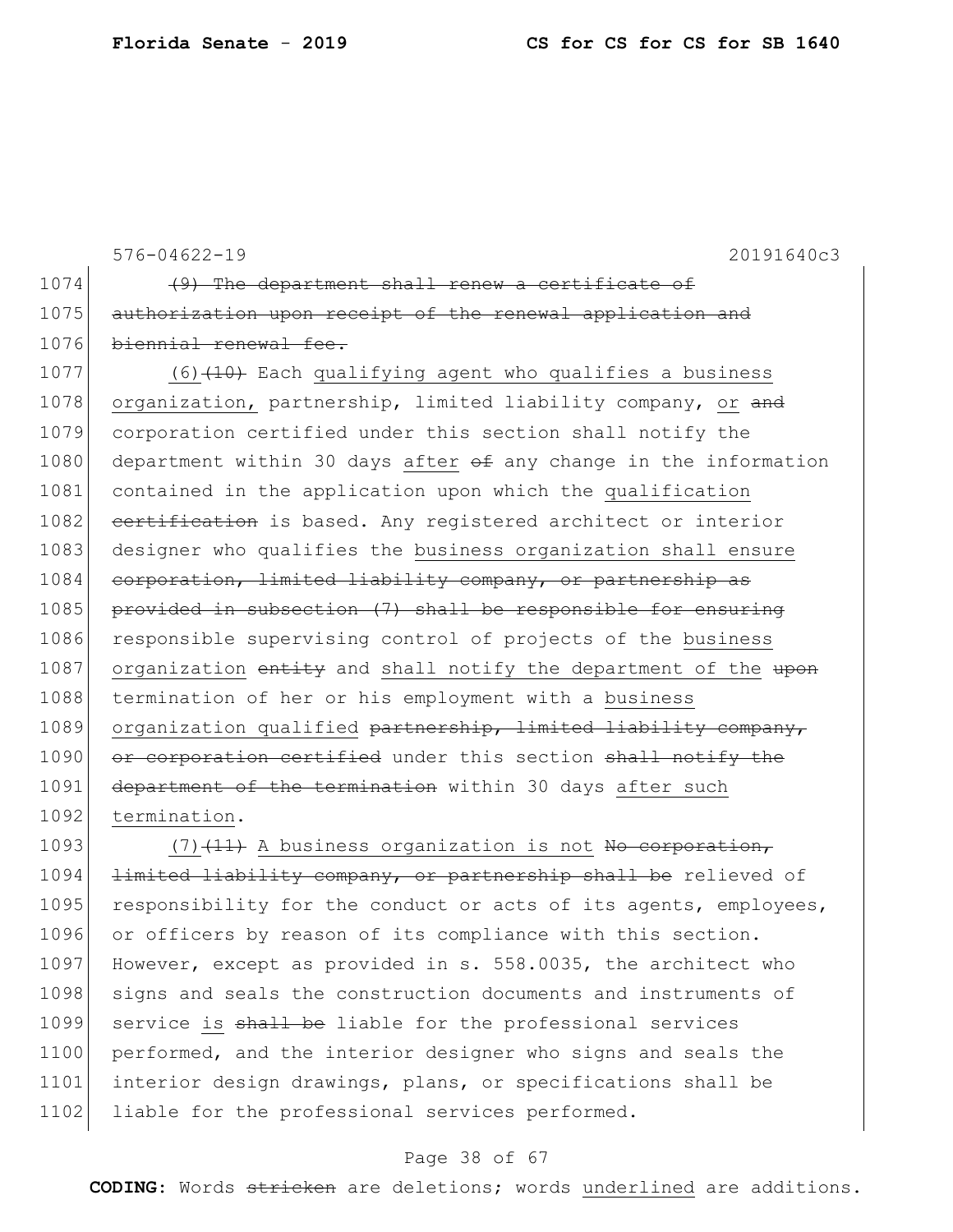576-04622-19 20191640c3 1103  $(12)$  Disciplinary action against a corporation, limited 1104 <del>liability company, or partnership shall be administered in the</del> 1105 same manner and on the same grounds as disciplinary action 1106 against a registered architect or interior designer, 1107 respectively. 1108  $(8)$   $(13)$  Nothing in This section may not shall be construed 1109 to mean that a certificate of registration to practice 1110 architecture or interior design must shall be held by a business 1111 organization corporation, limited liability company, or 1112 partnership. Nothing in This section does not prohibit a 1113 business organization from offering prohibits corporations, 1114 limited liability companies, and partnerships from joining 1115 together to offer architectural, engineering, interior design, 1116 surveying and mapping, and landscape architectural services, or 1117 any combination of such services, to the public if the business 1118 organization, provided that each corporation, limited liability 1119 company, or partnership otherwise meets the requirements of law. 1120 (9)  $(14)$  A business organization that is qualified by a 1121 registered architect may Corporations, limited liability 1122 companies, or partnerships holding a valid certificate of 1123 authorization to practice architecture shall be permitted to use 1124 in their title the term "interior designer" or "registered 1125 interior designer."

1126 Section 43. Subsection (10) of section 481.221, Florida 1127 Statutes, is amended to read:

1128 481.221 Seals; display of certificate number.

1129 (10) Each registered architect or interior designer must $_{\tau}$ 1130 and each corporation, limited liability company, or partnership 1131 holding a certificate of authorization, shall include her or his

#### Page 39 of 67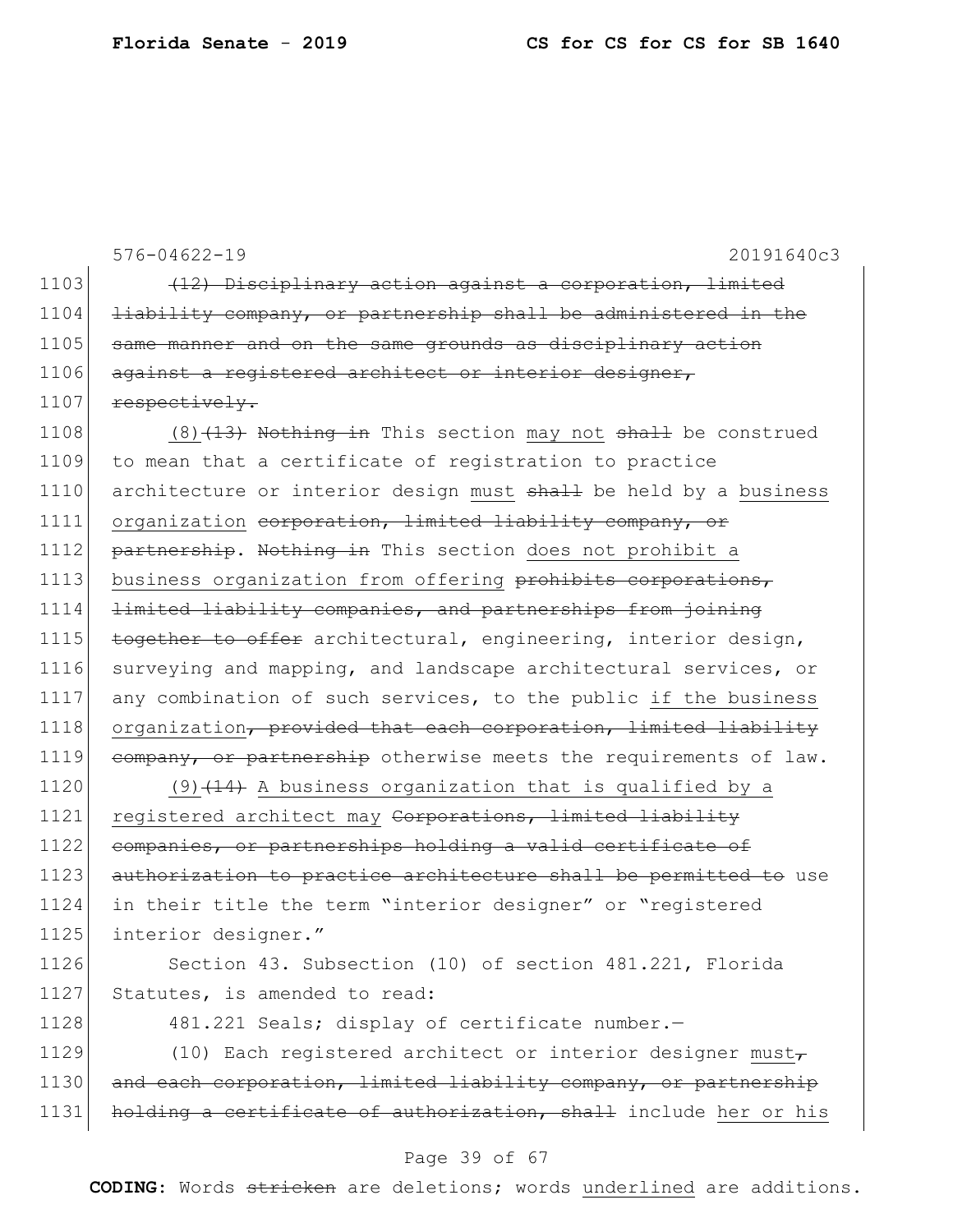576-04622-19 20191640c3 1132 license its certificate number in any newspaper, telephone 1133 directory, or other advertising medium used by the registered 1134 licensee architect, interior designer, corporation, limited 1135 <del>liability company, or partnership</del>. Each business organization 1136 must include the license number of the registered architect or 1137 interior designer who serves as the qualifying agent for that 1138 business organization in any newspaper, telephone directory, or 1139 other advertising medium used by the business organization, but 1140 is not required to display the license numbers of other 1141 registered architects or interior designers employed by the 1142 business organization A corporation, limited liability company, 1143 or partnership is not required to display the certificate number 1144 of individual registered architects or interior designers 1145 employed by or working within the corporation, limited liability 1146 company, or partnership. 1147 Section 44. Paragraphs (a) and (c) of subsection (5) of 1148 section 481.229, Florida Statutes, are amended to read: 1149 481.229 Exceptions; exemptions from licensure.

1150 (5)(a) This part does not prohibit Nothing contained in 1151 this part shall prevent a registered architect or a qualified 1152 business organization partnership, limited liability company, or 1153 corporation holding a valid certificate of authorization to 1154 provide architectural services from performing any interior 1155 design service or from using the title "interior designer" or 1156 "registered interior designer."

1157 (c) Notwithstanding any other provision of this part, a 1158 registered architect or business organization qualified any 1159 corporation, partnership, or person operating under a fictitious 1160 name which holds a certificate of authorization to provide

#### Page 40 of 67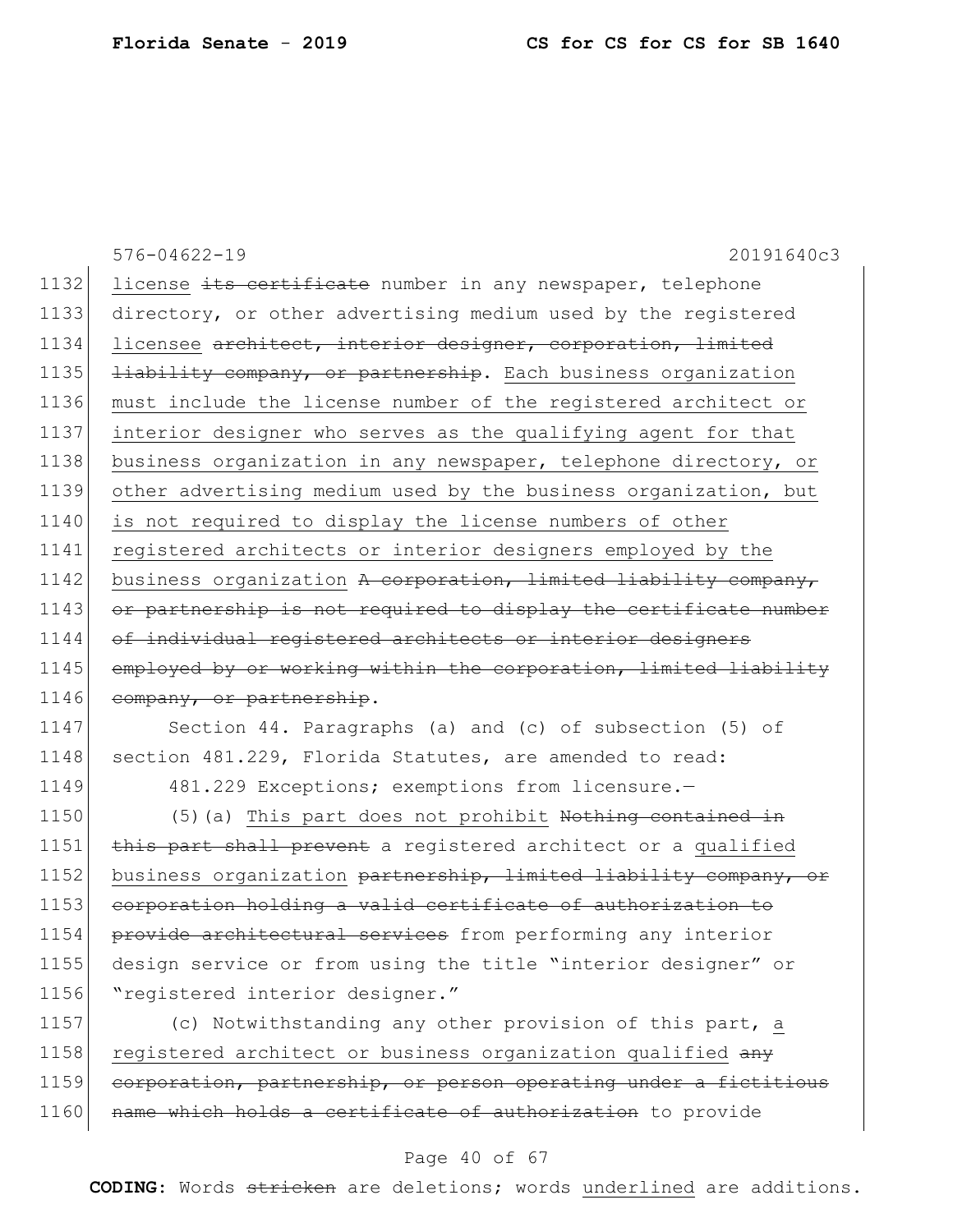|      | $576 - 04622 - 19$<br>20191640c3                                 |
|------|------------------------------------------------------------------|
| 1161 | architectural services must shall be qualified, without fee, for |
| 1162 | a certificate of authorization to provide interior design        |
| 1163 | services upon submission of a completed application for          |
| 1164 | qualification therefor. For corporations, partnerships, and      |
| 1165 | persons operating under a fictitious name which hold a           |
| 1166 | certificate of authorization to provide interior design          |
| 1167 | services, satisfaction of the requirements for renewal of the    |
| 1168 | certificate of authorization to provide architectural services   |
| 1169 | under s. 481.219 shall be deemed to satisfy the requirements for |
| 1170 | renewal of the certificate of authorization to provide interior  |
| 1171 | design services under that section.                              |
| 1172 | Section 45. Section 481.303, Florida Statutes, is amended        |
| 1173 | to read:                                                         |
| 1174 | 481.303 Definitions. - As used in this chapter, the term:        |
| 1175 | (1) "Board" means the Board of Landscape Architecture.           |
| 1176 | $(2)$ $(4)$ "Certificate of registration" means a license issued |
| 1177 | by the department to a natural person to engage in the practice  |
| 1178 | of landscape architecture.                                       |
| 1179 | $(3)$ +2+ "Department" means the Department of Business and      |
| 1180 | Professional Regulation.                                         |
| 1181 | (5) "Certificate of authorization" means a license issued        |
| 1182 | by the department to a corporation or partnership to engage in   |
| 1183 | the practice of landscape architecture.                          |
| 1184 | $(4)$ +6+ "Landscape architecture" means professional            |
| 1185 | services, including, but not limited to, the following:          |
| 1186 | (a) Consultation, investigation, research, planning,             |
| 1187 | design, preparation of drawings, specifications, contract        |
| 1188 | documents and reports, responsible construction supervision, or  |
| 1189 | landscape management in connection with the planning and         |
|      | Page 41 of 67                                                    |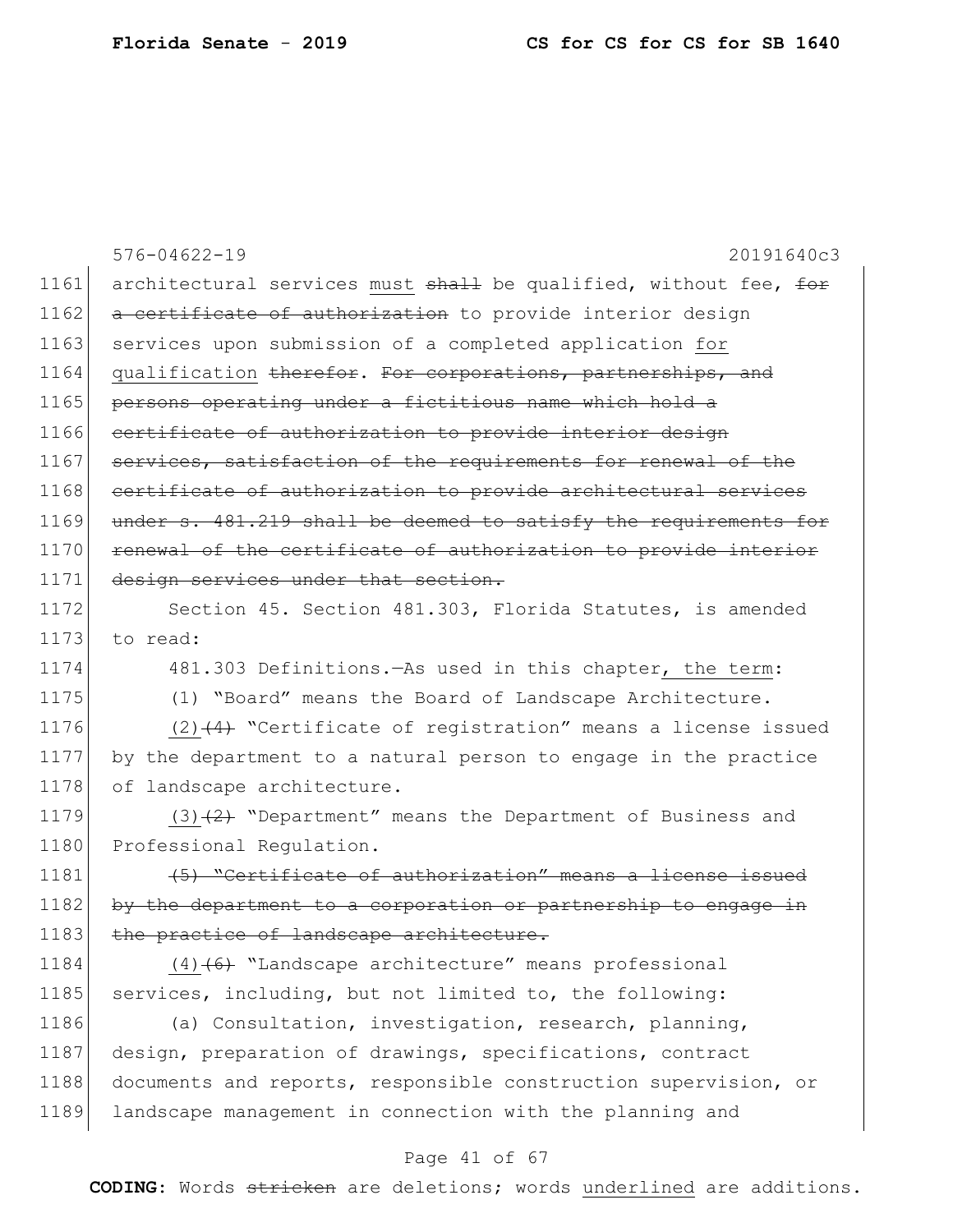576-04622-19 20191640c3 1190 development of land and incidental water areas, including the 1191 use of Florida-friendly landscaping as defined in s. 373.185, 1192 where, and to the extent that, the dominant purpose of such 1193 services or creative works is the preservation, conservation, 1194 enhancement, or determination of proper land uses, natural land 1195 features, ground cover and plantings, or naturalistic and 1196 aesthetic values; 1197 (b) The determination of settings, grounds, and approaches 1198 for and the siting of buildings and structures, outdoor areas, 1199 or other improvements; 1200 (c) The setting of grades, shaping and contouring of land 1201 and water forms, determination of drainage, and provision for 1202 storm drainage and irrigation systems where such systems are 1203 necessary to the purposes outlined herein; and 1204 (d) The design of such tangible objects and features as are 1205 necessary to the purpose outlined herein. 1206 (5) $(7)$  "Landscape design" means consultation for and 1207 preparation of planting plans drawn for compensation, including 1208 specifications and installation details for plant materials, 1209 soil amendments, mulches, edging, gravel, and other similar 1210 materials. Such plans may include only recommendations for the 1211 conceptual placement of tangible objects for landscape design 1212 projects. Construction documents, details, and specifications 1213 for tangible objects and irrigation systems shall be designed or 1214 approved by licensed professionals as required by law. 1215  $(6)$   $(3)$  "Registered landscape architect" means a person who 1216 holds a license to practice landscape architecture in this state 1217 under the authority of this act.

1218 Section 46. Section 481.310, Florida Statutes, is amended

#### Page 42 of 67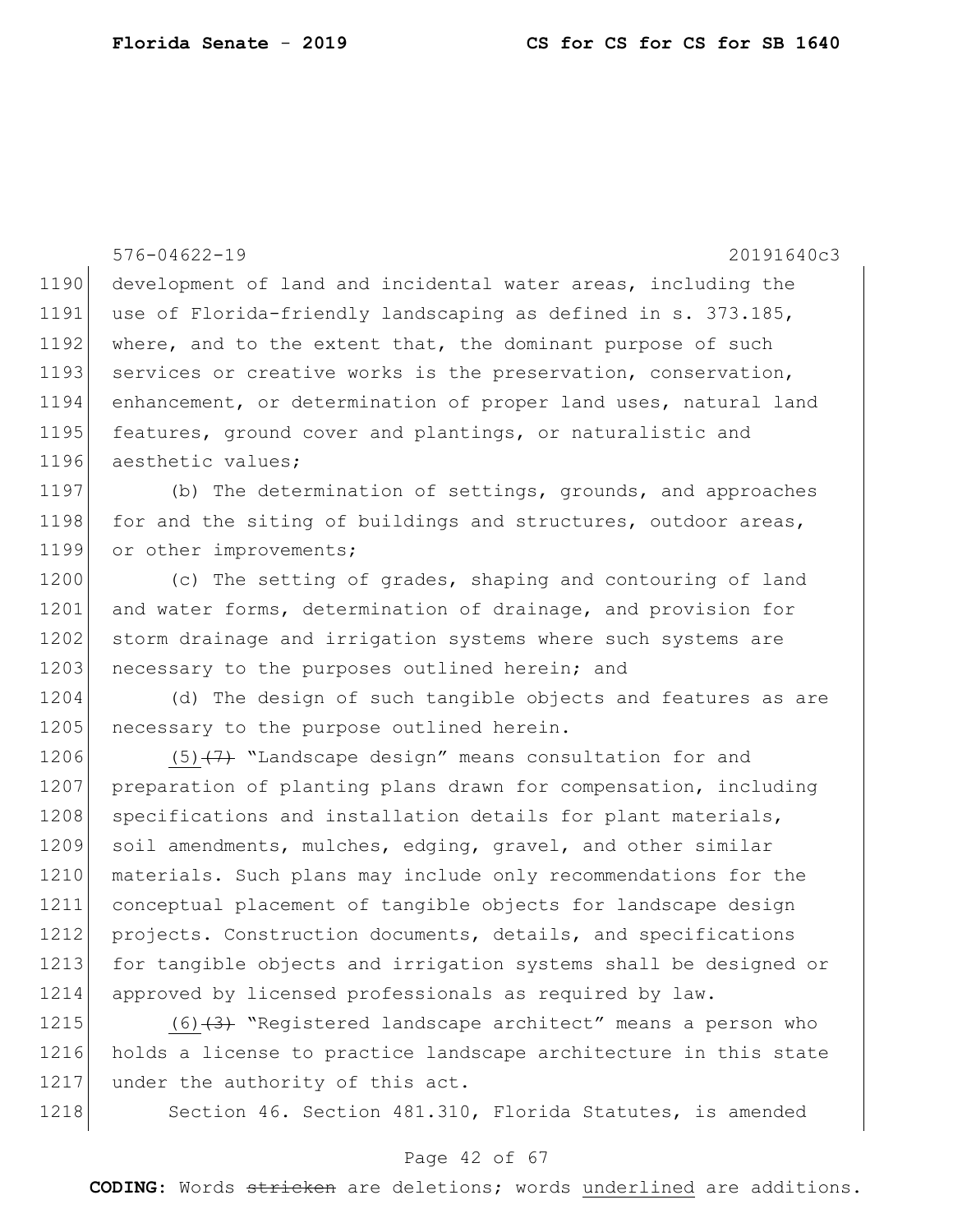576-04622-19 20191640c3

1219 to read:

 481.310 Practical experience requirement.—Beginning October 1, 1990, every applicant for licensure as a registered landscape architect shall demonstrate, prior to licensure, 1 year of 1223 practical experience in landscape architectural work. An applicant who holds a master of landscape architecture degree 1225 and a bachelor's degree in a related field is not required to demonstrate 1 year of practical experience in landscape architectural work to obtain licensure. The board shall adopt 1228 rules providing standards for the required experience. An applicant who qualifies for examination pursuant to s. 1230 481.309(1)(b)1. may obtain the practical experience after completing the required professional degree. Experience used to 1232 qualify for examination pursuant to s.  $481.309(1)$  (b) 2. may not be used to satisfy the practical experience requirement under this section.

1235 Section 47. Subsections (5) and (6) of section 481.311, 1236 Florida Statutes, are renumbered as subsections (4) and (5), 1237 respectively, and subsection (3) and present subsection (4) of 1238 that section are amended, to read:

1239 481.311 Licensure.—

1240 (3) The board shall certify as qualified for a license by 1241 endorsement an applicant who:

1242 (a) Qualifies to take the examination as set forth in s. 1243 481.309; and has passed a national, regional, state, or 1244 territorial licensing examination which is substantially 1245 equivalent to the examination required by s. 481.309;  $\theta$ r

1246 (b) Holds a valid license to practice landscape 1247 architecture issued by another state or territory of the United

#### Page 43 of 67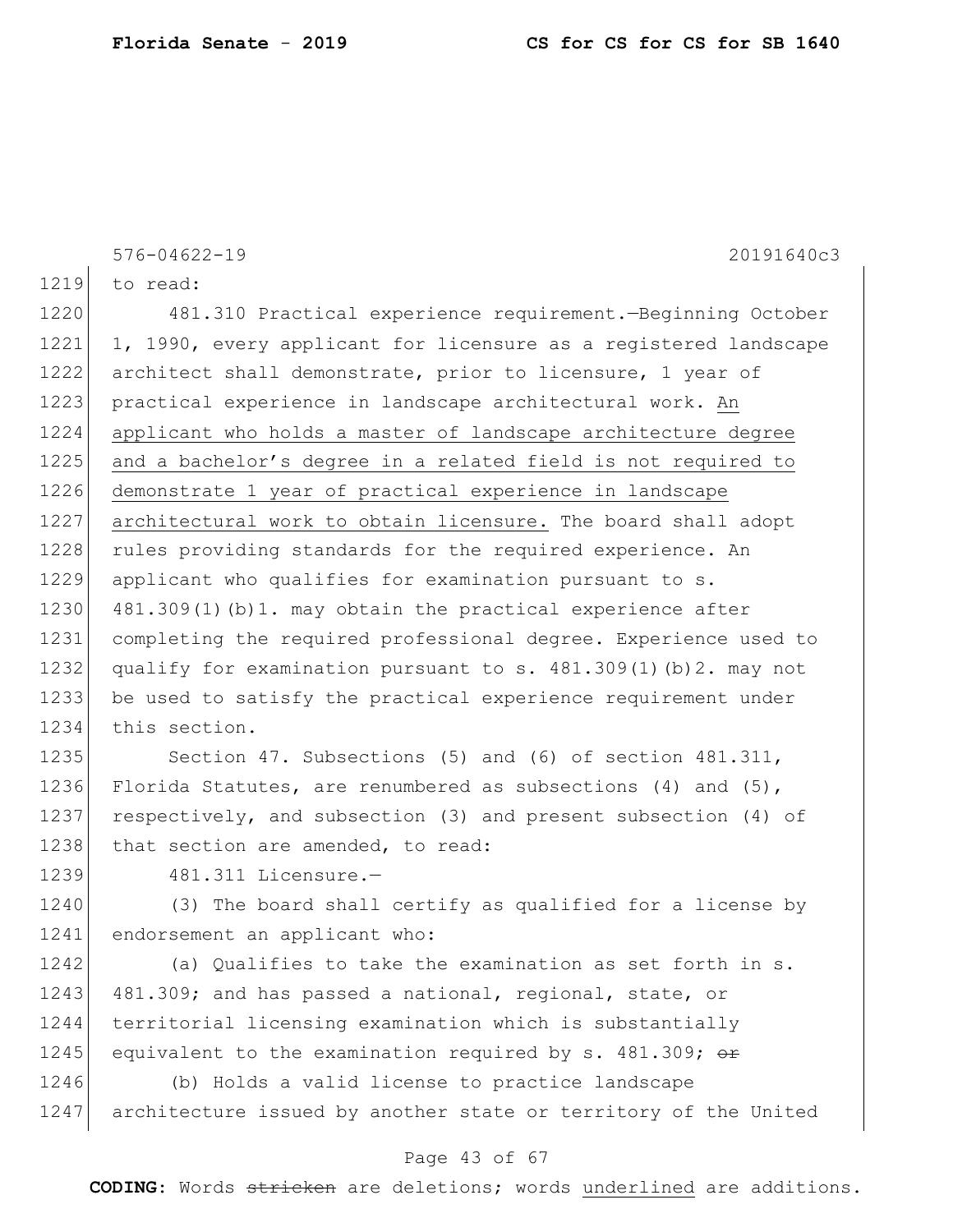|      | $576 - 04622 - 19$<br>20191640c3                                 |
|------|------------------------------------------------------------------|
| 1248 | States, if the criteria for issuance of such license were        |
| 1249 | substantially identical to the licensure criteria which existed  |
| 1250 | in this state at the time the license was issued; or-            |
| 1251 | (c) Has held a valid license to practice landscape               |
| 1252 | architecture in another state or territory of the United States  |
| 1253 | for at least 10 years before the date of application and has     |
| 1254 | successfully completed a state, regional, national, or other     |
| 1255 | examination that is equivalent to or more stringent than the     |
| 1256 | examination required by the board, subject to subsection (5). An |
| 1257 | applicant who has met the requirements to be qualified for a     |
| 1258 | license by endorsement except for successful completion of an    |
| 1259 | examination that is equivalent to or more stringent than the     |
| 1260 | examination required by the board may take the examination       |
| 1261 | required by the board without completing additional education    |
| 1262 | requirements.                                                    |
| 1263 | (4) The board shall certify as qualified for a certificate       |
| 1264 | of authorization any applicant corporation or partnership who    |
| 1265 | satisfies the requirements of s. 481.319.                        |
| 1266 | Section 48. Subsection (2) of section 481.317, Florida           |
| 1267 | Statutes, is amended to read:                                    |
| 1268 | 481.317 Temporary certificates.-                                 |
| 1269 | (2) Upon approval by the board and payment of the fee set        |
| 1270 | in s. 481.307, the department shall grant a temporary            |
| 1271 | certificate of authorization for work on one specified project   |
| 1272 | in this state for a period not to exceed 1 year to an out-of-    |
| 1273 | state corporation, partnership, or firm, provided one of the     |
| 1274 | principal officers of the corporation, one of the partners of    |
| 1275 | the partnership, or one of the principals in the fictitiously    |
| 1276 | named firm has obtained a temporary certificate of registration  |
|      |                                                                  |

# Page 44 of 67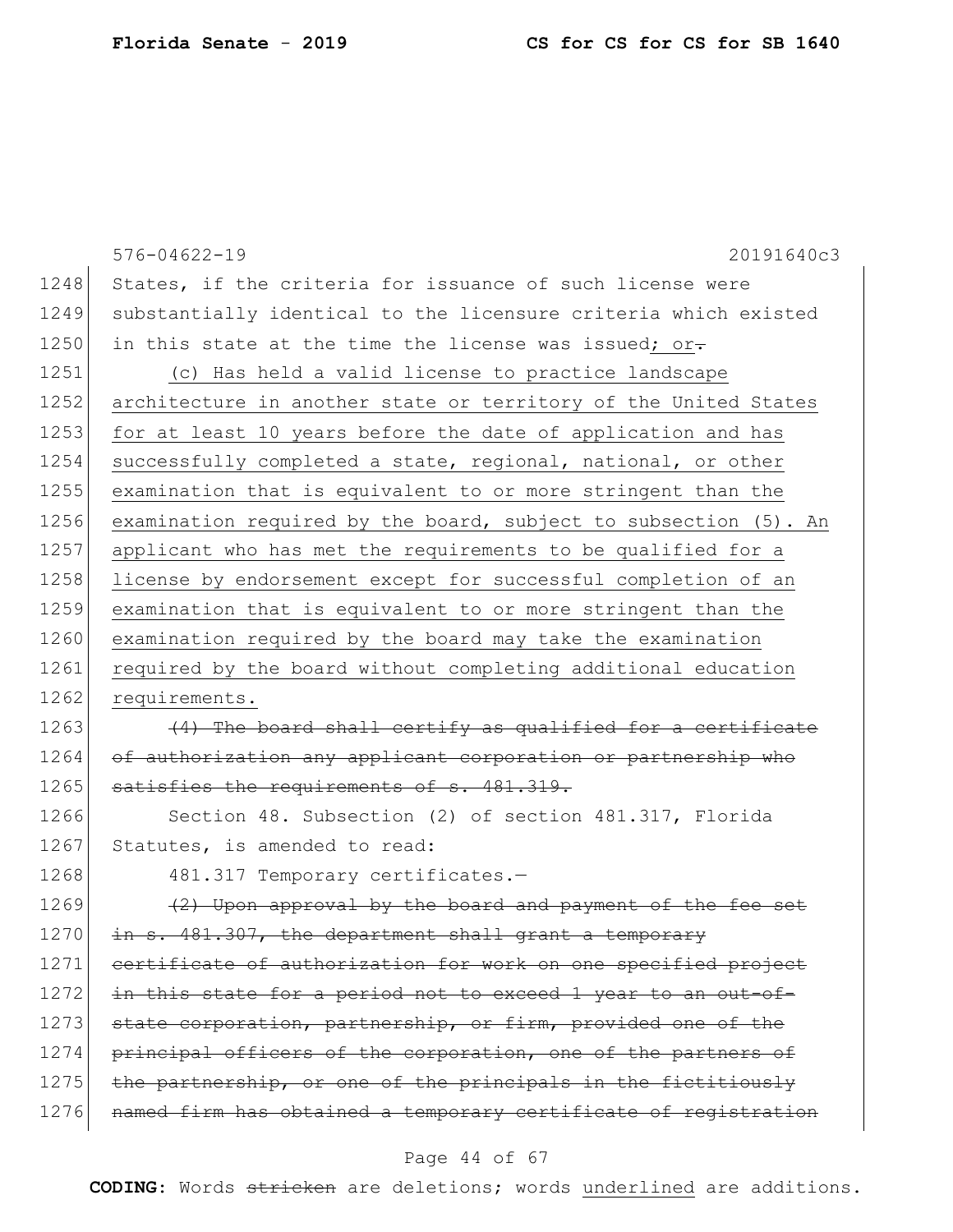576-04622-19 20191640c3 1277 in accordance with subsection  $(1)$ . 1278 Section 49. Section 481.319, Florida Statutes, is amended 1279 to read: 1280 481.319 Corporate and partnership practice of landscape 1281 architecture; certificate of authorization.-1282 (1) The practice of or offer to practice landscape 1283 architecture by registered landscape architects registered under 1284 this part through a corporation or partnership offering 1285 landscape architectural services to the public, or through a 1286 corporation or partnership offering landscape architectural 1287 services to the public through individual registered landscape 1288 architects as agents, employees, officers, or partners, is 1289 permitted, subject to the provisions of this section, if: 1290 (a) One or more of the principal officers of the 1291 corporation, or partners of the partnership, and all personnel 1292 of the corporation or partnership who act in its behalf as 1293 landscape architects in this state are registered landscape 1294 architects; and 1295 (b) One or more of the officers, one or more of the 1296 directors, one or more of the owners of the corporation, or one 1297 or more of the partners of the partnership is a registered 1298 landscape architect<del>; and</del> 1299  $\left($  (c) The corporation or partnership has been issued a 1300 certificate of authorization by the board as provided herein. 1301 (2) All documents involving the practice of landscape 1302 architecture which are prepared for the use of the corporation 1303 or partnership shall bear the signature and seal of a registered 1304 landscape architect.

1305 (3) A landscape architect applying to practice in the name

#### Page 45 of 67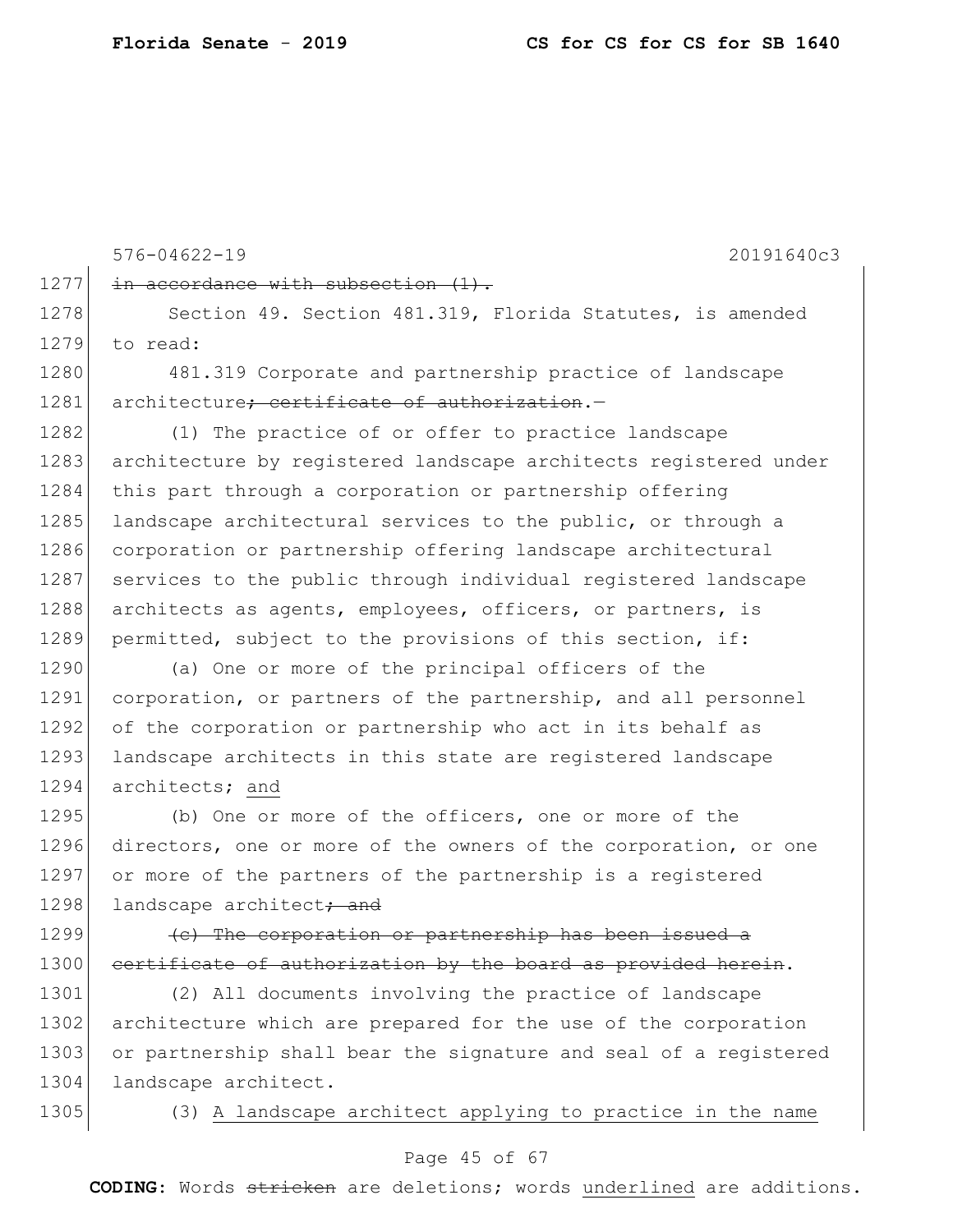576-04622-19 20191640c3

1306 of a An applicant corporation must shall file with the 1307 department the names and addresses of all officers and board 1308 members of the corporation, including the principal officer or 1309 officers, duly registered to practice landscape architecture in 1310 this state and, also, of all individuals duly registered to 1311 practice landscape architecture in this state who shall be in 1312 responsible charge of the practice of landscape architecture by 1313 the corporation in this state. A landscape architect applying to 1314 practice in the name of a An applicant partnership must shall 1315 file with the department the names and addresses of all partners 1316 of the partnership, including the partner or partners duly 1317 registered to practice landscape architecture in this state and, 1318 also, of an individual or individuals duly registered to 1319 practice landscape architecture in this state who shall be in 1320 responsible charge of the practice of landscape architecture by 1321 said partnership in this state.

1322 (4) Each landscape architect qualifying a partnership or 1323 and corporation licensed under this part must shall notify the 1324 department within 1 month after  $\theta$  any change in the information 1325 contained in the application upon which the license is based. 1326 Any landscape architect who terminates her or his or her 1327 employment with a partnership or corporation licensed under this 1328 part shall notify the department of the termination within 1 1329 month after such termination.

1330 (5) Disciplinary action against a corporation or 1331 partnership shall be administered in the same manner and on the 1332 same grounds as disciplinary action against a registered 1333 <del>landscape architect.</del>

1334  $(5)$  (6) Except as provided in s. 558.0035, the fact that a

### Page 46 of 67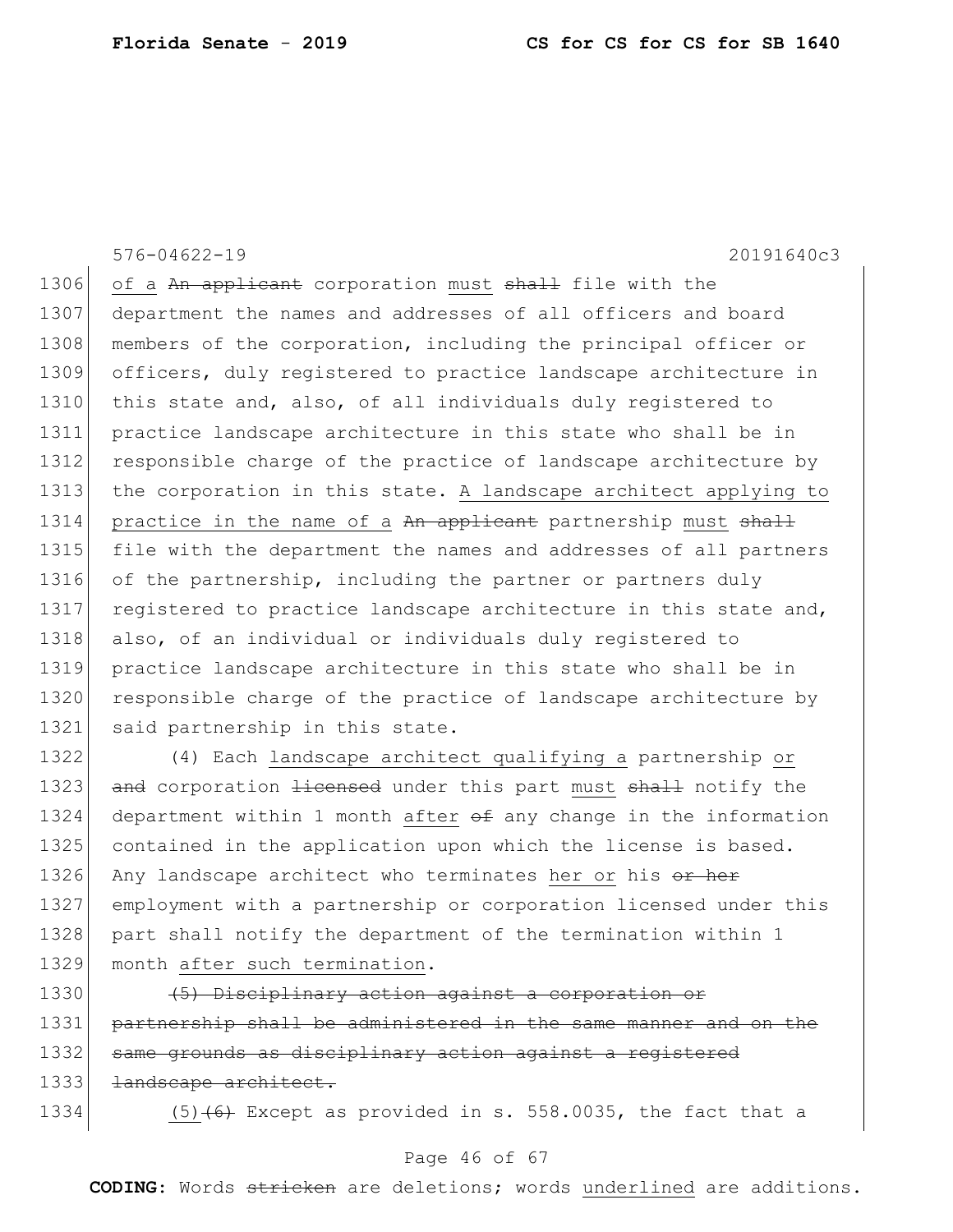|      | $576 - 04622 - 19$<br>20191640c3                                 |
|------|------------------------------------------------------------------|
| 1335 | registered landscape architect practices landscape architecture  |
| 1336 | through a corporation or partnership as provided in this section |
| 1337 | does not relieve the landscape architect from personal liability |
| 1338 | for her or his or her professional acts.                         |
| 1339 | Section 50. Subsection (5) of section 481.321, Florida           |
| 1340 | Statutes, is amended to read:                                    |
| 1341 | 481.321 Seals; display of certificate number.-                   |
| 1342 | (5) Each registered landscape architect must and each            |
| 1343 | corporation or partnership holding a certificate of              |
| 1344 | authorization shall include her or his its certificate number in |
| 1345 | any newspaper, telephone directory, or other advertising medium  |
| 1346 | used by the registered landscape architect, corporation, or      |
| 1347 | partnership. A corporation or partnership must is not required   |
| 1348 | to display the certificate number numbers of at least one        |
| 1349 | officer, director, owner, or partner who is a individual         |
|      |                                                                  |
| 1350 | registered landscape architect architects employed by or         |
| 1351 | practicing with the corporation or partnership.                  |
| 1352 | Section 51. Subsection (5) of section 481.329, Florida           |
| 1353 | Statutes, is amended to read:                                    |
| 1354 | 481.329 Exceptions; exemptions from licensure.-                  |
| 1355 | (5) This part does not prohibit any person from engaging in      |
| 1356 | the practice of landscape design, as defined in s. 481.303       |
| 1357 | 481.303(7), or from submitting for approval to a governmental    |
| 1358 | agency planting plans that are independent of, or a component    |
| 1359 | of, construction documents that are prepared by a Florida-       |
| 1360 | registered professional. Persons providing landscape design      |
| 1361 | services shall not use the title, term, or designation           |
| 1362 | "landscape architect," "landscape architectural," "landscape     |

# Page 47 of 67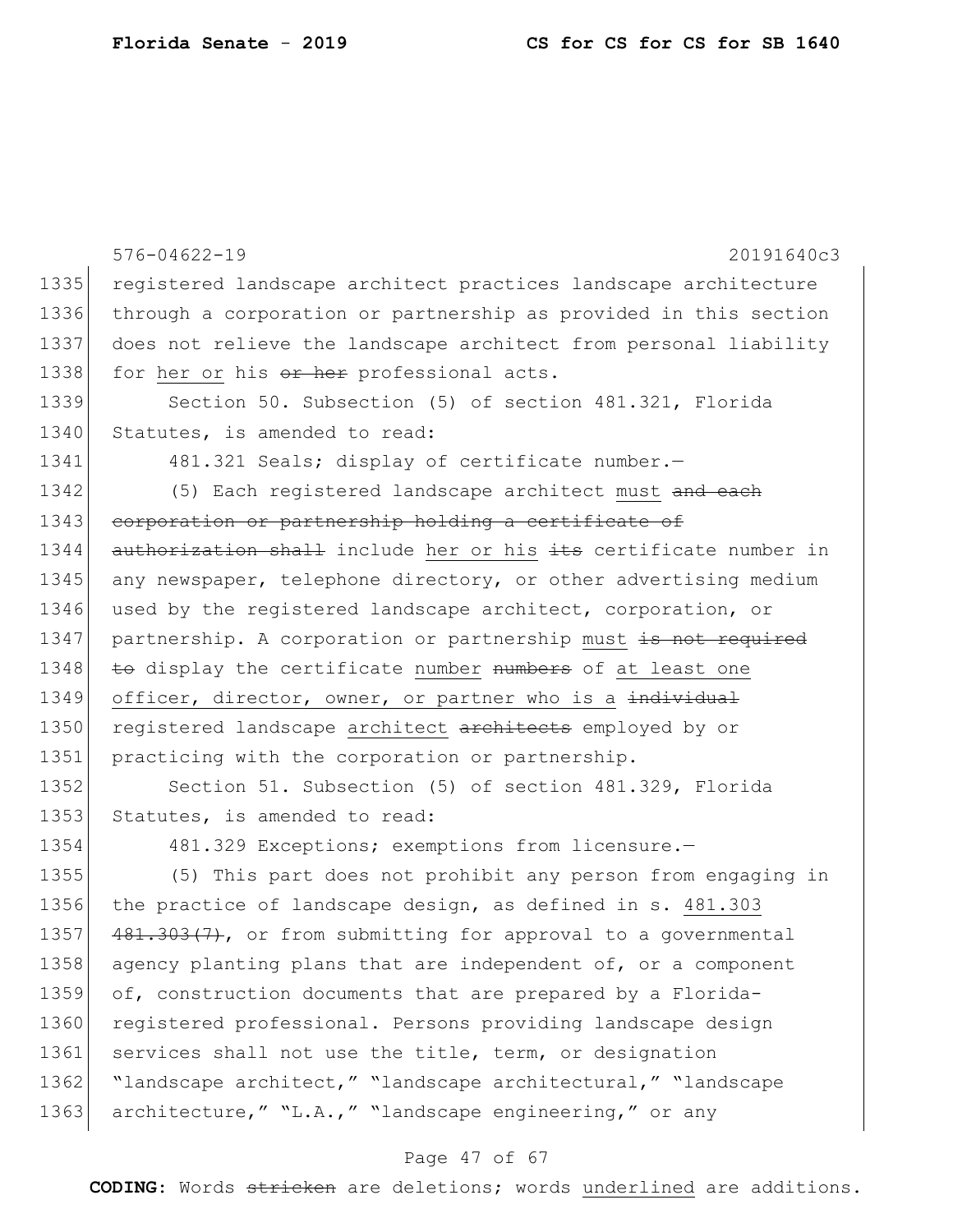|      | $576 - 04622 - 19$<br>20191640c3                                       |
|------|------------------------------------------------------------------------|
| 1364 | description tending to convey the impression that she or he is a       |
| 1365 | landscape architect unless she or he is registered as provided         |
| 1366 | in this part.                                                          |
| 1367 | Section 52. Subsection (9) of section 489.103, Florida                 |
| 1368 | Statutes, is amended to read:                                          |
| 1369 | 489.103 Exemptions.-This part does not apply to:                       |
| 1370 | (9) Any work or operation of a casual, minor, or                       |
| 1371 | inconsequential nature in which the aggregate contract price for       |
| 1372 | labor, materials, and all other items is less than \$2,500             |
| 1373 | $\frac{1}{2}$ , 000, but this exemption does not apply:                |
| 1374 | (a) If the construction, repair, remodeling, or improvement            |
| 1375 | is a part of a larger or major operation, whether undertaken by        |
| 1376 | the same or a different contractor, or in which a division of          |
| 1377 | the operation is made in contracts of amounts less than \$2,500        |
| 1378 | $\frac{1}{2}$ , 000 for the purpose of evading this part or otherwise. |
| 1379 | (b) To a person who advertises that he or she is a                     |
| 1380 | contractor or otherwise represents that he or she is qualified         |
| 1381 | to engage in contracting.                                              |
| 1382 | Section 53. Subsection (2) of section 489.111, Florida                 |
| 1383 | Statutes, is amended to read:                                          |
| 1384 | 489.111 Licensure by examination.-                                     |
| 1385 | (2) A person shall be eligible for licensure by examination            |
| 1386 | if the person:                                                         |
| 1387 | (a) Is 18 years of age;                                                |
| 1388 | (b) Is of good moral character; and                                    |
| 1389 | (c) Meets eligibility requirements according to one of the             |
| 1390 | following criteria:                                                    |
| 1391 | 1. Has received a baccalaureate degree from an accredited              |
| 1392 | 4-year college in the appropriate field of engineering,                |

# Page 48 of 67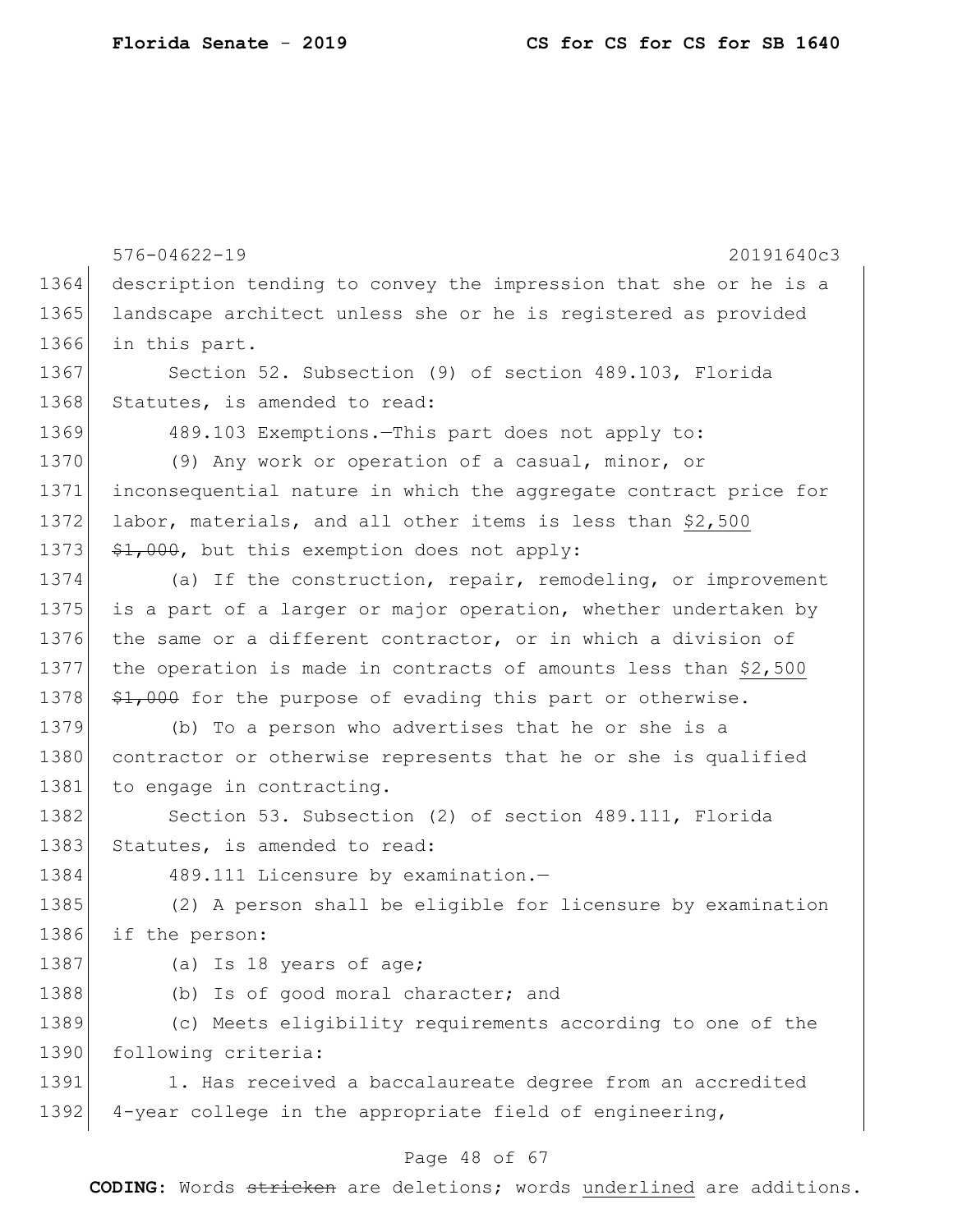576-04622-19 20191640c3 1393 architecture, or building construction and has 1 year of proven 1394 experience in the category in which the person seeks to qualify. 1395 For the purpose of this part, a minimum of 2,000 person-hours 1396 shall be used in determining full-time equivalency. 1397 2. Has a total of at least 4 years of active experience as 1398 a worker who has learned the trade by serving an apprenticeship 1399 as a skilled worker who is able to command the rate of a 1400 mechanic in the particular trade or as a foreman who is in 1401 charge of a group of workers and usually is responsible to a 1402 superintendent or a contractor or his or her equivalent, 1403 provided, however, that at least 1 year of active experience 1404 shall be as a foreman. 1405 3. Has a combination of not less than 1 year of experience 1406 as a foreman and not less than 3 years of credits for any 1407 accredited college-level courses; has a combination of not less 1408 | than 1 year of experience as a skilled worker, 1 year of 1409 experience as a foreman, and not less than 2 years of credits 1410 for any accredited college-level courses; or has a combination 1411 of not less than 2 years of experience as a skilled worker, 1 1412 year of experience as a foreman, and not less than 1 year of 1413 credits for any accredited college-level courses. All junior 1414 college or community college-level courses shall be considered 1415 accredited college-level courses. 1416 4.a. An active certified residential contractor is eligible

1417 to receive a certified building contractor license after passing 1418 or having previously passed take the building contractors' 1419 examination if he or she possesses a minimum of 3 years of 1420 proven experience in the classification in which he or she is 1421 certified.

#### Page 49 of 67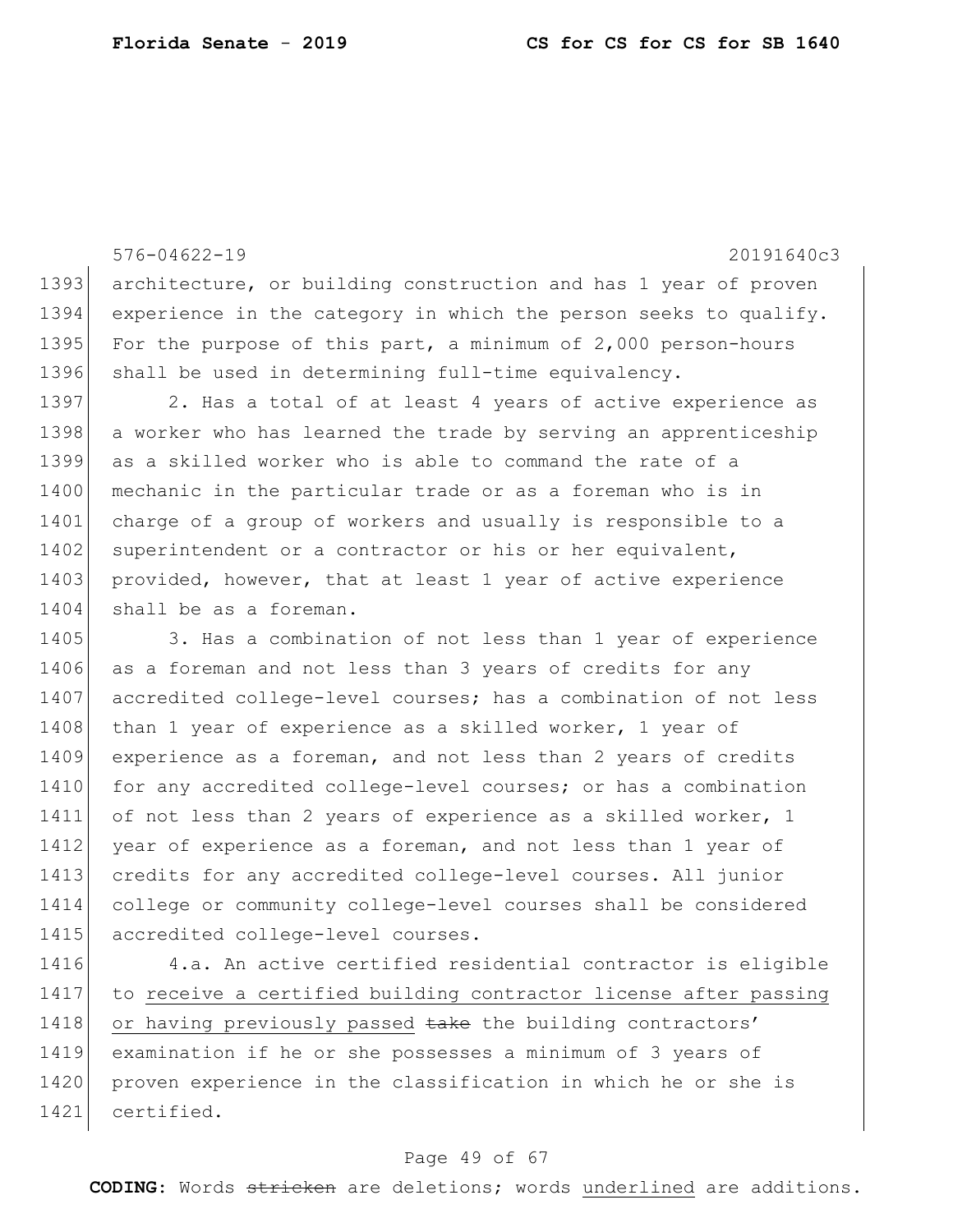576-04622-19 20191640c3 1422 b. An active certified residential contractor is eligible 1423 to receive a certified general contractor license after passing 1424 or having previously passed take the general contractors' 1425 examination if he or she possesses a minimum of 4 years of 1426 proven experience in the classification in which he or she is 1427 certified. 1428 c. An active certified building contractor is eligible to 1429 receive a certified general contractor license after passing or 1430 having previously passed take the general contractors' 1431 examination if he or she possesses a minimum of 4 years of 1432 proven experience in the classification in which he or she is 1433 certified. 1434 5.a. An active certified air-conditioning Class C 1435 contractor is eligible to receive a certified air-conditioning 1436 Class B contractor license after passing or having previously 1437 passed take the air-conditioning Class B contractors' 1438 examination if he or she possesses a minimum of 3 years of 1439 proven experience in the classification in which he or she is 1440 certified. 1441 b. An active certified air-conditioning Class C contractor 1442 is eligible to receive a certified air-conditioning Class A 1443 contractor license after passing or having previously passed 1444 take the air-conditioning Class A contractors' examination if he 1445 or she possesses a minimum of 4 years of proven experience in 1446 the classification in which he or she is certified. 1447 c. An active certified air-conditioning Class B contractor 1448 is eligible to receive a certified air-conditioning Class A 1449 contractor license after passing or having previously passed 1450 take the air-conditioning Class A contractors' examination if he

#### Page 50 of 67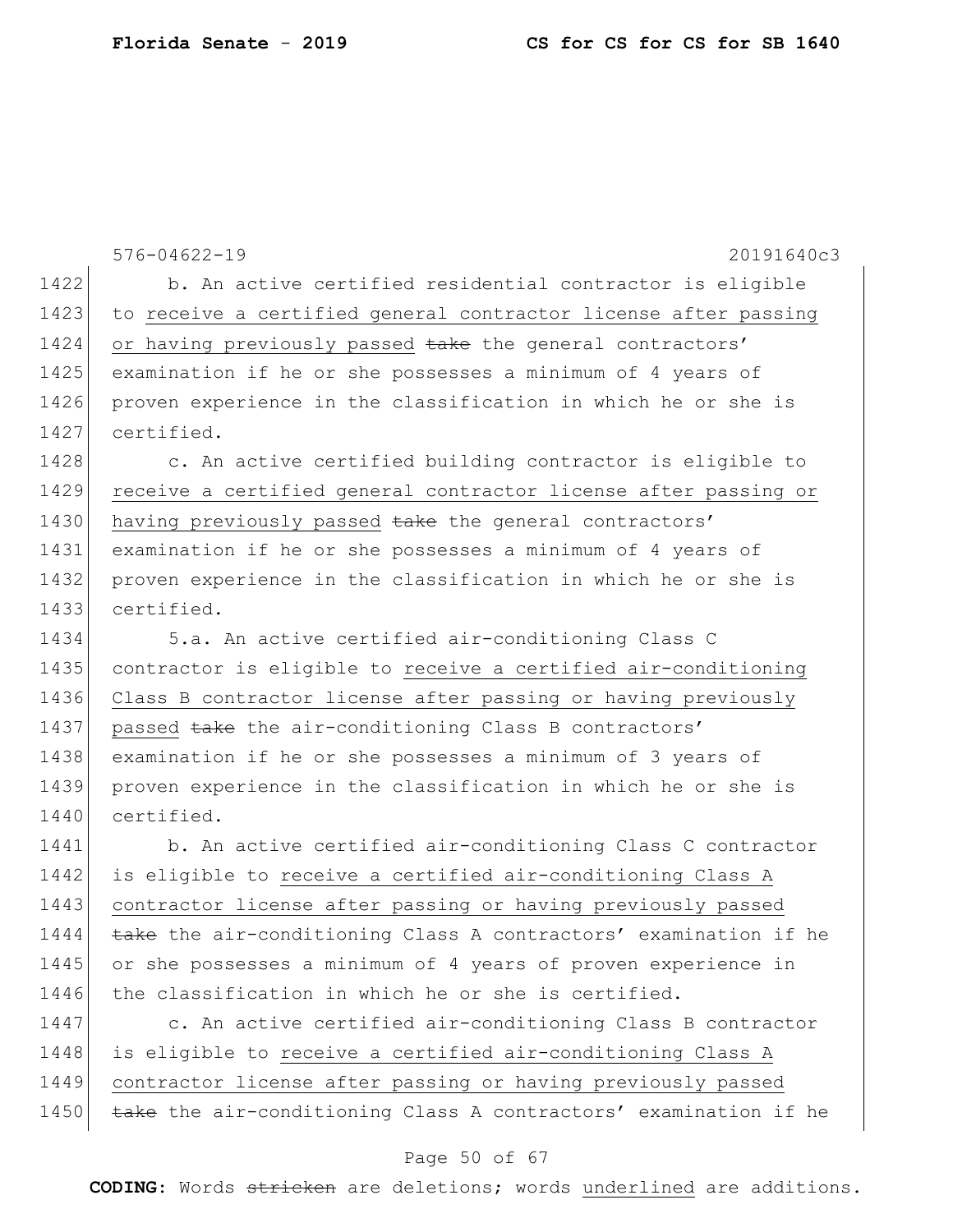576-04622-19 20191640c3 1451 or she possesses a minimum of 1 year of proven experience in the 1452 classification in which he or she is certified. 1453 6.a. An active certified swimming pool servicing contractor 1454 is eligible to receive a certified residential swimming pool 1455 contractor license after passing or having previously passed 1456 take the residential swimming pool contractors' examination if 1457 he or she possesses a minimum of 3 years of proven experience in 1458 the classification in which he or she is certified. 1459 b. An active certified swimming pool servicing contractor 1460 is eligible to receive a certified commercial swimming pool 1461 contractor license after passing or having previously passed 1462  $\rightarrow$  take the swimming pool commercial contractors' examination if he 1463 or she possesses a minimum of 4 years of proven experience in 1464 the classification in which he or she is certified. 1465 c. An active certified residential swimming pool contractor 1466 is eligible to receive a certified commercial swimming pool 1467 contractor license after passing or having previously passed 1468 take the commercial swimming pool contractors' examination if he 1469 or she possesses a minimum of 1 year of proven experience in the 1470 classification in which he or she is certified. 1471 d. An applicant is eligible to receive a certified swimming 1472 pool/spa servicing contractor license after passing or having 1473 previously passed take the swimming pool/spa servicing 1474 contractors' examination if he or she has satisfactorily 1475 completed 60 hours of instruction in courses related to the 1476 scope of work covered by that license and approved by the 1477 Construction Industry Licensing Board by rule and has at least 1 1478 year of proven experience related to the scope of work of such a 1479 contractor.

#### Page 51 of 67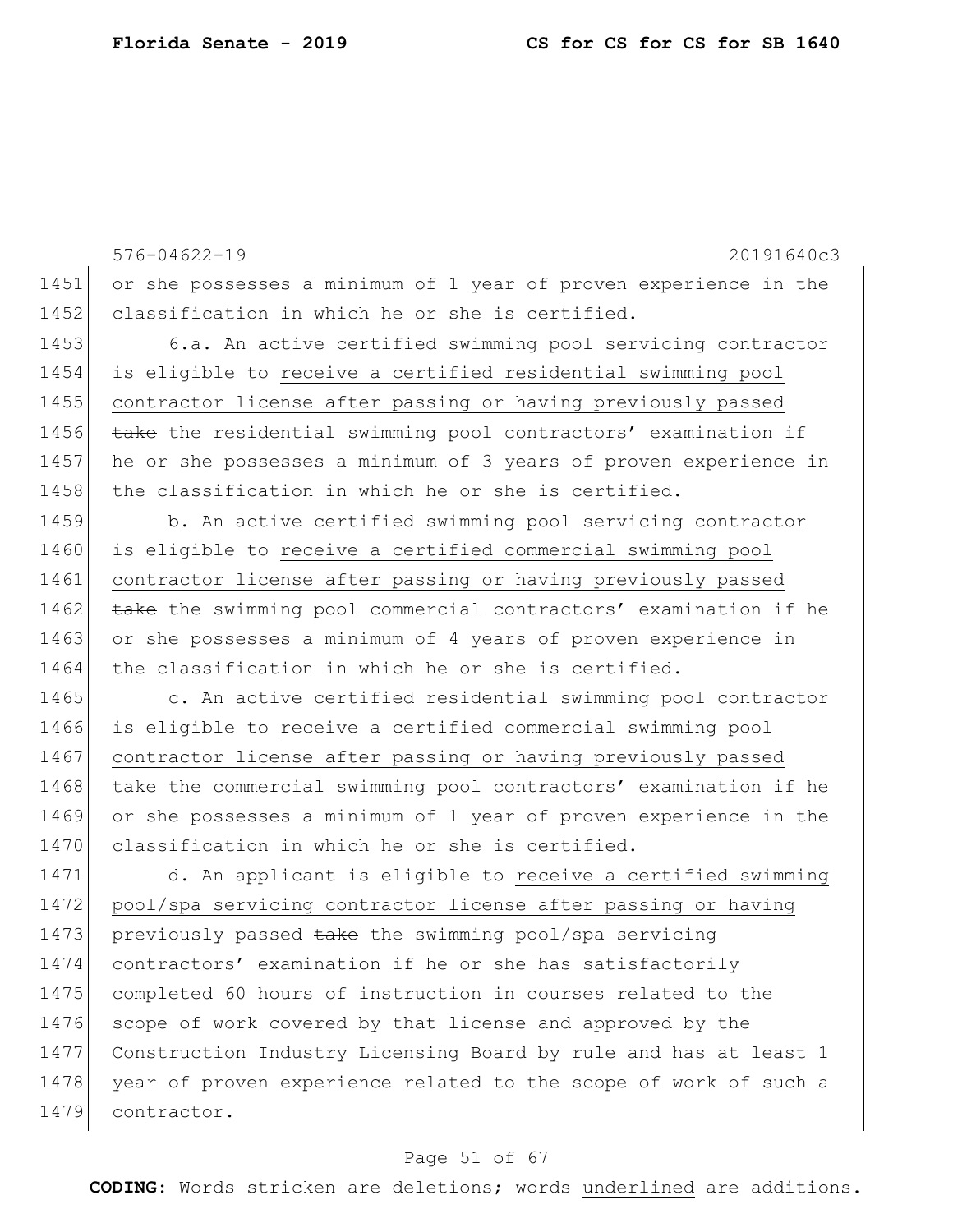576-04622-19 20191640c3 1480 Section 54. Subsection (3) of section 489.115, Florida 1481 Statutes, is amended to read: 1482 489.115 Certification and registration; endorsement; 1483 reciprocity; renewals; continuing education.-1484 (3) The board shall certify as qualified for certification 1485 by endorsement any applicant who: 1486 (a) Meets the requirements for certification as set forth 1487 in this section; has passed a national, regional, state, or 1488 United States territorial licensing examination that is 1489 substantially equivalent to the examination required by this 1490 part; and has satisfied the requirements set forth in s. 1491 489.111; 1492 (b) Holds a valid license to practice contracting issued by 1493 another state or territory of the United States, if the criteria 1494 for issuance of such license were substantially equivalent to 1495 Florida's current certification criteria;  $\Theta$ 1496 (c) Holds a valid, current license to practice contracting 1497 issued by another state or territory of the United States, if 1498 the state or territory has entered into a reciprocal agreement 1499 with the board for the recognition of contractor licenses issued 1500 in that state, based on criteria for the issuance of such 1501 licenses that are substantially equivalent to the criteria for 1502 certification in this state; or 1503 (d) Has held a valid, current license to practice 1504 contracting issued by another state or territory for at least 10 1505 years before the date of application and is applying for the 1506 same or similar license in this state, subject to subsections

 $1507$  (5) – (9).

1508 Section 55. Subsection (5) of section 489.511, Florida

### Page 52 of 67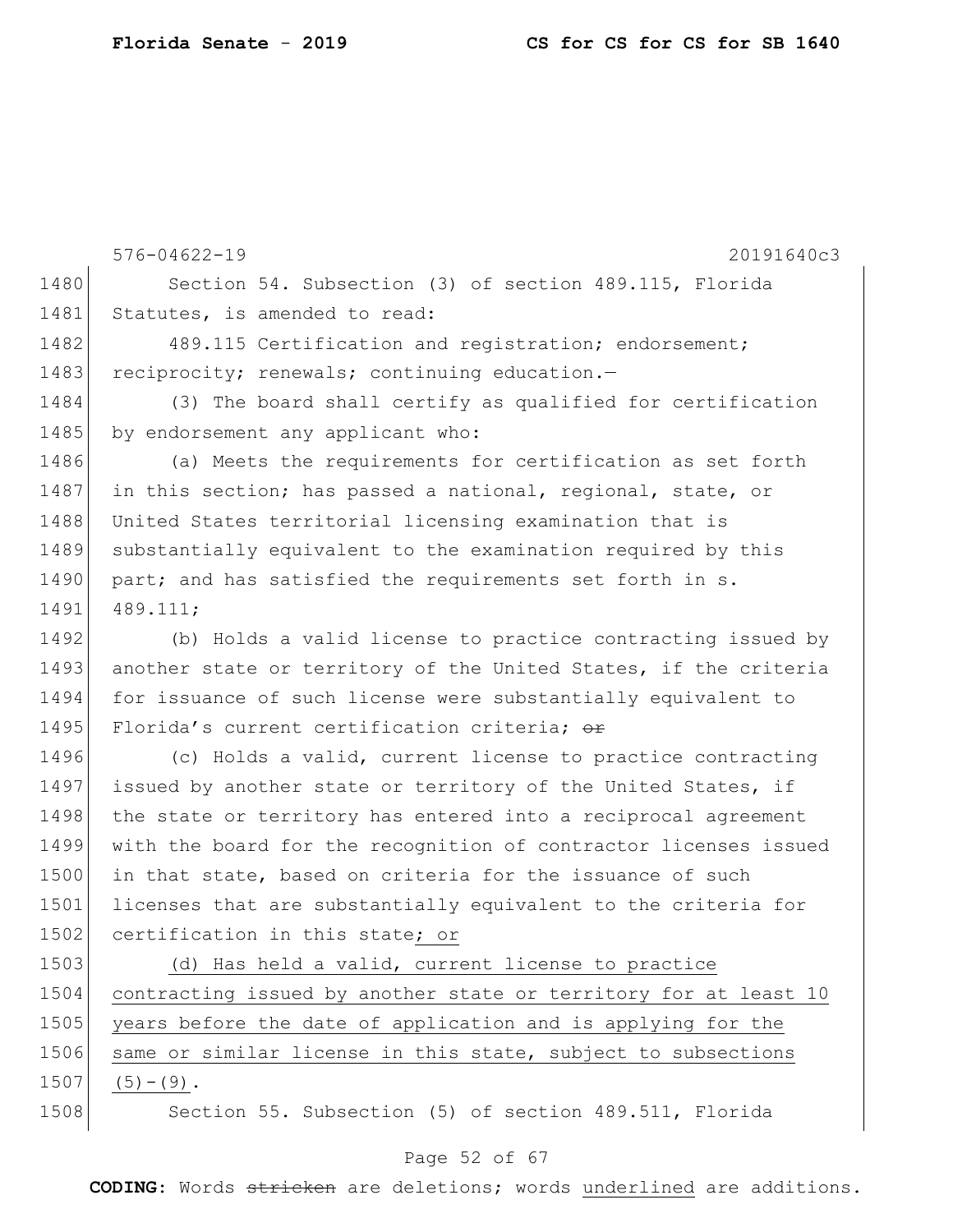576-04622-19 20191640c3 Statutes, is amended to read: 1510 489.511 Certification; application; examinations; 1511 endorsement.- (5) The board shall certify as qualified for certification 1513 by endorsement any individual applying for certification who: (a) Meets the requirements for certification as set forth in this section; has passed a national, regional, state, or United States territorial licensing examination that is substantially equivalent to the examination required by this 1518 part; and has satisfied the requirements set forth in s. 1519 489.521;  $\sigma$ r (b) Holds a valid license to practice electrical or alarm system contracting issued by another state or territory of the United States, if the criteria for issuance of such license was 1523 substantially equivalent to the certification criteria that existed in this state at the time the certificate was issued; or (c) Has held a valid, current license to practice electrical or alarm system contracting issued by another state or territory for at least 10 years before the date of application and is applying for the same or similar license in this state, subject to ss. 489.510 and 489.521(3)(a), and 1530 subparagraph (1)(b)1. 1531 Section 56. Subsection (3) and paragraph (b) of subsection (4) of section 489.517, Florida Statutes, are amended to read: 489.517 Renewal of certificate or registration; continuing education.— (3) Each certificateholder or registrant shall provide 1536 proof, in a form established by rule of the board, that the

#### Page 53 of 67

1537 certificateholder or registrant has completed at least  $7+4$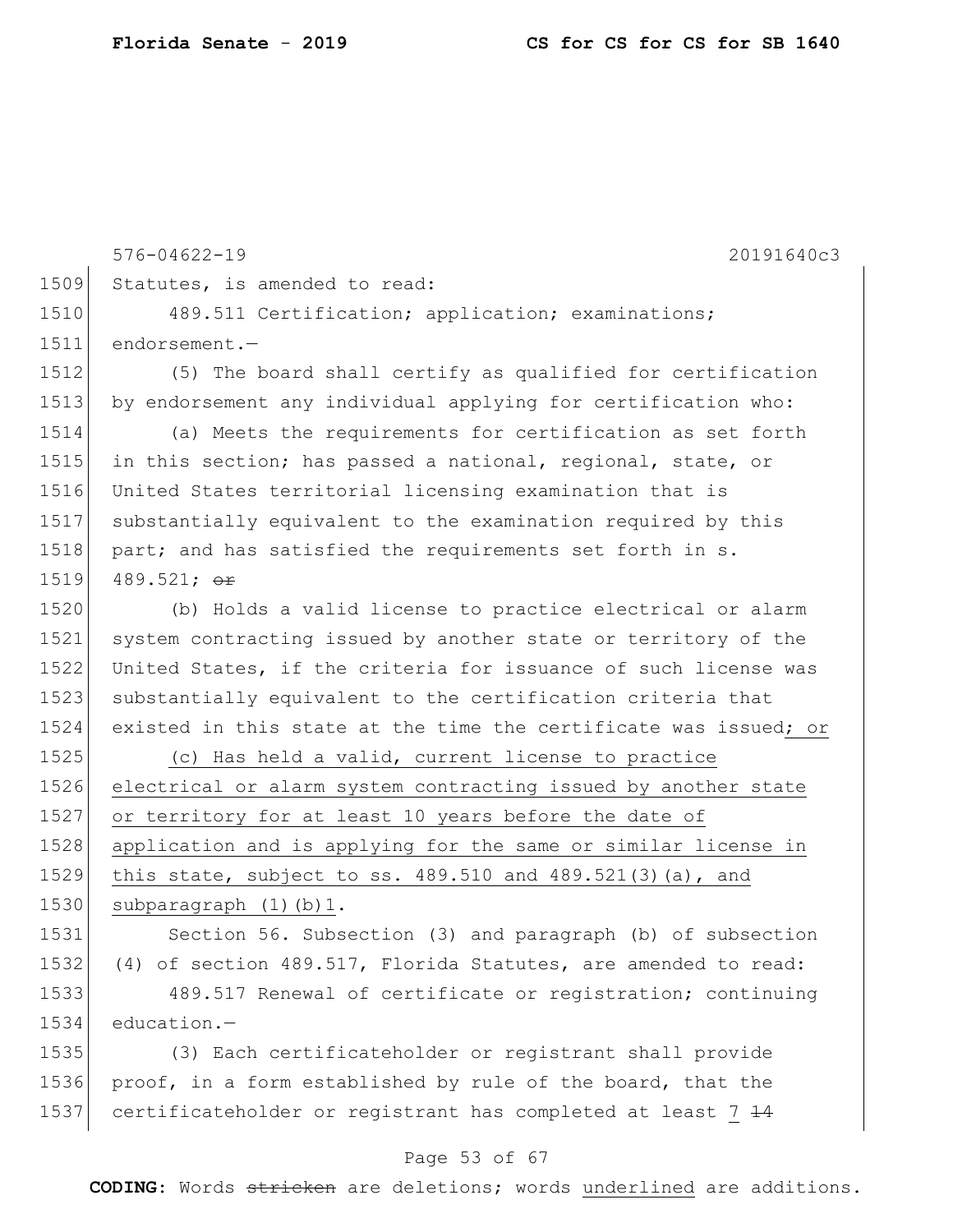|      | $576 - 04622 - 19$<br>20191640c3                                 |
|------|------------------------------------------------------------------|
| 1538 | classroom hours of at least 50 minutes each of continuing        |
| 1539 | education courses during each biennium since the issuance or     |
| 1540 | renewal of the certificate or registration. The board shall by   |
| 1541 | rule establish criteria for the approval of continuing education |
| 1542 | courses and providers and may by rule establish criteria for     |
| 1543 | accepting alternative nonclassroom continuing education on an    |
| 1544 | hour-for-hour basis.                                             |
| 1545 | (4)                                                              |
| 1546 | (b) Of the $7$ $14$ classroom hours of continuing education      |
| 1547 | required, at least 1 hour 7 hours must be on technical subjects, |
| 1548 | 1 hour on workers' compensation, 1 hour on workplace safety, 1   |
| 1549 | hour on business practices, and for alarm system contractors and |
| 1550 | electrical contractors engaged in alarm system contracting, 2    |
| 1551 | hours on false alarm prevention.                                 |
| 1552 | Section 57. Paragraph (b) of subsection (1) of section           |
| 1553 | 489.518, Florida Statutes, is amended to read:                   |
| 1554 | 489.518 Alarm system agents.-                                    |
| 1555 | (1) A licensed electrical or alarm system contractor may         |
| 1556 | not employ a person to perform the duties of a burglar alarm     |
| 1557 | system agent unless the person:                                  |
| 1558 | (b) Has successfully completed a minimum of 14 hours of          |
| 1559 | training within 90 days after employment, to include basic alarm |
| 1560 | system electronics in addition to related training including     |
| 1561 | CCTV and access control training, with at least 2 hours of       |
| 1562 | training in the prevention of false alarms. Such training shall  |
| 1563 | be from a board-approved provider, and the employee or applicant |
| 1564 | for employment shall provide proof of successful completion to   |
| 1565 | the licensed employer. The board shall by rule establish         |
| 1566 | criteria for the approval of training courses and providers and  |

# Page 54 of 67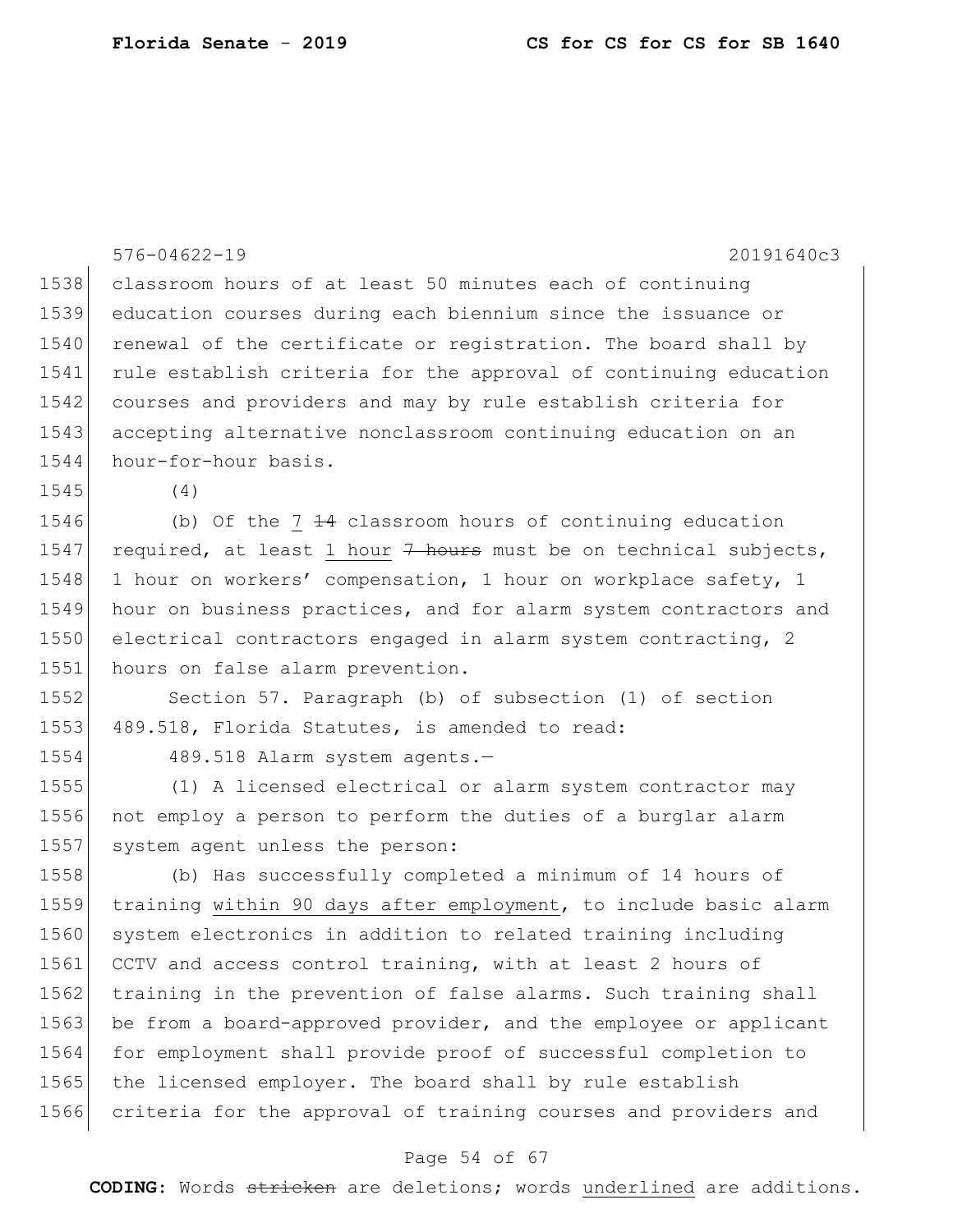|      | $576 - 04622 - 19$<br>20191640c3                                 |
|------|------------------------------------------------------------------|
| 1567 | may by rule establish criteria for accepting alternative         |
| 1568 | nonclassroom education on an hour-for-hour basis. The board      |
| 1569 | shall approve providers that conduct training in other than the  |
| 1570 | English language. The board shall establish a fee for the        |
| 1571 | approval of training providers or courses, not to exceed \$60.   |
| 1572 | Qualified employers may conduct training classes for their       |
| 1573 | employees, with board approval.                                  |
| 1574 | Section 58. Section 492.104, Florida Statutes, is amended,       |
| 1575 | to read:                                                         |
| 1576 | 492.104 Rulemaking authority. The Board of Professional          |
| 1577 | Geologists has authority to adopt rules pursuant to ss.          |
| 1578 | 120.536(1) and 120.54 to implement this chapter. Every licensee  |
| 1579 | shall be governed and controlled by this chapter and the rules   |
| 1580 | adopted by the board. The board is authorized to set, by rule,   |
| 1581 | fees for application, examination, cortificate of authorization, |
| 1582 | late renewal, initial licensure, and license renewal. These fees |
| 1583 | may should not exceed the cost of implementing the application,  |
| 1584 | examination, initial licensure, and license renewal or other     |
| 1585 | administrative process and shall be established as follows:      |
| 1586 | (1) The application fee shall not exceed \$150 and shall be      |
| 1587 | nonrefundable.                                                   |
| 1588 | (2) The examination fee shall not exceed \$250, and the fee      |
| 1589 | may be apportioned to each part of a multipart examination. The  |
| 1590 | examination fee shall be refundable in whole or part if the      |
| 1591 | applicant is found to be ineligible to take any portion of the   |
| 1592 | licensure examination.                                           |
| 1593 | (3) The initial license fee shall not exceed \$100.              |

1594 (4) The biennial renewal fee shall not exceed \$150.

1595  $(5)$  The fee for a certificate of authorization shall not

## Page 55 of 67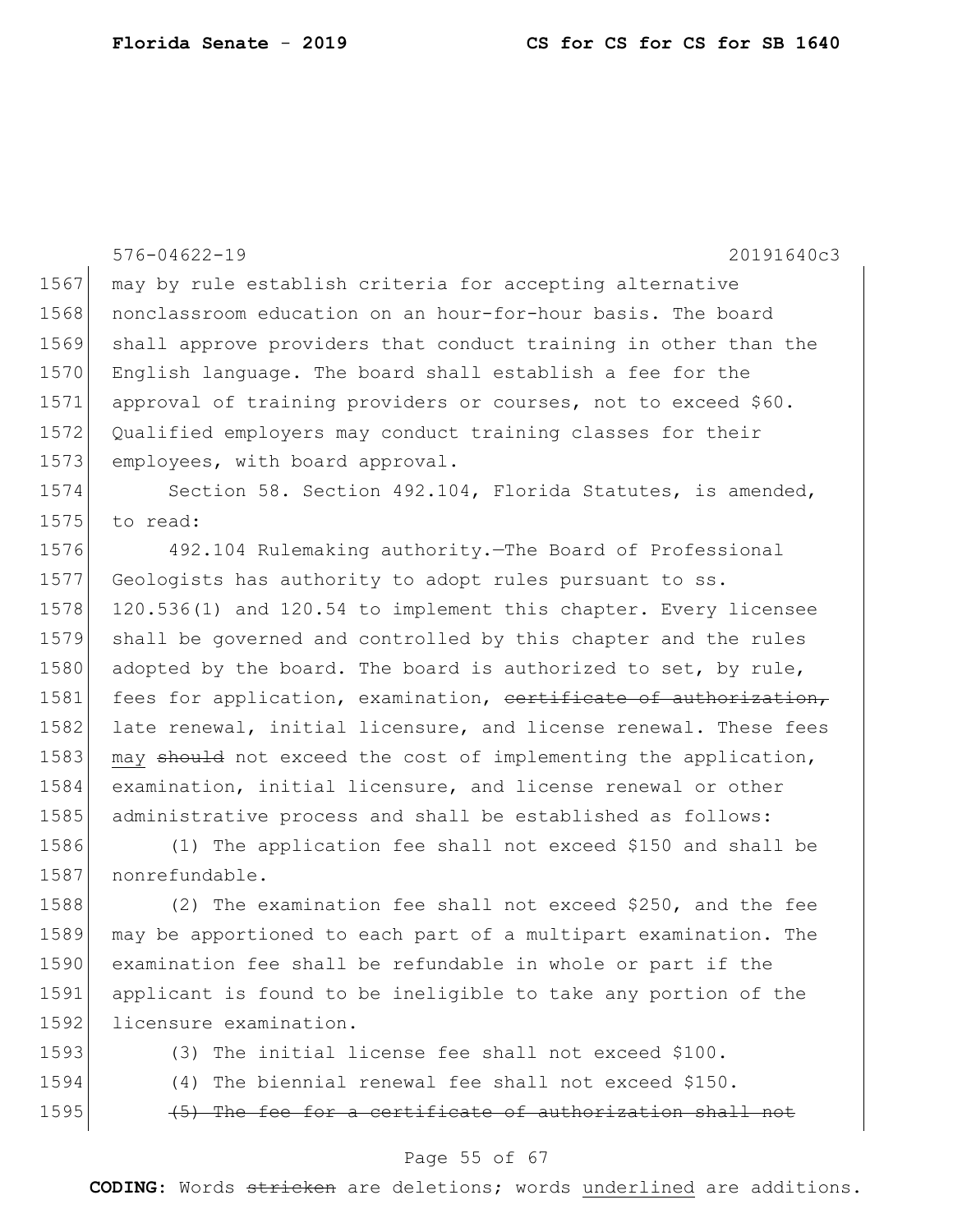|      | $576 - 04622 - 19$<br>20191640c3                                  |
|------|-------------------------------------------------------------------|
| 1596 | exceed \$350 and the fee for renewal of the certificate shall not |
| 1597 | $exceed$ $$350.$                                                  |
| 1598 | $(5)$ $(6)$ The fee for reactivation of an inactive license may   |
| 1599 | shall not exceed \$50.                                            |
| 1600 | $(6)$ $(7)$ The fee for a provisional license may shall not       |
| 1601 | exceed \$400.                                                     |
| 1602 | $(7)$ $(4)$ The fee for application, examination, and licensure   |
| 1603 | for a license by endorsement is shall be as provided in this      |
| 1604 | section for licenses in general.                                  |
| 1605 | Section 59. Subsection (1) of section 492.108, Florida            |
| 1606 | Statutes, is amended to read:                                     |
| 1607 | 492.108 Licensure by endorsement; requirements; fees.-            |
| 1608 | (1) The department shall issue a license by endorsement to        |
| 1609 | any applicant who, upon applying to the department and remitting  |
| 1610 | an application fee, has been certified by the board that he or    |
| 1611 | she:                                                              |
| 1612 | (a) Has met the qualifications for licensure in s.                |
| 1613 | $492.105(1)(b)-(e)$ and:                                          |
| 1614 | 1. (b) Is the holder of an active license in good standing        |
| 1615 | in a state, trust, territory, or possession of the United         |
| 1616 | States.                                                           |
| 1617 | 2.(c) Was licensed through written examination in at least        |
| 1618 | one state, trust, territory, or possession of the United States,  |
| 1619 | the examination requirements of which have been approved by the   |
| 1620 | board as substantially equivalent to or more stringent than       |
| 1621 | those of this state, and has received a score on such             |
| 1622 | examination which is equal to or greater than the score required  |
| 1623 | by this state for licensure by examination.                       |
| 1624 | 3. (d) Has taken and successfully passed the laws and rules       |

# Page 56 of 67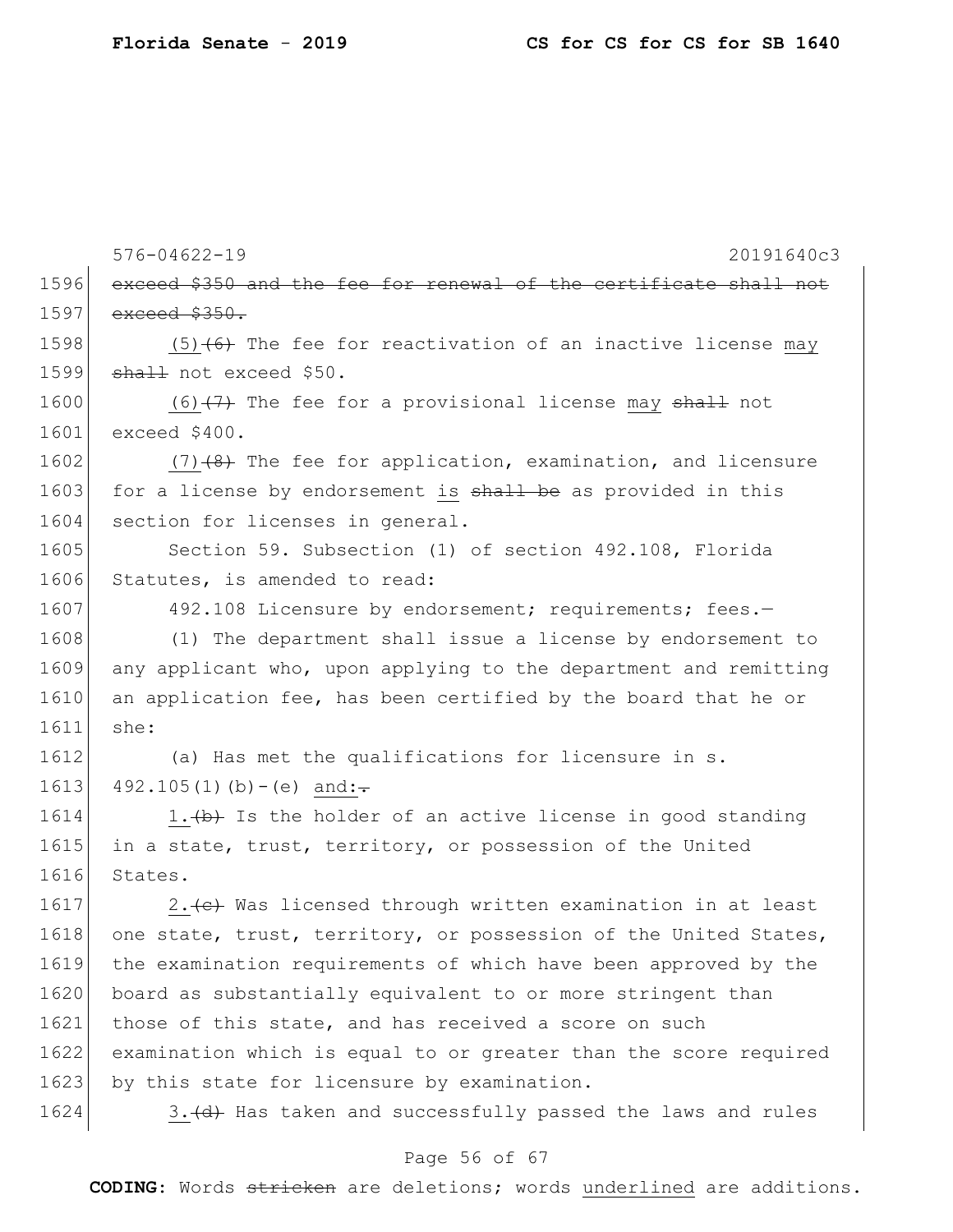576-04622-19 20191640c3 1625 portion of the examination required for licensure as a 1626 professional geologist in this state. 1627 (b) Has held a valid license to practice geology in another 1628 state, trust, territory, or possession of the United States for 1629 at least 10 years before the date of application and has 1630 successfully completed a state, regional, national, or other 1631 examination that is equivalent to or more stringent than the 1632 examination required by the department. If such applicant has 1633 met the requirements for a license by endorsement except 1634 successful completion of an examination that is equivalent to or 1635 more stringent than the examination required by the board, such 1636 applicant may take the examination required by the board.

1637 Section 60. Section 492.111, Florida Statutes, is amended 1638 to read:

1639 492.111 Practice of professional geology by a firm, 1640 corporation, or partnership<del>; certificate of authorization</del>.—The 1641 practice of, or offer to practice, professional geology by 1642 individual professional geologists licensed under the provisions 1643 of this chapter through a firm, corporation, or partnership 1644 offering geological services to the public through individually 1645 licensed professional geologists as agents, employees, officers, 1646 or partners thereof is permitted subject to the provisions of 1647 this chapter, if provided that:

1648 (1) At all times that it offers geological services to the 1649 public, the firm, corporation, or partnership is qualified by 1650 has on file with the department the name and license number of 1651 one or more individuals who hold a current, active license as a 1652 professional geologist in the state and are serving as a 1653 geologist of record for the firm, corporation, or partnership. A

#### Page 57 of 67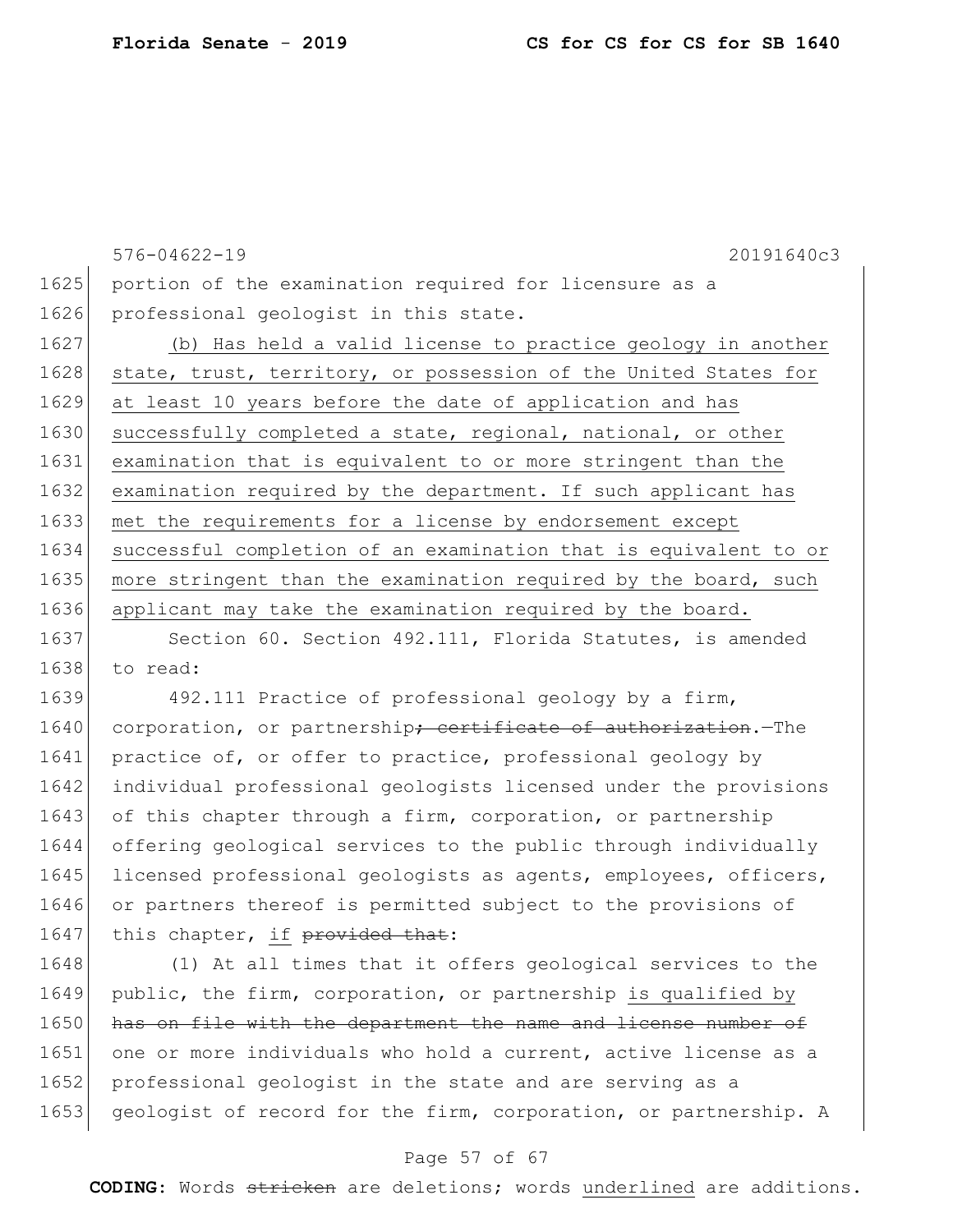576-04622-19 20191640c3 1654 geologist of record may be any principal officer or employee of 1655 such firm or corporation, or any partner or employee of such 1656 partnership, who holds a current, active license as a 1657 professional geologist in this state, or any other Florida-1658 licensed professional geologist with whom the firm, corporation, 1659 or partnership has entered into a long-term, ongoing 1660 relationship, as defined by rule of the board, to serve as one 1661 of its geologists of record. It shall be the responsibility of 1662 the firm, corporation, or partnership and The geologist of 1663 record shall  $\pm\Theta$  notify the department of any changes in the 1664 relationship or identity of that geologist of record within 30 1665 days after such change. 1666  $(2)$  The firm, corporation, or partnership has been issued a 1667 certificate of authorization by the department as provided in 1668 this chapter. For purposes of this section, a certificate of 1669 authorization shall be required of any firm, corporation, 1670 partnership, association, or person practicing under a 1671 fictitious name and offering geological services to the public; 1672 except that, when an individual is practicing professional

1673 geology in her or his own name, she or he shall not be required  $1674$  to obtain a certificate of authorization under this section. 1675 Such certificate of authorization shall be renewed every 2  $1676$  <del>years.</del>

1677 (2) $(3)$  All final geological papers or documents involving 1678 the practice of the profession of geology which have been 1679 prepared or approved for the use of such firm, corporation, or 1680 partnership, for delivery to any person for public record with 1681 the state, shall be dated and bear the signature and seal of the 1682 professional geologist or professional geologists who prepared

#### Page 58 of 67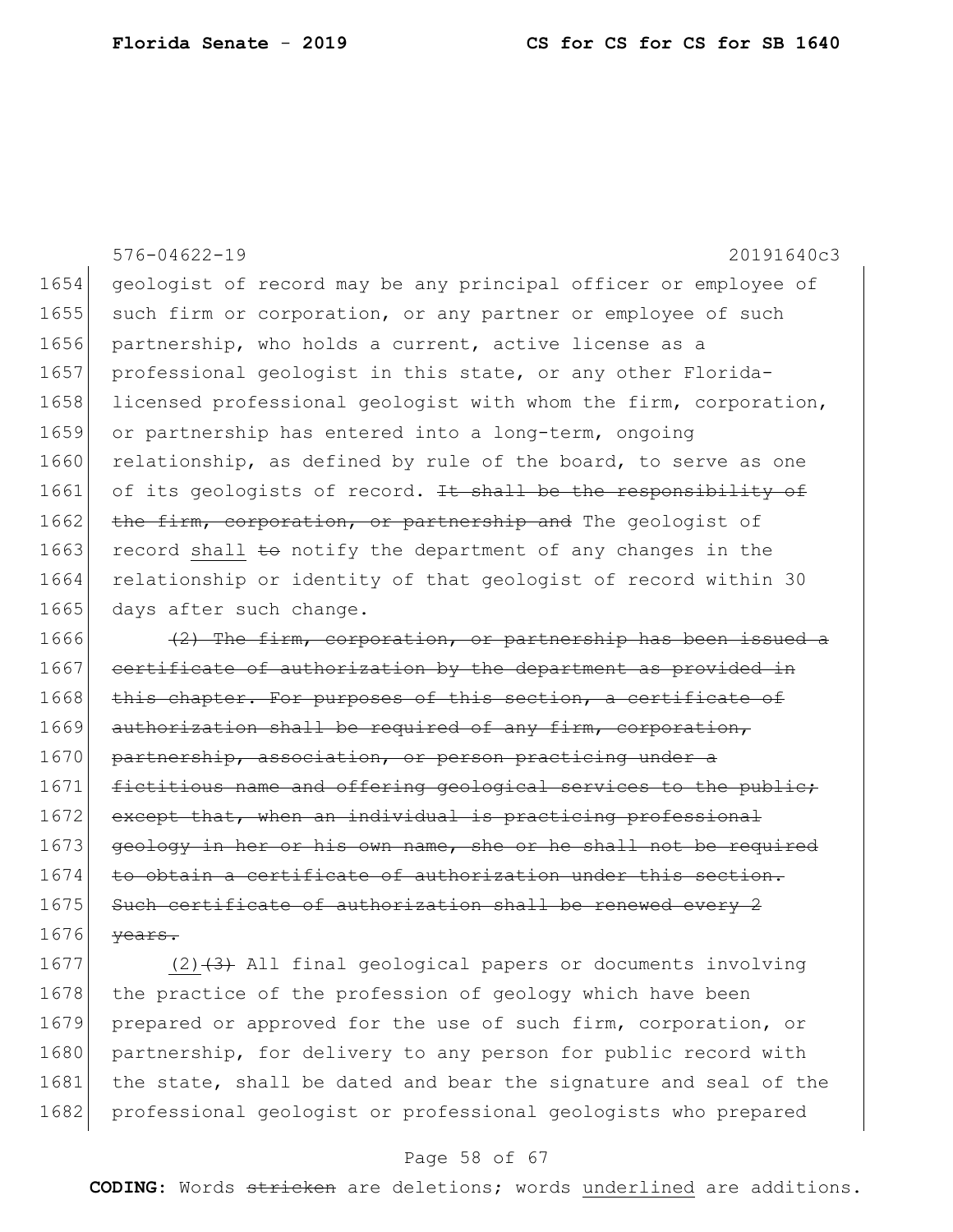576-04622-19 20191640c3

1683 or approved them.

1684 (3) $(4)$  Except as provided in s. 558.0035, the fact that a 1685 licensed professional geologist practices through a corporation 1686 or partnership does not relieve the registrant from personal 1687 liability for negligence, misconduct, or wrongful acts committed 1688 by her or him. The partnership and all partners are jointly and 1689 severally liable for the negligence, misconduct, or wrongful 1690 acts committed by their agents, employees, or partners while 1691 acting in a professional capacity. Any officer, agent, or 1692 employee of a corporation is personally liable and accountable 1693 only for negligent acts, wrongful acts, or misconduct committed 1694 by her or him or committed by any person under her or his direct 1695 supervision and control, while rendering professional services 1696 on behalf of the corporation. The personal liability of a 1697 shareholder of a corporation, in her or his capacity as 1698 shareholder, may be no greater than that of a shareholder-1699 employee of a corporation incorporated under chapter 607. The 1700 corporation is liable up to the full value of its property for 1701 any negligent acts, wrongful acts, or misconduct committed by 1702 any of its officers, agents, or employees while they are engaged 1703 on behalf of the corporation in the rendering of professional 1704 services.

1705  $(5)$  The firm, corporation, or partnership desiring a 1706 certificate of authorization shall file with the department an 1707 application therefor, upon a form to be prescribed by the 1708 department, accompanied by the required application fee.

1709  $(6)$  The department may refuse to issue a certificate of 1710 authorization if any facts exist which would entitle the 1711 department to suspend or revoke an existing certificate of

#### Page 59 of 67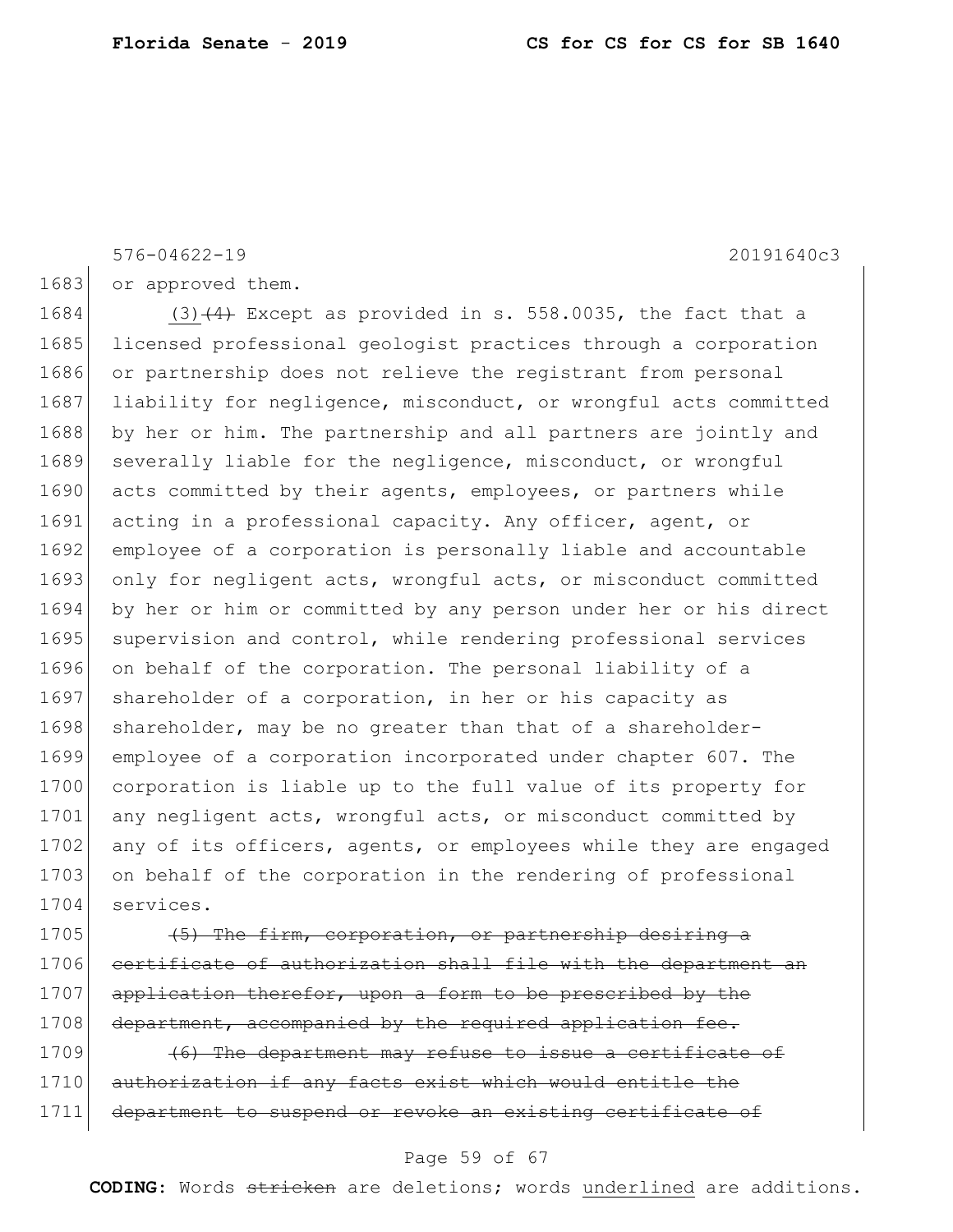|      | $576 - 04622 - 19$<br>20191640c3                                 |
|------|------------------------------------------------------------------|
| 1712 | authorization or if the department, after giving persons         |
| 1713 | involved a full and fair hearing, determines that any of the     |
| 1714 | officers or directors of said firm or corporation, or partners   |
| 1715 | of said partnership, have violated the provisions of s. 492.113. |
| 1716 | Section 61. Subsection (4) of section 492.113, Florida           |
| 1717 | Statutes, is amended to read:                                    |
| 1718 | 492.113 Disciplinary proceedings.-                               |
| 1719 | (4) The department shall reissue the license of a                |
| 1720 | disciplined professional geologist or business upon              |
| 1721 | certification by the board that the disciplined person has       |
| 1722 | complied with all of the terms and conditions set forth in the   |
| 1723 | final order.                                                     |
| 1724 | Section 62. Section 492.115, Florida Statutes, is amended        |
| 1725 | to read:                                                         |
| 1726 | 492.115 Roster of licensed professional geologists. - A          |
| 1727 | roster showing the names and places of business or residence of  |
| 1728 | all licensed professional geologists and all properly qualified  |
| 1729 | firms, corporations, or partnerships practicing holding          |
| 1730 | certificates of authorization to practice professional geology   |
| 1731 | in the state shall be prepared annually by the department. A     |
| 1732 | copy of this roster must be made available to shall be           |
| 1733 | obtainable by each licensed professional geologist and each      |
| 1734 | firm, corporation, or partnership qualified by a professional    |
| 1735 | geologist holding a certificate of authorization, and copies     |
| 1736 | thereof shall be placed on file with the department.             |
| 1737 | Section 63. Paragraph (i) of subsection (2) of section           |
| 1738 | 548.003, Florida Statutes, is amended to read:                   |
| 1739 | 548.003 Florida State Boxing Commission.-                        |
| 1740 | (2) The Florida State Boxing Commission, as created by           |

# Page 60 of 67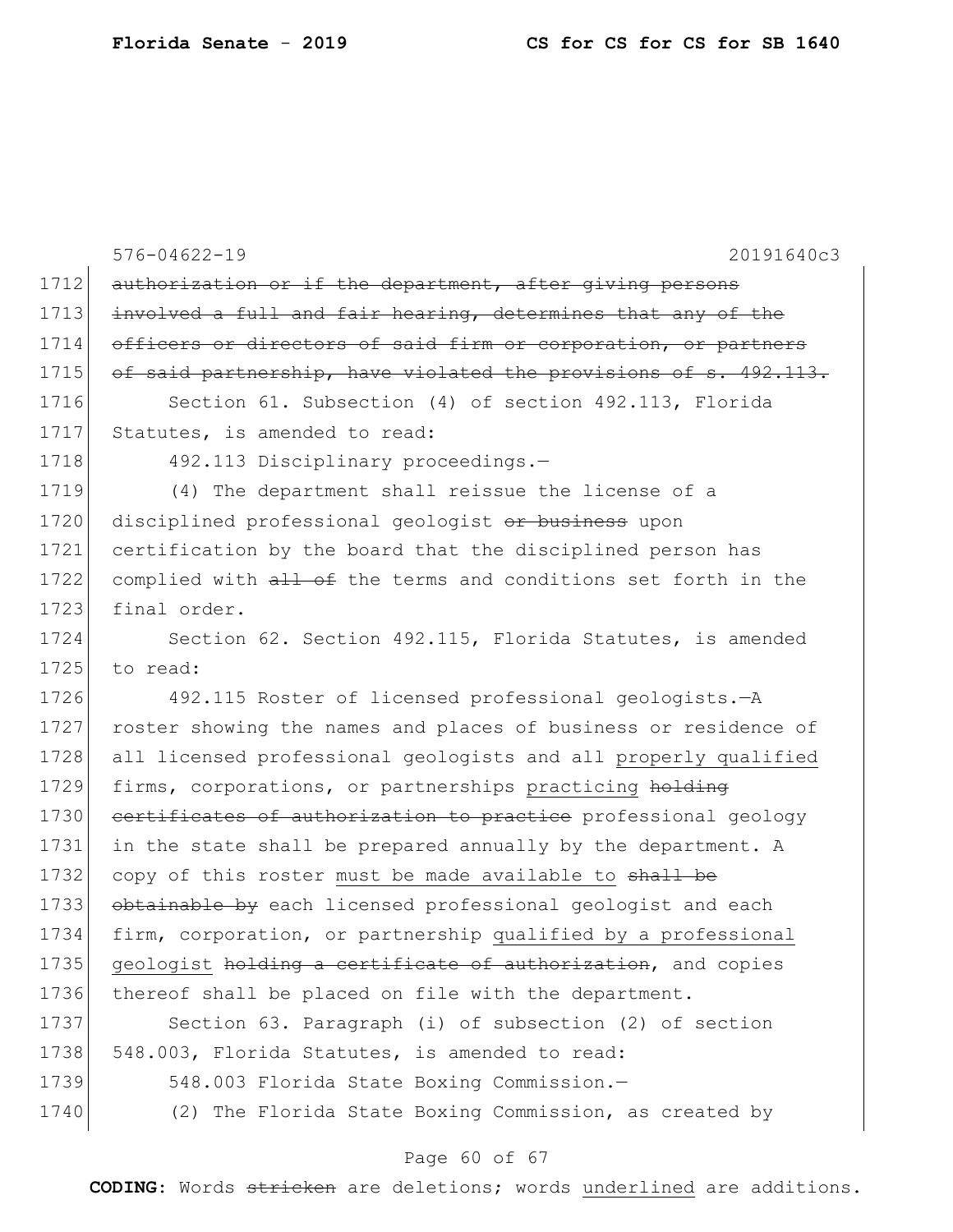576-04622-19 20191640c3 1741 subsection (1), shall administer the provisions of this chapter. 1742 The commission has authority to adopt rules pursuant to ss. 1743 120.536(1) and 120.54 to implement the provisions of this 1744 chapter and to implement each of the duties and responsibilities 1745 conferred upon the commission, including, but not limited to: 1746 **(i)** Designation and duties of a knockdown timekeeper. 1747 Section 64. Subsection (1) of section 548.017, Florida 1748 Statutes, is amended to read: 1749 548.017 Participants, managers, and other persons required 1750 to have licenses.-1751 (1) A participant, manager, trainer, second, timekeeper, 1752 referee, judge, announcer, physician, matchmaker, or promoter 1753 must be licensed before directly or indirectly acting in such 1754 capacity in connection with any match involving a participant. A 1755 physician approved by the commission must be licensed pursuant 1756 to chapter 458 or chapter 459, must maintain an unencumbered 1757 license in good standing, and must demonstrate satisfactory 1758 medical training or experience in boxing, or a combination of 1759 both, to the executive director before working as the ringside 1760 physician. 1761 Section 65. Effective January 1, 2020, subsection (1) of 1762 section 553.74, Florida Statutes, is amended to read: 1763 553.74 Florida Building Commission.-1764 (1) The Florida Building Commission is created and located 1765 within the Department of Business and Professional Regulation 1766 for administrative purposes. Members are appointed by the

1767 Governor subject to confirmation by the Senate. The commission 1768 is composed of 21  $27$  members, consisting of the following 1769 members:

### Page 61 of 67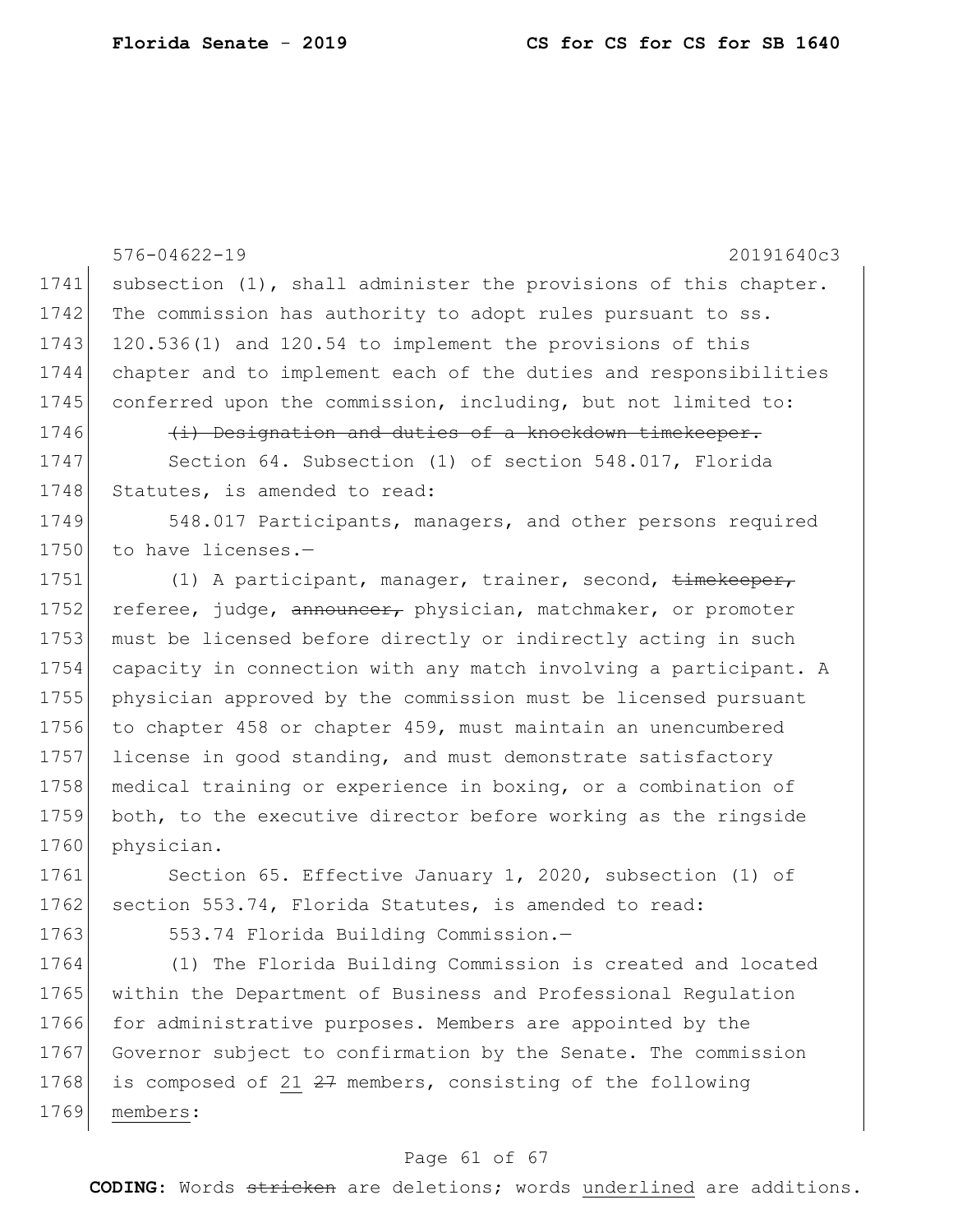| $576 - 04622 - 19$<br>20191640c3                                |
|-----------------------------------------------------------------|
| (a) One architect licensed pursuant to chapter 481 with at      |
| least 5 years of experience in the design and construction of   |
| buildings containing Florida Building Code designated Group R   |
| occupancy at or above 210 feet in height above the elevation of |
| the lowest level of emergency services access registered to     |
| practice in this state and actively engaged in the profession.  |
| The American Institute of Architects, Florida Section, is       |
| encouraged to recommend a list of candidates for consideration. |
| (b) One structural engineer registered to practice in this      |
| state and actively engaged in the profession. The Florida       |
| Engineering Society is encouraged to recommend a list of        |
| candidates for consideration.                                   |
| (c) One air-conditioning or mechanical contractor certified     |
| to do business in this state and actively engaged in the        |
| profession. The Florida Air Conditioning Contractors            |
| Association, the Florida Refrigeration and Air Conditioning     |
| Contractors Association, and the Mechanical Contractors         |
| Association of Florida are encouraged to recommend a list of    |
| candidates for consideration.                                   |
| (d) One electrical contractor certified to do business in       |
| this state and actively engaged in the profession. The Florida  |
| Association of Electrical Contractors and the National          |
| Electrical Contractors Association, Florida Chapter, are        |
| encouraged to recommend a list of candidates for consideration. |
| (e) One member from fire protection engineering or              |
| technology who is actively engaged in the profession. The       |
| Florida Chapter of the Society of Fire Protection Engineers and |
|                                                                 |

1797 the Florida Fire Marshals and Inspectors Association are

1798 encouraged to recommend a list of candidates for consideration.

## Page 62 of 67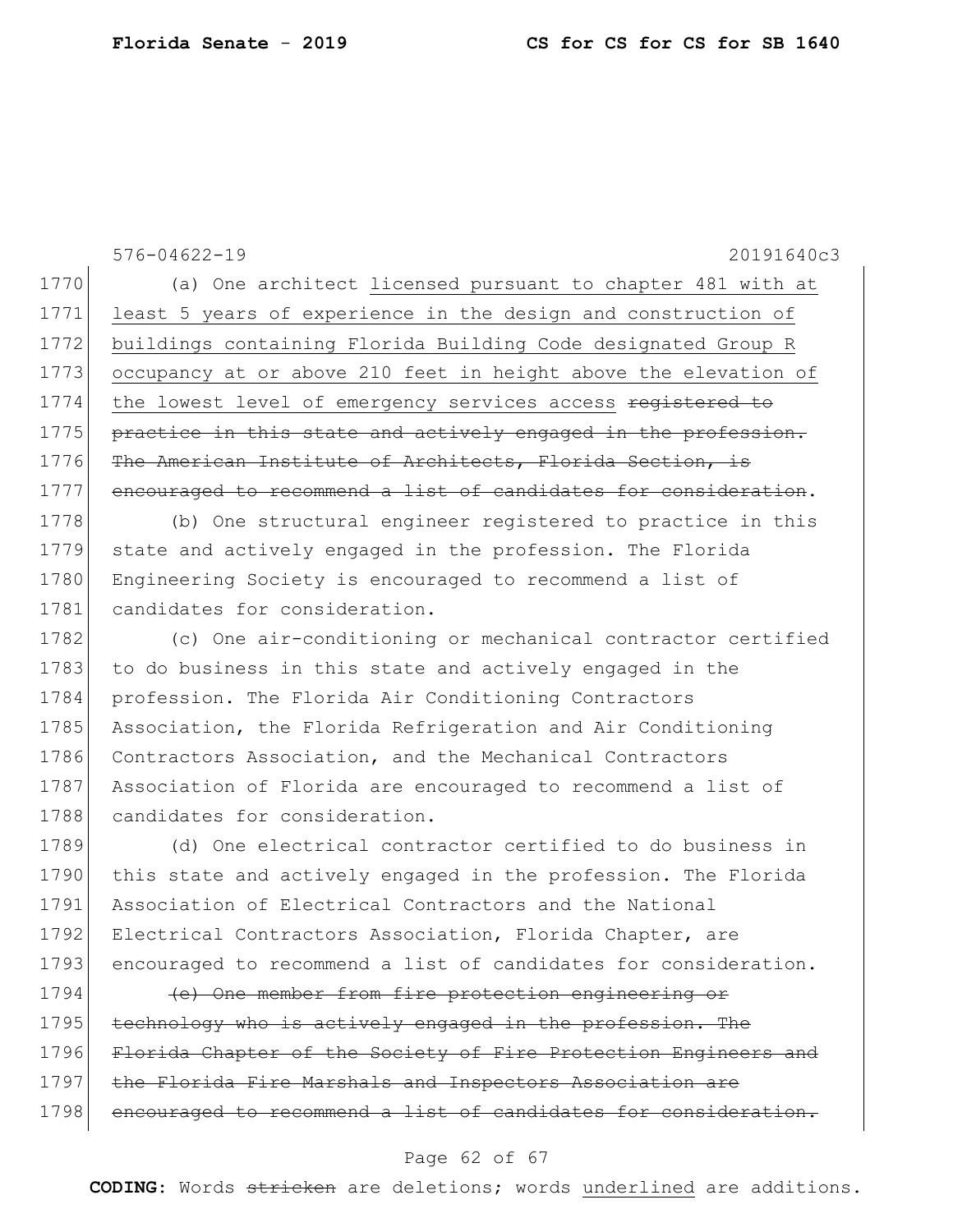576-04622-19 20191640c3 1799 (e) $(f)$  One certified general contractor or one certified 1800 building contractor certified to do business in this state and 1801 actively engaged in the profession. The Associated Builders and 1802 Contractors of Florida, the Florida Associated General 1803 Contractors Council, the Florida Home Builders Association, and 1804 the Union Contractors Association are encouraged to recommend a 1805 list of candidates for consideration. 1806  $(f)$  (f)  $\left(\frac{f}{f}\right)$  One plumbing contractor licensed to do business in 1807 this state and actively engaged in the profession. The Florida 1808 Association of Plumbing, Heating, and Cooling Contractors is 1809 encouraged to recommend a list of candidates for consideration. 1810 (g) $\left(\frac{h}{h}\right)$  One roofing or sheet metal contractor certified to 1811 do business in this state and actively engaged in the 1812 profession. The Florida Roofing, Sheet Metal, and Air 1813 Conditioning Contractors Association and the Sheet Metal and Air 1814 Conditioning Contractors' National Association are encouraged to 1815 recommend a list of candidates for consideration. 1816 (h) $\leftrightarrow$  One certified residential contractor licensed to do 1817 business in this state and actively engaged in the profession. 1818 The Florida Home Builders Association is encouraged to recommend 1819 a list of candidates for consideration. 1820 (i) $\leftarrow$  Three members who are municipal, county, or district 1821 codes enforcement officials, one of whom is also a fire 1822 official. The Building Officials Association of Florida and the 1823 Florida Fire Marshals and Inspectors Association are encouraged 1824 to recommend a list of candidates for consideration. 1825 (j) The State Fire Marshal or his or her designee who has 1826 expertise in fire suppression.

1827 (k) One member who represents the Department of Financial

#### Page 63 of 67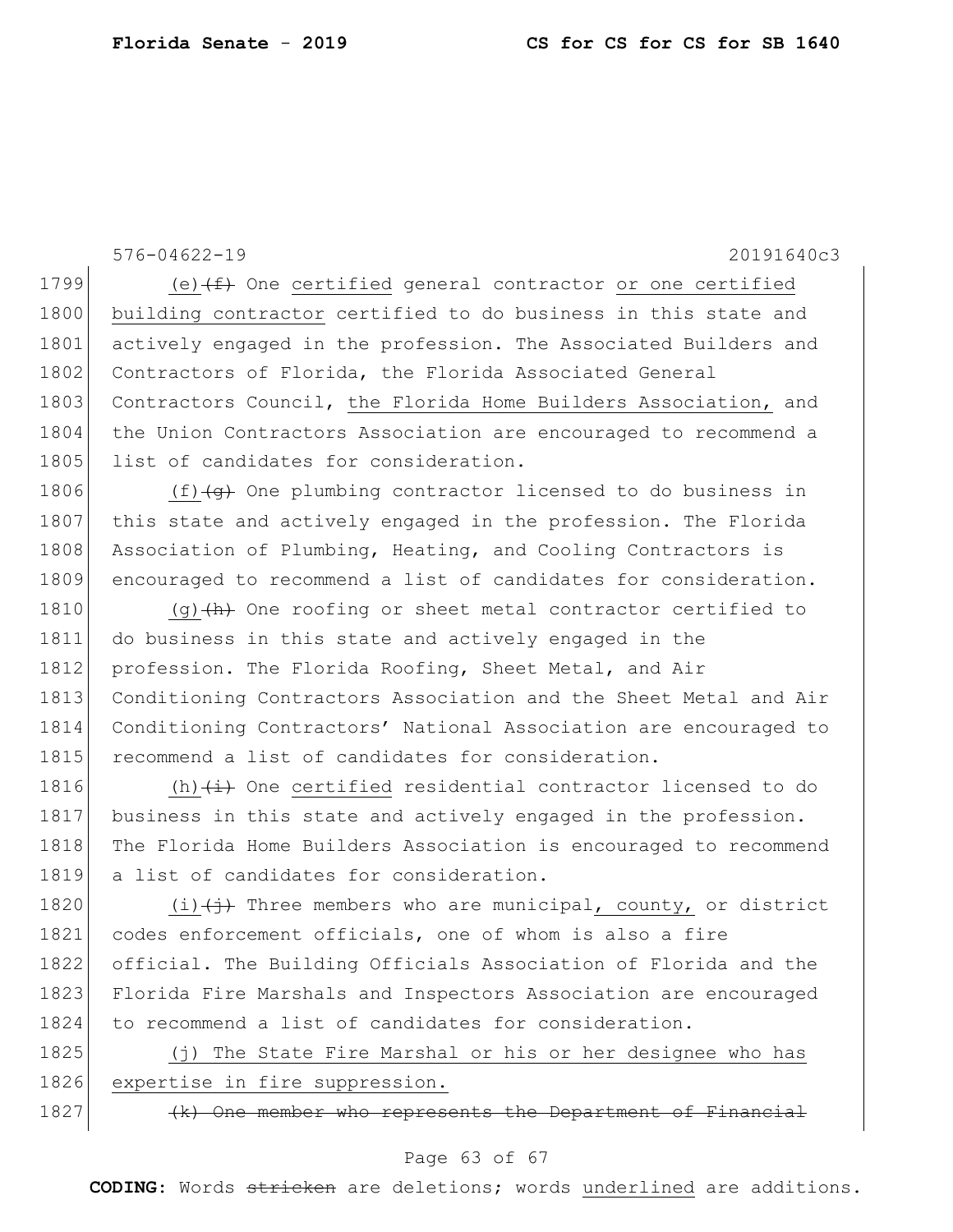|      | $576 - 04622 - 19$<br>20191640c3                                            |
|------|-----------------------------------------------------------------------------|
| 1828 | Services.                                                                   |
| 1829 | (1) One member who is a county codes enforcement official.                  |
| 1830 | The Building Officials Association of Florida is encouraged to              |
| 1831 | recommend a list of candidates for consideration.                           |
| 1832 | $(k)$ $(m)$ One member of a Florida-based organization of                   |
| 1833 | persons with disabilities or a nationally chartered organization            |
| 1834 | of persons with disabilities with chapters in this state which              |
| 1835 | complies with or is certified to be compliant with the                      |
| 1836 | requirements of the Americans with Disability Act of 1990, as               |
| 1837 | amended.                                                                    |
| 1838 | $(1)$ $(n)$ One member of the manufactured buildings industry               |
| 1839 | who is licensed to do business in this state and is actively                |
| 1840 | engaged in the industry. The Florida Manufactured Housing                   |
| 1841 | Association is encouraged to recommend a list of candidates for             |
| 1842 | consideration.                                                              |
| 1843 | $(m)$ (-0) One mechanical or electrical engineer registered to              |
| 1844 | practice in this state and actively engaged in the profession.              |
| 1845 | The Florida Engineering Society is encouraged to recommend a                |
| 1846 | list of candidates for consideration.                                       |
| 1847 | (p) One member who is a representative of a municipality or                 |
| 1848 | a charter county. The Florida League of Cities and the Florida              |
| 1849 | Association of Counties are encouraged to recommend a list of               |
| 1850 | eandidates for consideration.                                               |
| 1851 | (n) $\left(\alpha\right)$ One member of the building products manufacturing |
| 1852 | industry who is authorized to do business in this state and is              |
| 1853 | actively engaged in the industry. The Florida Building Material             |
| 1854 | Association, the Florida Concrete and Products Association, and             |
| 1855 | the Fenestration Manufacturers Association are encouraged to                |
| 1856 | recommend a list of candidates for consideration.                           |
|      |                                                                             |

# Page 64 of 67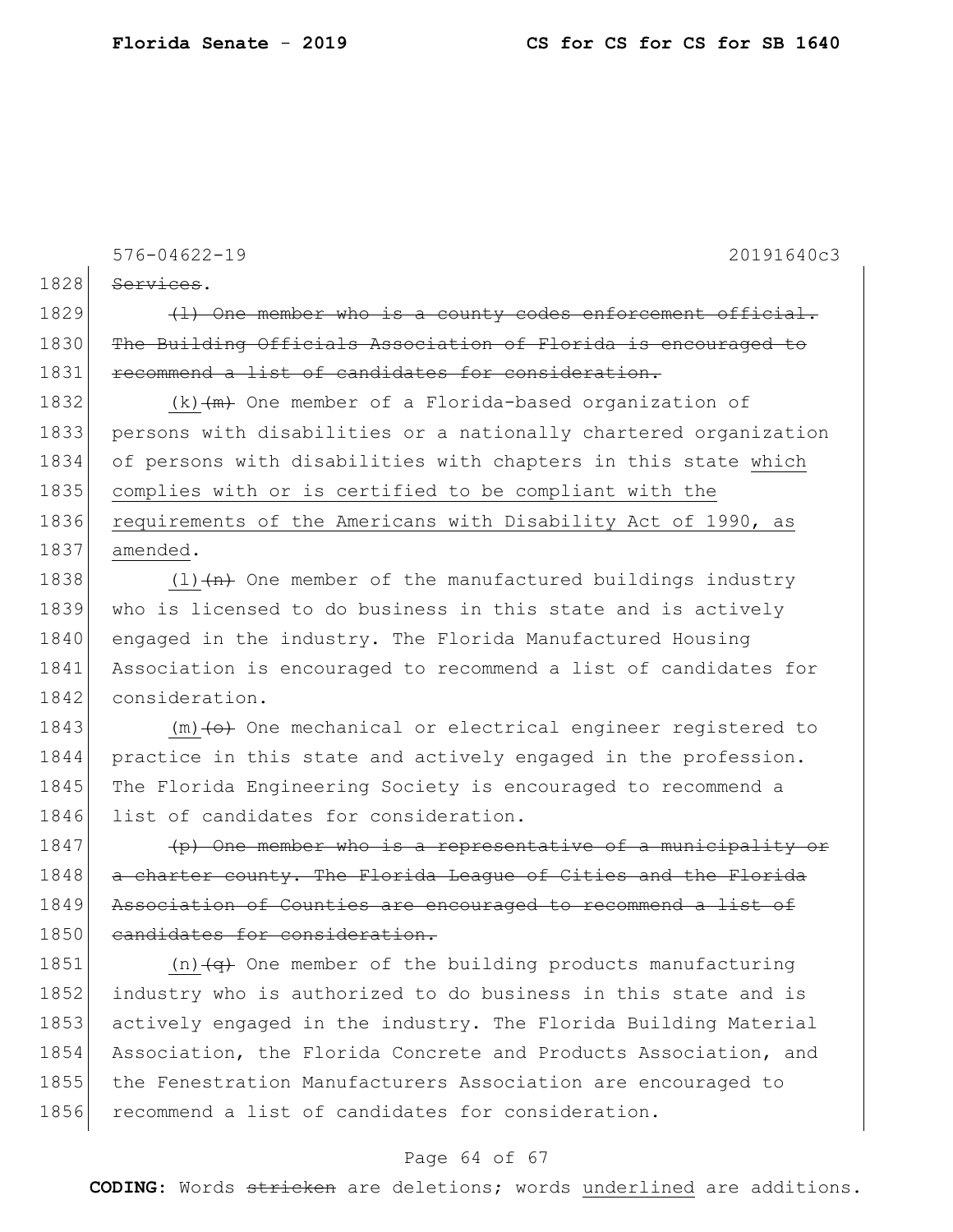576-04622-19 20191640c3 1857 (o)  $\left\langle r\right\rangle$  One member who is a representative of the building 1858 owners and managers industry who is actively engaged in 1859 commercial building ownership or management. The Building Owners 1860 and Managers Association is encouraged to recommend a list of 1861 candidates for consideration. 1862 (p)  $\leftrightarrow$  One member who is a representative of the insurance 1863 industry. The Florida Insurance Council is encouraged to 1864 recommend a list of candidates for consideration.  $1865$  (t) One member who is a representative of public education. 1866 (q) $\left\{\frac{u}{u}\right\}$  One member who is a swimming pool contractor 1867 licensed to do business in this state and actively engaged in 1868 the profession. The Florida Swimming Pool Association and the 1869 United Pool and Spa Association are encouraged to recommend a 1870 list of candidates for consideration. 1871  $(r)$   $\left\langle r\right\rangle$  One member who is a representative of the green 1872 building industry and who is a third-party commission agent, a 1873 Florida board member of the United States Green Building Council 1874 or Green Building Initiative, a professional who is accredited 1875 under the International Green Construction Code (IGCC), or a 1876 professional who is accredited under Leadership in Energy and 1877 Environmental Design (LEED). 1878  $(s)$   $\left\langle w\right\rangle$  One member who is a representative of a natural gas 1879 distribution system and who is actively engaged in the 1880 distribution of natural gas in this state. The Florida Natural 1881 Gas Association is encouraged to recommend a list of candidates 1882 for consideration. 1883  $\left\{\times\right\}$  One member who is a representative of the Department of

1884 Agriculture and Consumer Services' Office of Energy. The 1885 Commissioner of Agriculture is encouraged to recommend a list of

#### Page 65 of 67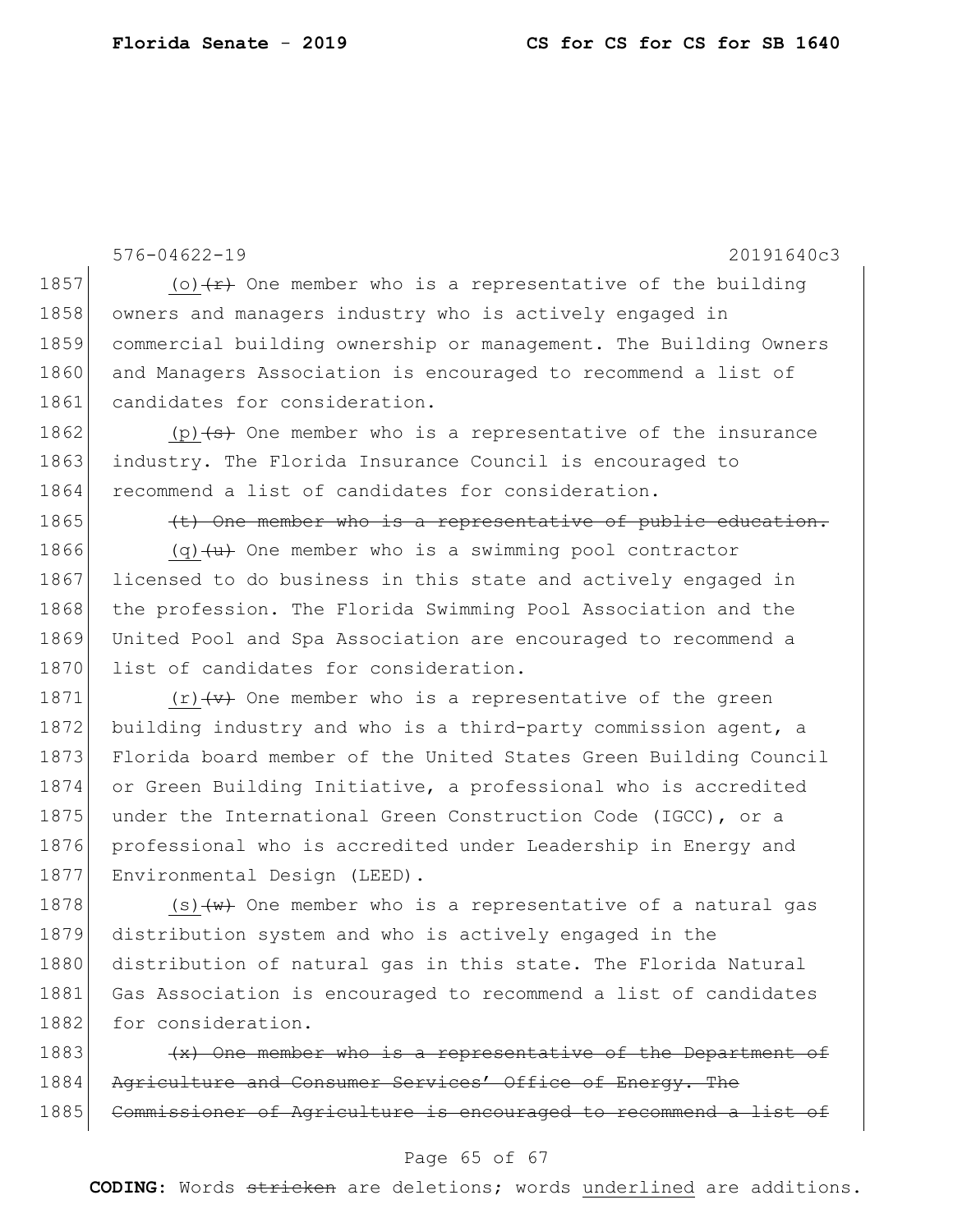576-04622-19 20191640c3 1886 candidates for consideration.  $1887$  (y) One member who shall be the chair. 1888 Section 66. Subsection (3) of section 559.25, Florida 1889 Statutes, is amended to read: 1890 559.25 Exemptions.—The provisions of this part shall not 1891 apply to or affect the following persons: 1892 (3) Duly licensed auctioneers, selling at auction. 1893 Section 67. Paragraphs (h) and (k) of subsection (2) of 1894 section 287.055, Florida Statutes, are amended to read: 1895 287.055 Acquisition of professional architectural, 1896 engineering, landscape architectural, or surveying and mapping 1897 services; definitions; procedures; contingent fees prohibited; 1898 penalties.-1899 (2) DEFINITIONS.—For purposes of this section: 1900 (h) A "design-build firm" means a partnership, corporation, 1901 or other legal entity that: 1902 1. Is certified under s. 489.119 to engage in contracting 1903 through a certified or registered general contractor or a 1904 certified or registered building contractor as the qualifying 1905 agent; or 1906 2. Is qualified certified under s. 471.023 to practice or 1907 to offer to practice engineering; qualified eertified under s. 1908 481.219 to practice or to offer to practice architecture; or 1909 qualified certified under s. 481.319 to practice or to offer to 1910 practice landscape architecture. 1911 (k) A "design criteria professional" means a firm that is 1912 qualified who holds a current certificate of registration under 1913 chapter 481 to practice architecture or landscape architecture 1914 or a firm who holds a current certificate as a registered

#### Page 66 of 67